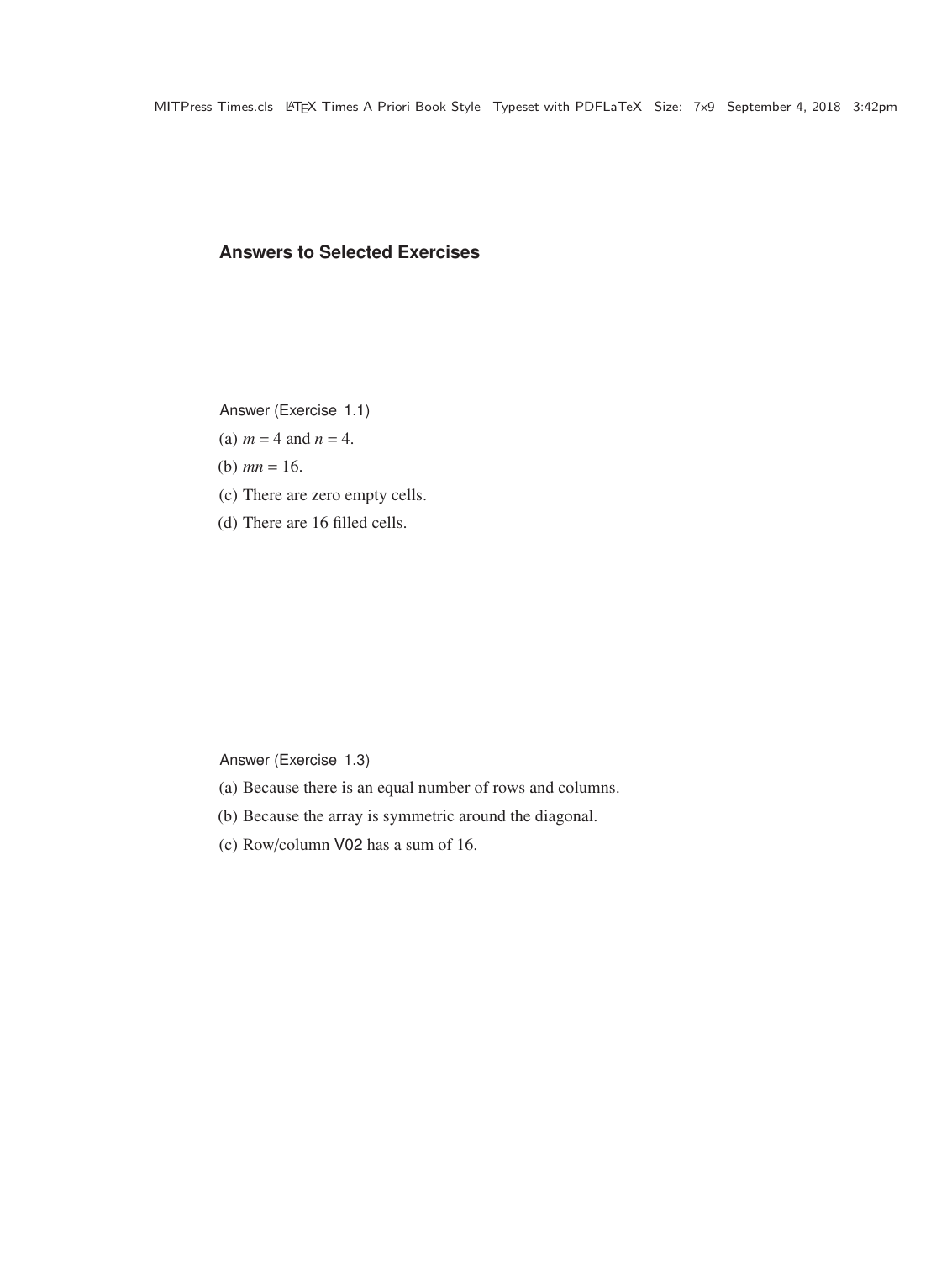Answer (Exercise 1.5)

(a) Associativity among  $A$ ,  $B$ , and  $C$  is illustrated by the expression

 $(A \oplus B) \oplus C = A \oplus (B \oplus C)$ 

or

$$
(\mathbf{A}\otimes\mathbf{B})\otimes\mathbf{C} = \mathbf{A}\otimes(\mathbf{B}\otimes\mathbf{C})
$$

(b) Commutativity among  $\bf{A}$ ,  $\bf{B}$ , and  $\bf{C}$  is illustrated by the expression

 $A \oplus B = B \oplus A$ 

or

 $A \otimes B = B \otimes A$ 

(c) Distributivity among  $A$ ,  $B$ , and  $C$  is illustrated by the expression

$$
A \otimes (B \oplus C) = (A \otimes B) \oplus (A \otimes C)
$$

Answer (Exercise 2.1)

- (a) upper left:  $m = 4$  and  $n = 4$ , upper middle:  $m = 3$  and  $n = 2$ , right:  $m = 12$  and  $n = 1$ , and lower middle:  $m = 6$  and  $n = 3$ .
- (b) upper left:  $mn = 16$ , upper middle:  $mn = 6$ , right:  $mn = 12$ , and lower middle:  $mn = 18$ .
- (c) There are no empty cells.
- (d) upper left: integers, upper middle: words, right: dollars, and lower middle: integers.

Answer (Exercise 2.3)

- (a)  $m = 6$  and  $n = 3 + 6 = 9$ .
- (b)  $mn = 54$ .
- (c)  $6+21 = 27$  empty entries.
- (d)  $12 + 15 = 27$  non-empty entries.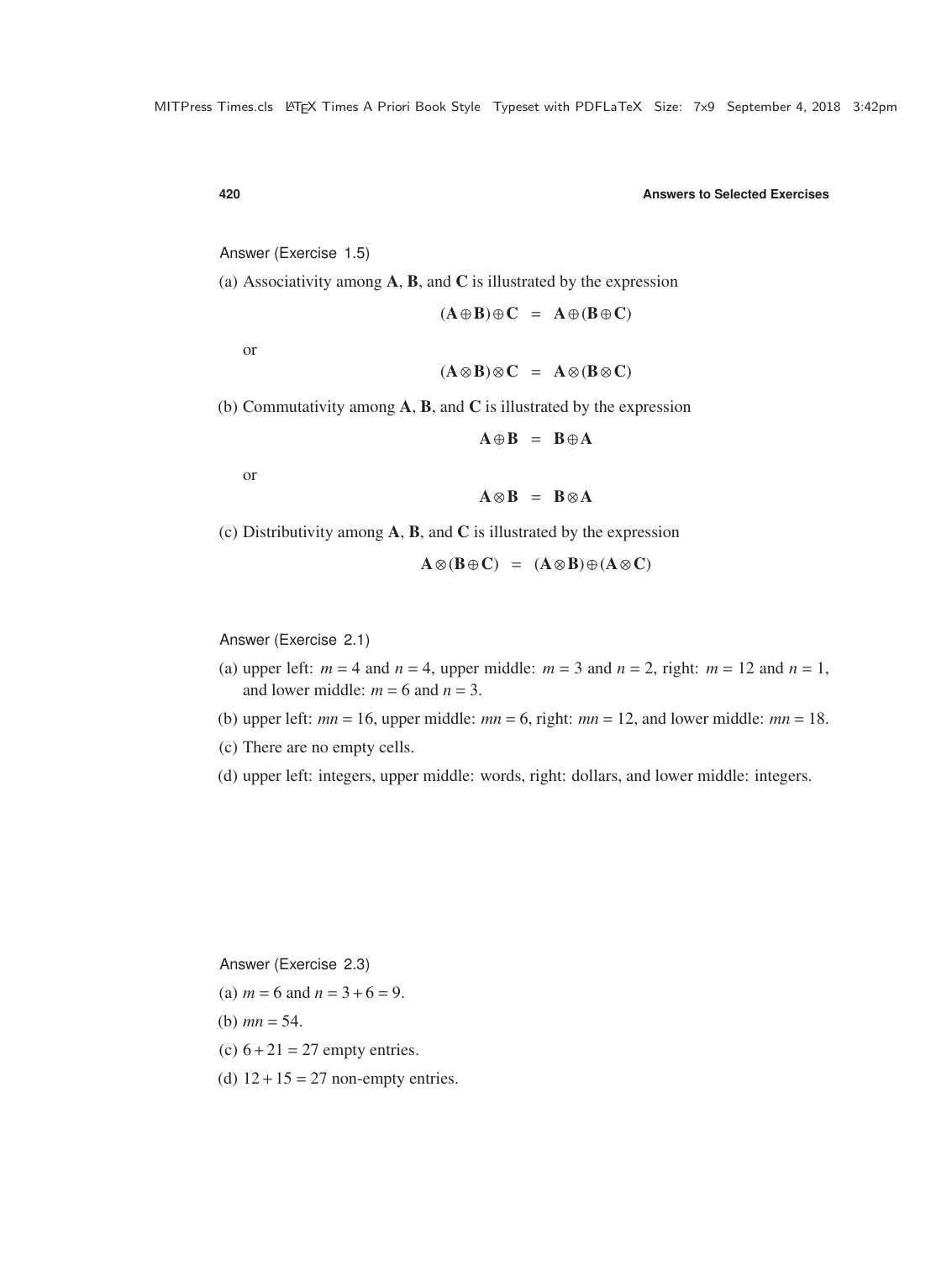Answer (Exercise 2.5)

- (a) The longest side of the red rectangle aligns with the longest diagonal of the blue parallelogram, and the shortest side of the red rectangle aligns with the shortest diagonal of the blue parallelogram.
- (b) The sides of the black square align with the sides of the red rectangle.
- (c) The longest side of the red rectangle aligns with the semi-major axis of the green dashed ellipse, and the shortest side of the red rectangle aligns with the semi-minor axis of the green dashed ellipse.
- (d) Two of the sides of the blue parallelogram are tangent to the green dashed ellipse.

Answer (Exercise 4.1)

- (a) A:  $m = 24$  and  $n = 9$ ,  $A_1$ :  $m = 3$  and  $n = 2$ , and  $A_1$ :  $m = 3$  and  $n = 3$ .
- (b) **A**:  $mn = 216$ , **A**<sub>1</sub>:  $mn = 6$ , and **A**<sub>2</sub>:  $mn = 9$ .
- (c) A has 2 empty entries,  $A_1$  has 0 empty entries, and  $A_2$  has 0 empty entries.
- (d) A has  $216 2 = 214$  non-empty entries, A<sub>1</sub> has 6 non-empty entries, and A<sub>2</sub> has 9 non-empty entries.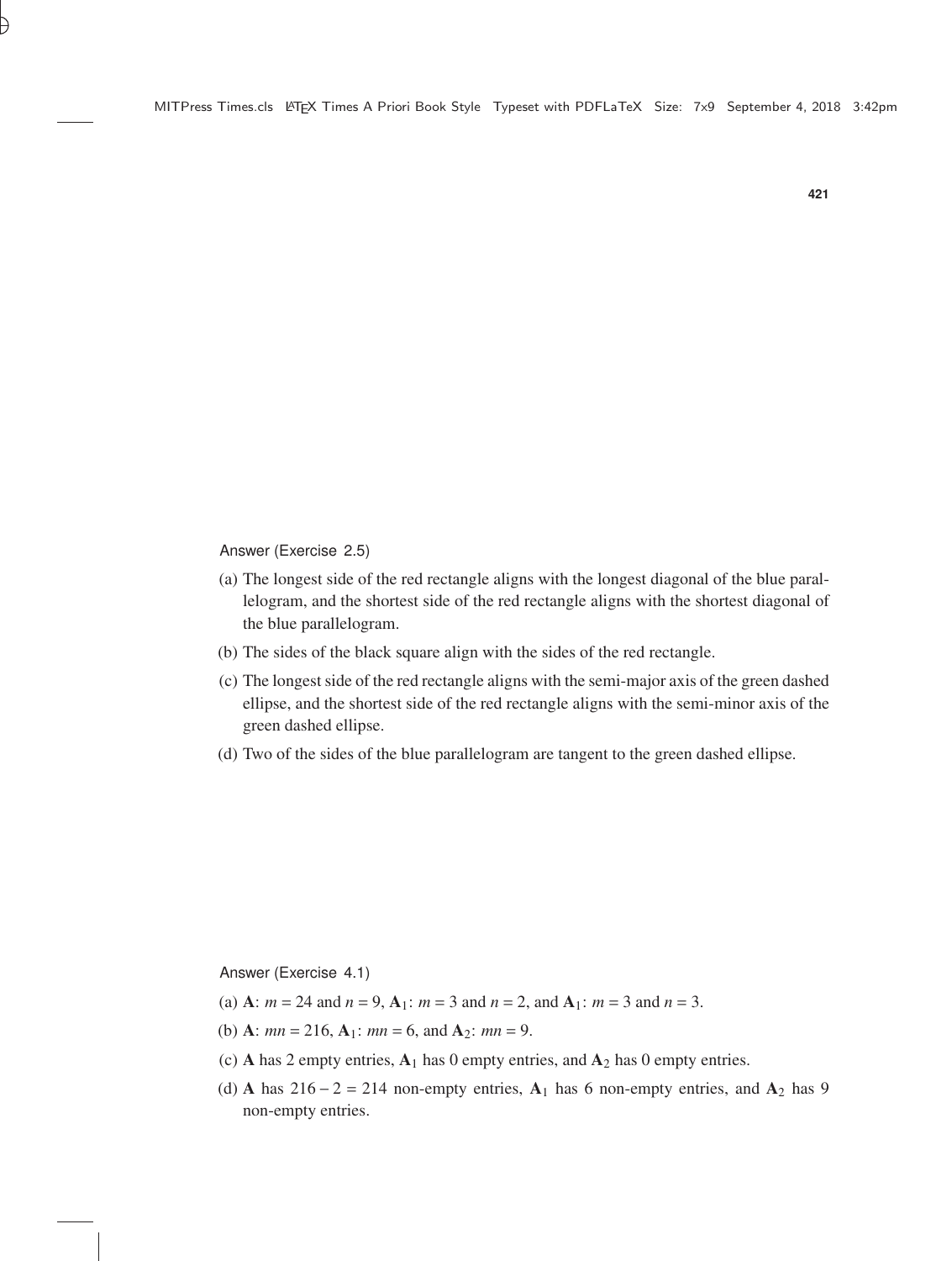(e)  $A(063012ktnA2', Track') = 'Sugar', A<sub>1</sub>(1,1) = 'Kitten', and A<sub>2</sub>(3,3) = 'Pop'.$ 

Answer (Exercise 4.3)

- (a) **E**:  $m = 22$  and  $n = 31$ , **E**<sub>1</sub>:  $m = 22$  and  $n = 3$ , and **E**<sub>1</sub>:  $m = 22$  and  $n = 5$ .
- (b) E:  $mn = 682$ , E<sub>1</sub>:  $mn = 66$ , and E<sub>2</sub>:  $mn = 110$ .
- (c) E has 498 empty entries,  $E_1$  has 38 empty entries, and  $E_2$  has 63 empty entries.
- (d) E has 184 non-empty entries,  $E_1$  has 28 non-empty entries, and  $E_2$  has 47 non-empty entries.
- (e) Pop is the most common genre and Kitten is the most common artist.

Answer (Exercise 5.1)

- (a) The graph is an unweighted, undirected graph because the edges have no values and no direction. It is not a hyper-graph because there are no edges connecting more than two vertices. It is not a multi-graph because there is no more than one edge between the vertices.
- (b) The graph has 8 vertices and 6 edges.
- (c) There are  $(8-1)8/2 = 28$  possible edges between the 8 vertices.
- (d) There are  $28-6 = 22$  possible edges that are not in the graph.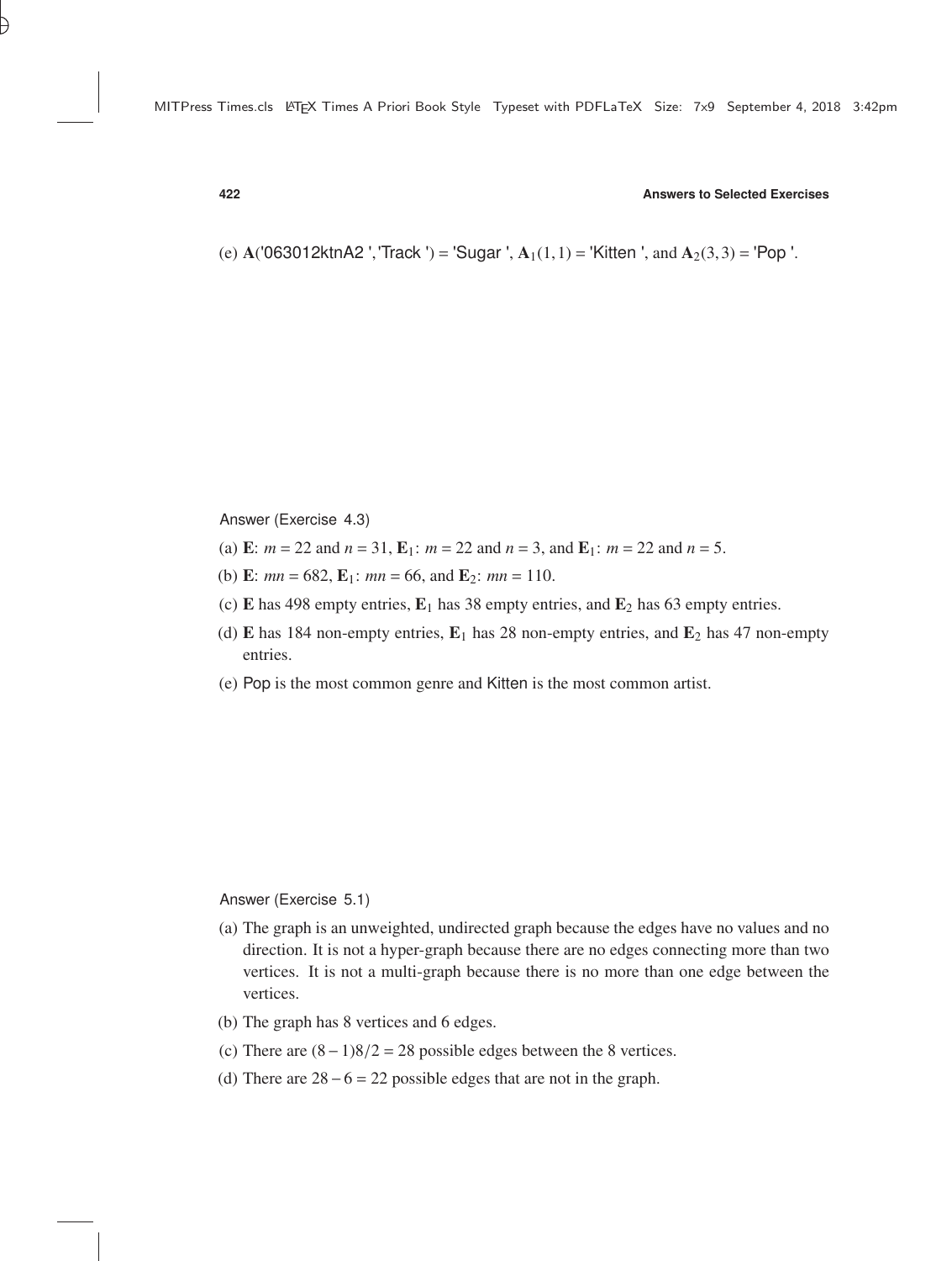Answer (Exercise 5.3)

- (a) **A**:  $m = 13$  and  $n = 15$ ,  $A^{T}$ :  $m = 15$  and  $n = 13$ , and  $A \oplus A^{T}$ :  $m = 20$  and  $n = 20$ .
- (b) **A**:  $mn = 195$ ,  $A^{T}$ :  $mn = 195$ , and  $A \oplus A^{T}$ :  $mn = 400$ .
- (c) A has 195 23 = 172 empty entries,  $A^T$  has 195 23 = 172 empty entries, and  $A \oplus A^T$ has  $400 - 46 = 354$  empty entries.
- (d) A has 23 non-empty entries,  $A^T$  has 23 non-empty entries, and  $A \oplus A^T$  has 46 nonempty entries.  $A \oplus A^{\mathsf{T}}$  has double the non-empty entries of A.

Answer (Exercise 5.5)

O5 is the hyper-edge containing the six vertices {V09,V11,V02,V16,V06,V20} that are part of all the other edges in the picture. Thus, because O5 shares edges with every other edge, it has a dense row and column in the array.

Answer (Exercise 6.1)

(a) The graph is an unweighted, directed graph. Is not a hyper-graph. It is not a multigraph.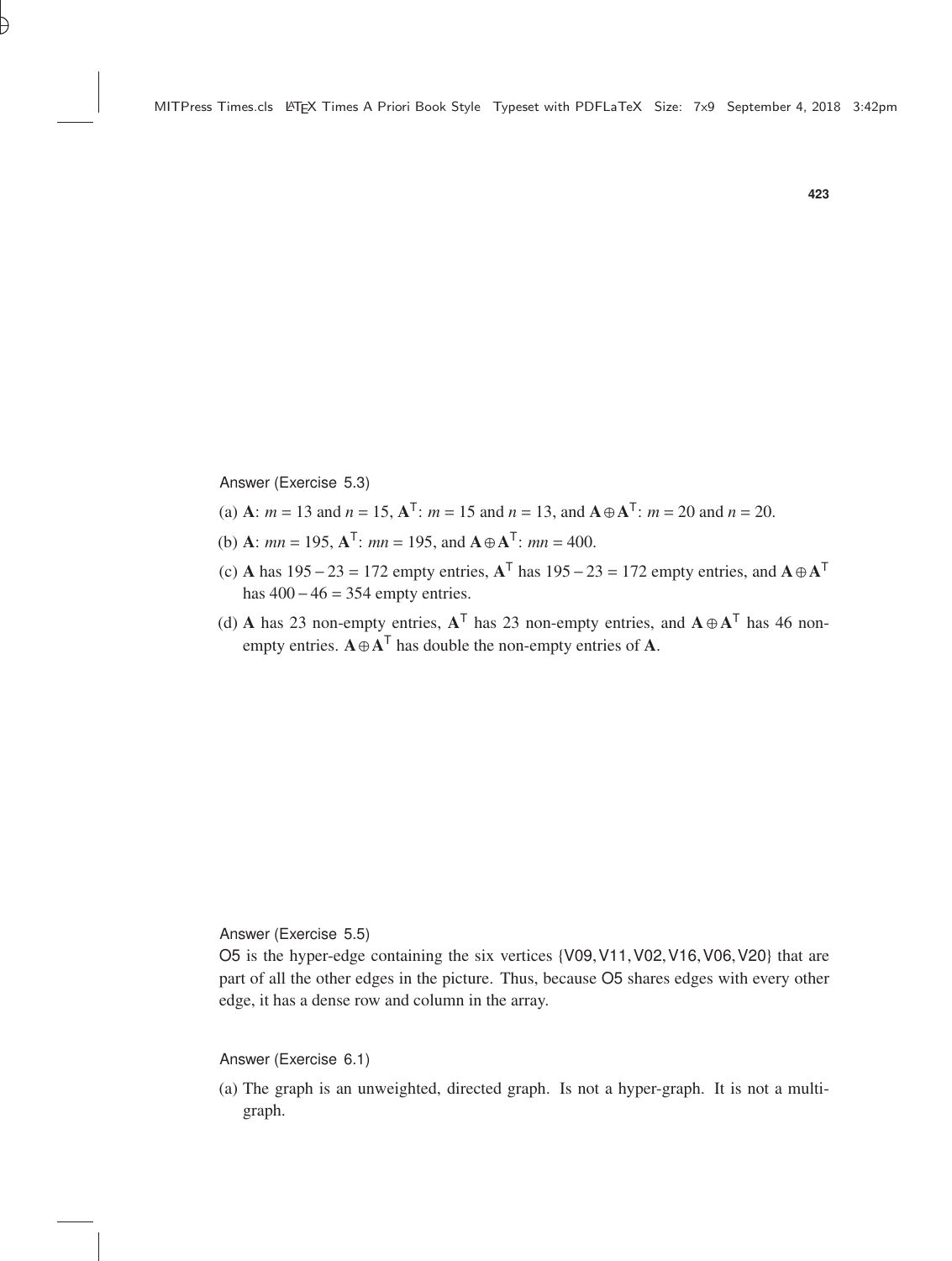- (b) The graph is unweighted because there are no values on the edges. The graph is a directed graph because the edges have direction given by arrows. The graph is not a hyper-graph because there are no edges connecting more than two vertices. The graph is not a multi-graph because there is no more than one edge in the same direction between any two vertices.
- (c) The adjacency matrix is an unweighted graph because there are no values on the entries. The adjacency matrix is directed because it is not symmetric about the diagonal. The adjacency matrix is not a hyper-graph because an adjacency matrix cannot distinguish an edge with more than two vertices. The adjacency matrix is not a multi-graph because there are no values on the entries that could be used as a count of multiple edges between the same vertices.

Answer (Exercise 6.3)

In all cases, addition of 0 with a nonzero value produces a nonzero value. Likewise, addition of a 0 value with another 0 value results in another 0 value.

Answer (Exercise 7.2) Formally, an associative array **A** is a map from sets of keys  $K_1 \times K_2$  to a value set *V* with a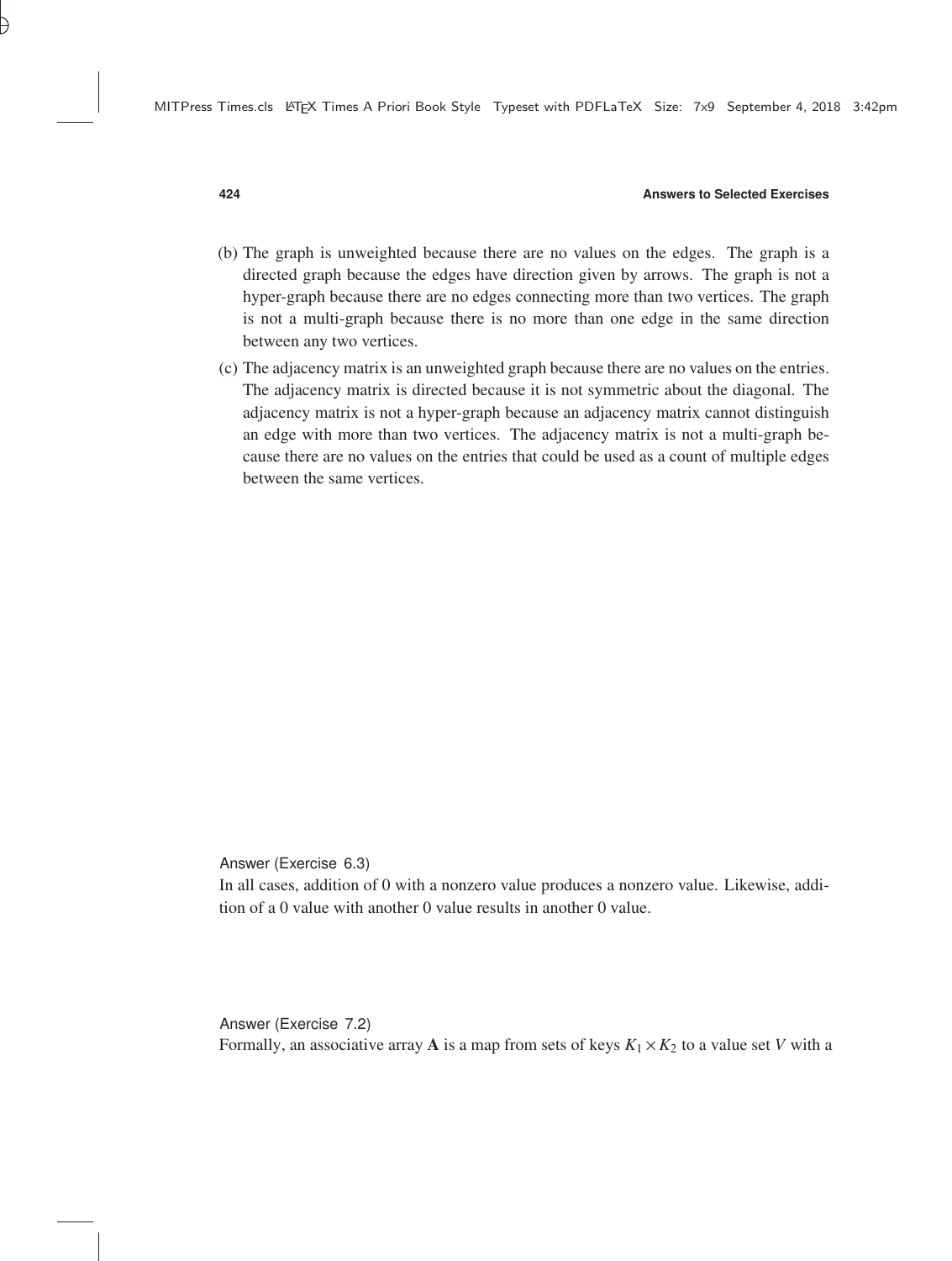semiring structure

$$
\mathbf{A}: K_1 \times K_2 \to V,
$$

where  $(V, \theta, \otimes, 0, 1)$  is a semiring with addition operator  $\theta$ , multiplication operator  $\otimes$ , additive-<br>identity/multiplicative annihilator 0, and multiplicative identity 1 identity/multiplicative-annihilator 0, and multiplicative-identity 1.

Answer (Exercise 7.3)

Adjacency arrays can be used to describe weighted-directed graphs. Incidence arrays can be used to describe weighted-directed-multi-hyper graphs.

Answer (Exercise 7.5) The result of VA is the transpose of AV.

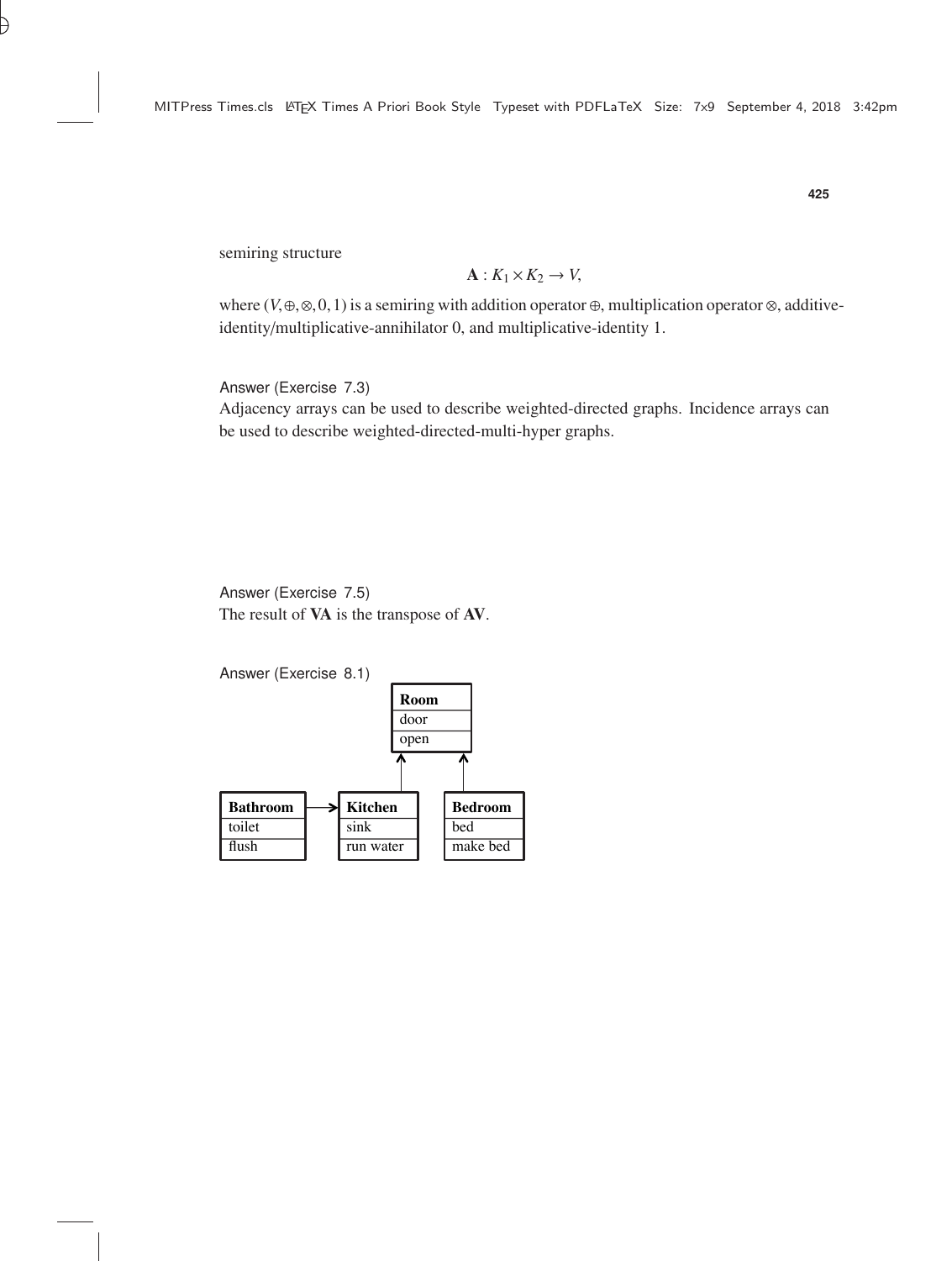Answer (Exercise 8.3)

- (a) A monoid adds the property of the identity  $1 \otimes v = v$  to a semigroup.
- (b) A commutative monoid adds the property of commutativity  $u \otimes v = v \otimes u$  to a monoid.
- (c) A group adds the property of the inverse  $v^{-1} \otimes v = 1$  to a monoid.
- (d) A commutative group adds the property of commutativity  $u \otimes v = v \otimes u$  to a group.

Answer (Exercise 8.5)

- (a) A partially ordered set adds the property of  $u \le v$  or  $v \le u$  for some *u* and *v* in the set.
- (b) A totally ordered set adds the property of  $u \le v$  or  $v \le u$  for all *u* and *v* in the set.
- (c) A strict partially ordered set adds the property of  $u < v$  or  $v < u$  for some *u* and *v* in the partially ordered set.
- (d) A strict totally ordered set adds the property of  $u < v$ ,  $u > v$ , or  $u = v$  for all *u* and *v* in the set.

Answer (Exercise 8.7)

(a)

$$
AA = \frac{v04}{v08} \begin{bmatrix} 1 \\ 1 \\ 1 \end{bmatrix}
$$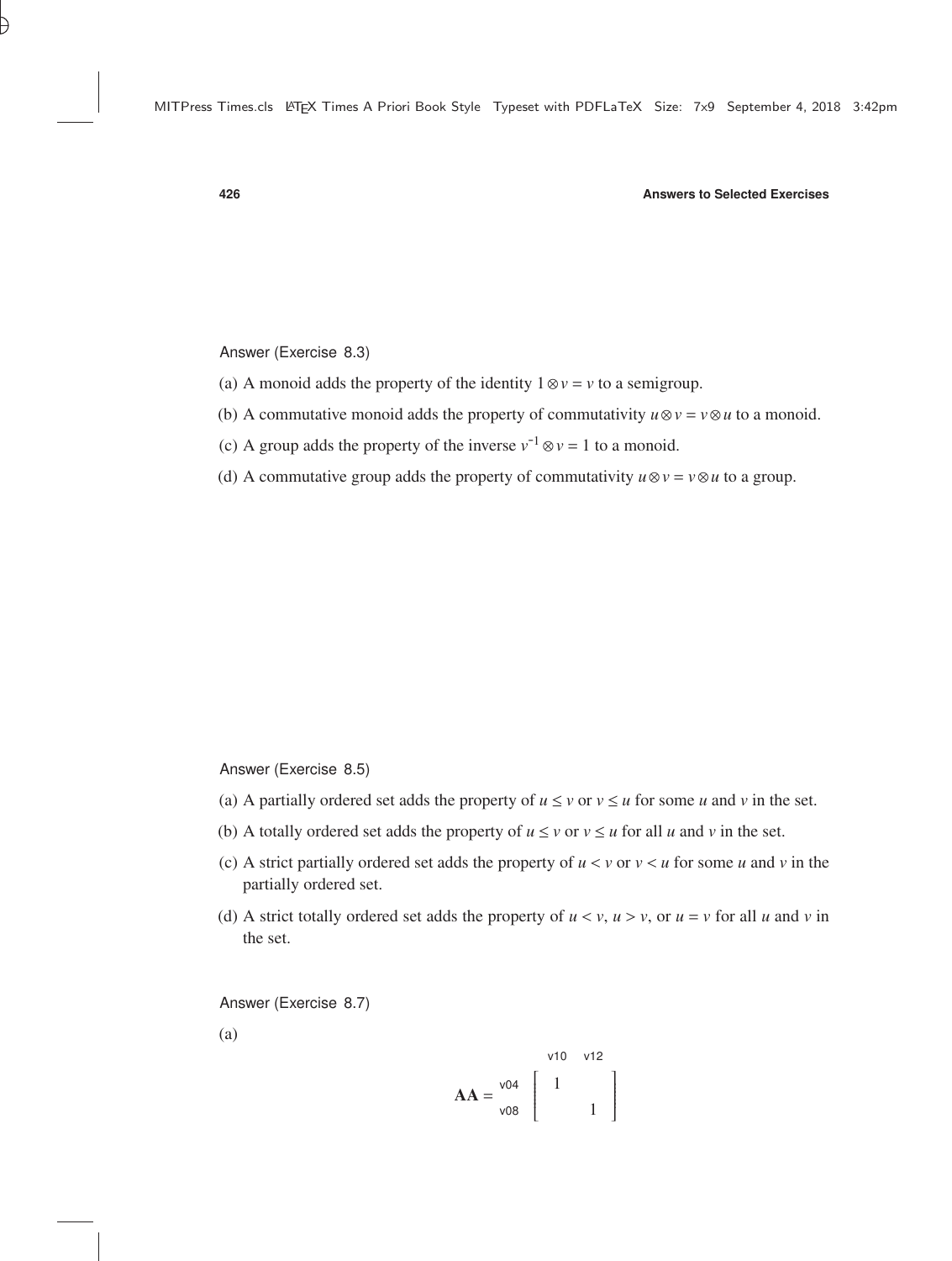(b)

$$
(AA)^T = \begin{bmatrix} \n \text{v10} & 1 & \text{v08} \\ \n \text{v12} & 1 & \text{v12} \n \end{bmatrix}
$$

Answer (Exercise 9.1)

(a)

(b)

$$
\alpha \otimes \mathbf{A} = \begin{bmatrix} a & b & c \\ 2 & 2 & 6 & 3 \\ 0 & 9 & 9 \end{bmatrix}
$$
  

$$
\mathbf{A} \oplus \mathbf{B} = \begin{bmatrix} a & b & c \\ 1 & 4 & 6 \\ 2 & 1 & 3 & 4 \end{bmatrix}
$$

(c)

$$
\mathbf{A} \otimes \mathbf{B} = \begin{bmatrix} a & b & c \\ 1 & 28 & 4 & 5 \\ 2 & 0 & 0 & 3 \end{bmatrix}
$$

(d)

$$
\mathbf{A} \oplus \otimes \mathbf{C} = \begin{bmatrix} 1 & 2 & 3 & 4 \\ 2 & 17 & 11 & 7 \\ 0 & 6 & 6 & 12 \end{bmatrix}
$$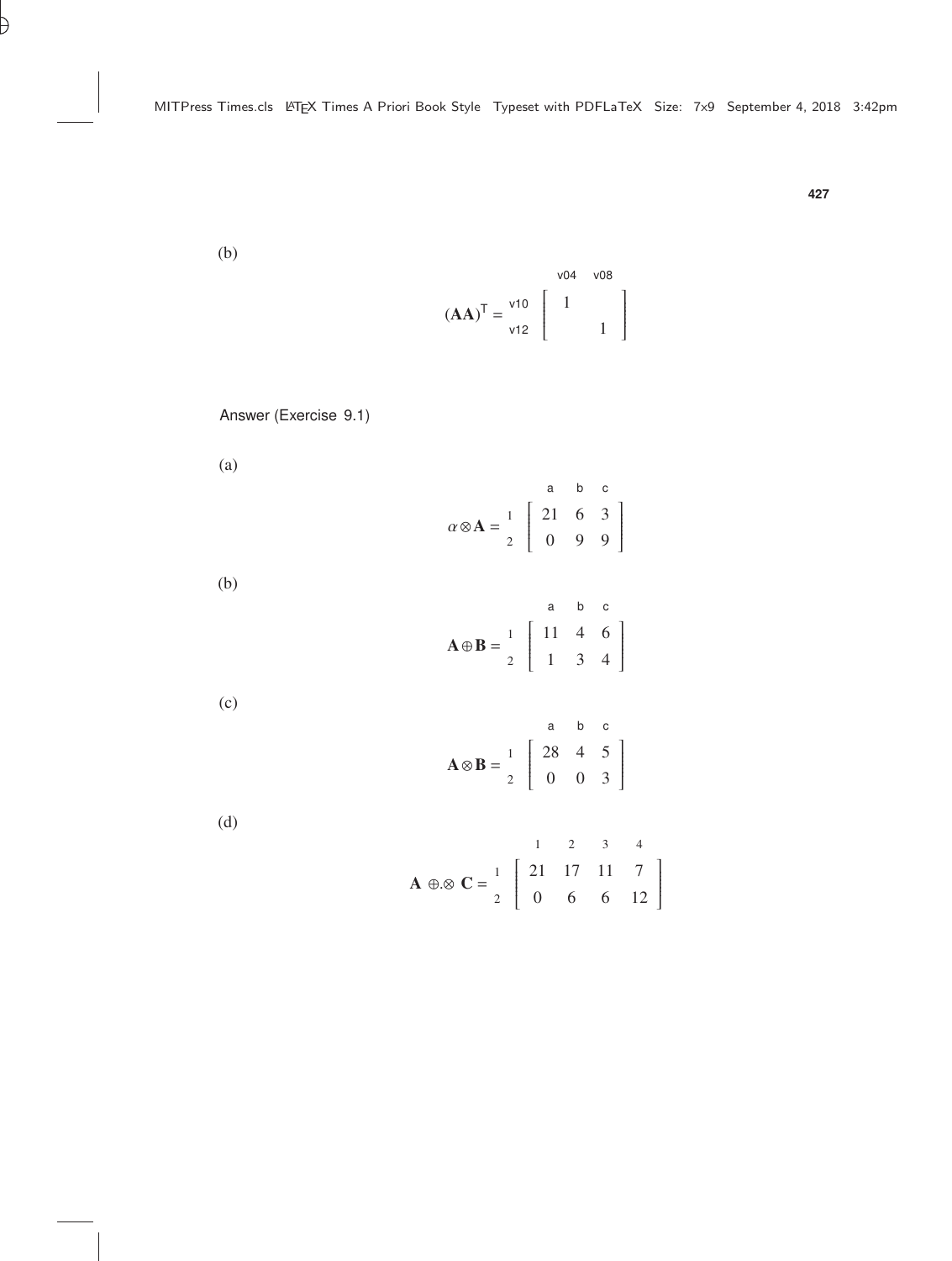Answer (Exercise 9.3)

(a)

|                                                                                                                                       |                                                                                                                     | a |  |  |
|---------------------------------------------------------------------------------------------------------------------------------------|---------------------------------------------------------------------------------------------------------------------|---|--|--|
|                                                                                                                                       | $\alpha \otimes A = \begin{bmatrix} 1 \\ 2 \end{bmatrix} \begin{bmatrix} 7 & 3 & 3 \\ \infty & 3 & 3 \end{bmatrix}$ |   |  |  |
|                                                                                                                                       |                                                                                                                     |   |  |  |
| (b)                                                                                                                                   |                                                                                                                     |   |  |  |
|                                                                                                                                       |                                                                                                                     |   |  |  |
|                                                                                                                                       |                                                                                                                     |   |  |  |
|                                                                                                                                       | $\mathbf{A} \oplus \mathbf{B} = \begin{bmatrix} 4 & 2 & 1 \\ 1 & 3 & 1 \end{bmatrix}$                               |   |  |  |
| (c)                                                                                                                                   |                                                                                                                     |   |  |  |
|                                                                                                                                       |                                                                                                                     |   |  |  |
|                                                                                                                                       |                                                                                                                     |   |  |  |
| $\mathbf{A} \otimes \mathbf{B} = \begin{bmatrix} 1 \\ 2 \end{bmatrix} \begin{bmatrix} 7 & 2 & 5 \\ \infty & \infty & 3 \end{bmatrix}$ |                                                                                                                     |   |  |  |
|                                                                                                                                       |                                                                                                                     |   |  |  |
| (d)                                                                                                                                   |                                                                                                                     |   |  |  |
| <b>A</b> $\oplus \otimes$ <b>C</b> = $\begin{bmatrix} 1 & 2 & 3 & 4 \\ 7 & 1 & 2 & 1 \\ \infty & 3 & 3 & 3 \end{bmatrix}$             |                                                                                                                     |   |  |  |
|                                                                                                                                       |                                                                                                                     |   |  |  |
|                                                                                                                                       |                                                                                                                     |   |  |  |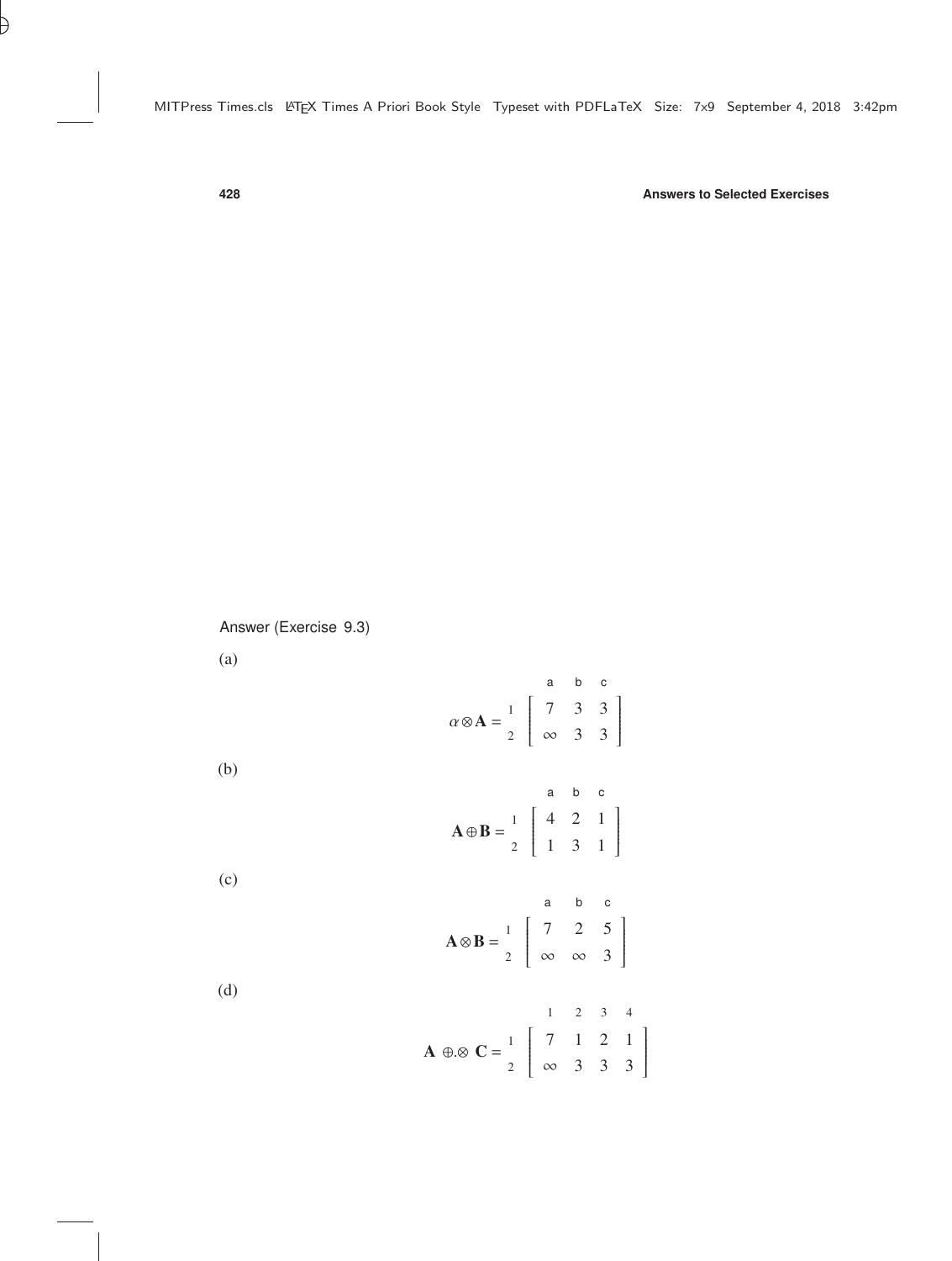Answer (Exercise 9.5)

(a)

$$
\alpha \otimes \mathbf{A} = \begin{bmatrix} 1 & 2 \\ 0 & \{0\} \\ b & 0 & 0 \end{bmatrix}
$$

(b)

$$
\mathbf{A} \oplus \mathbf{B} = \begin{bmatrix} 1 & 2 \\ 8 & 1 \\ 1 & 1 \end{bmatrix}
$$

$$
\mathbf{A} \oplus \mathbf{B} = \begin{bmatrix} 1 & 2 \\ 0 & 1 \\ 0 & 1 \end{bmatrix}
$$

(c)

$$
\mathbf{A} \otimes \mathbf{B} = \begin{bmatrix} 1 & 2 \\ 0 & 0 \\ a & 0 \end{bmatrix}
$$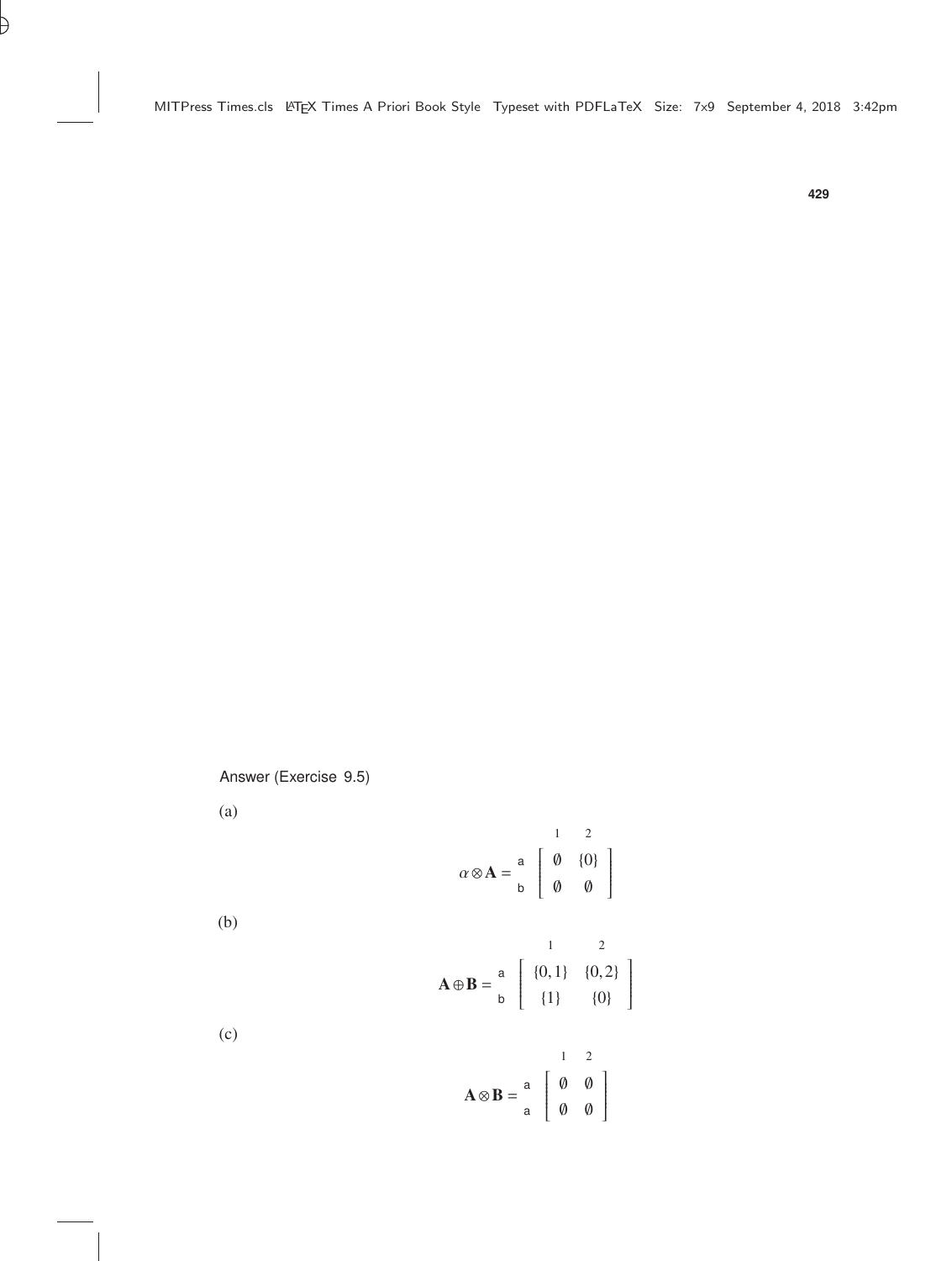(d)

$$
\mathbf{A} \oplus \otimes \mathbf{C} = \begin{bmatrix} a \\ a \\ a \end{bmatrix} \begin{bmatrix} a \\ \{0\} \\ \emptyset \end{bmatrix}
$$

| Answer (Exercise 9.7) (Proof of Lemma 9.1.) |                              |  |  |  |
|---------------------------------------------|------------------------------|--|--|--|
| By definition                               |                              |  |  |  |
|                                             | $w \wedge u \leq w$          |  |  |  |
| and                                         |                              |  |  |  |
|                                             | $w \wedge u \leq u \leq v$   |  |  |  |
| so that                                     |                              |  |  |  |
|                                             | $w \wedge u \leq w \wedge v$ |  |  |  |
|                                             |                              |  |  |  |
| Likewise, by definition                     |                              |  |  |  |
|                                             | $w \leq w \vee v$            |  |  |  |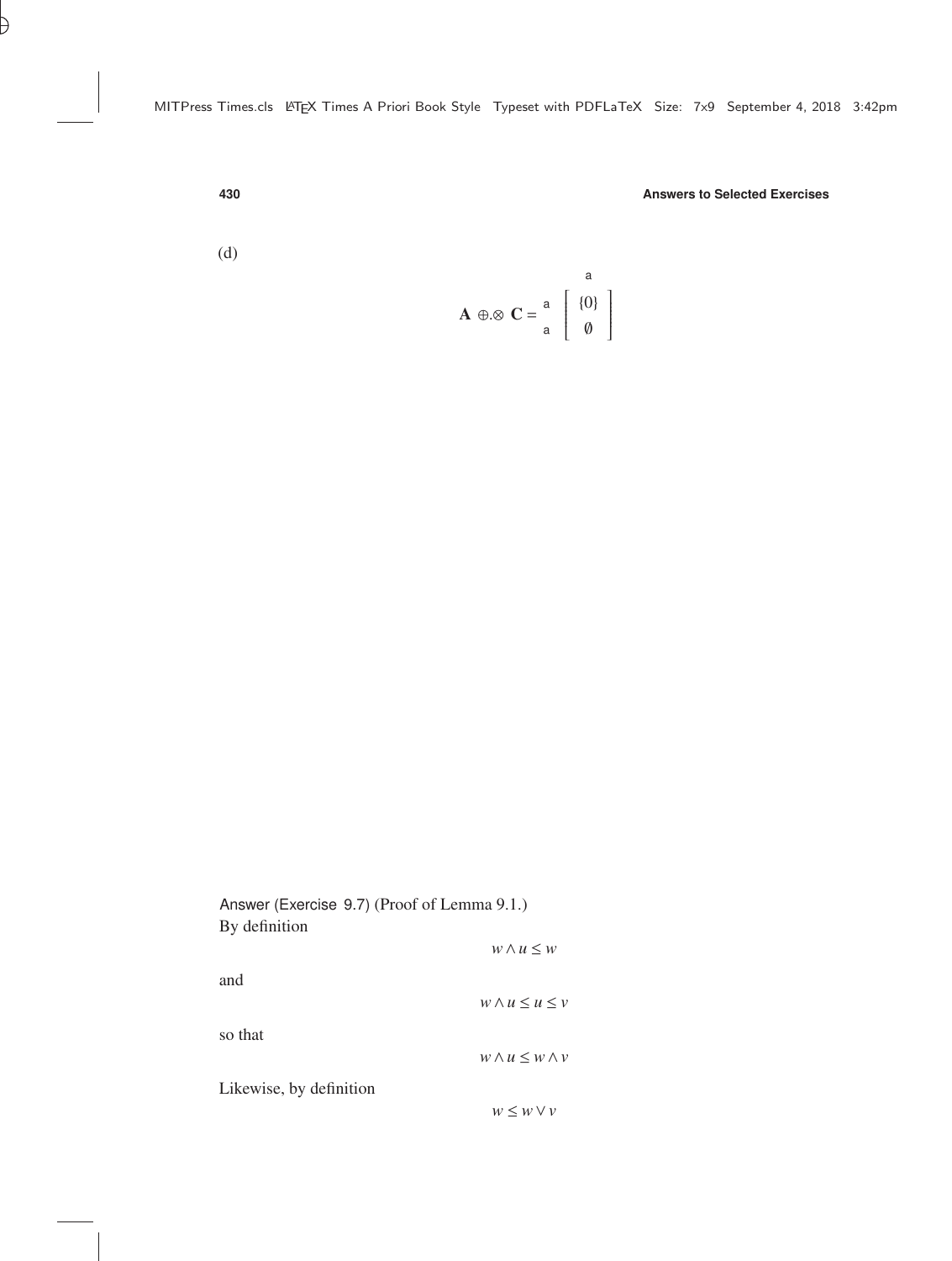and

$$
u \le v \le w \vee v
$$

so that

*w*∨*u* ≤ *w*∨*v*

Answer (Exercise 10.1)

Yes, it maps into a semiring and has finite support in both the min-max and max-plus algebras. The size in either is given by (2,3).

Answer (Exercise 10.3)

In all three cases, they are associative arrays if the underlying sets of values are semirings. Regardless of the structure chosen, the sizes are the same, given by  $(2,3)$ ,  $(2,3)$ , and  $(3,4)$ .

Answer (Exercise 10.5)

The maps are associative arrays if the underlying sets of values are semirings. G and H both have size  $(2,2)$ , regardless of the choice of semiring. I can have size  $(1,1)$  if either  $\{0\}$ or  $\{0, 2\}$  are the additive identity, otherwise it has size  $(2, 1)$ .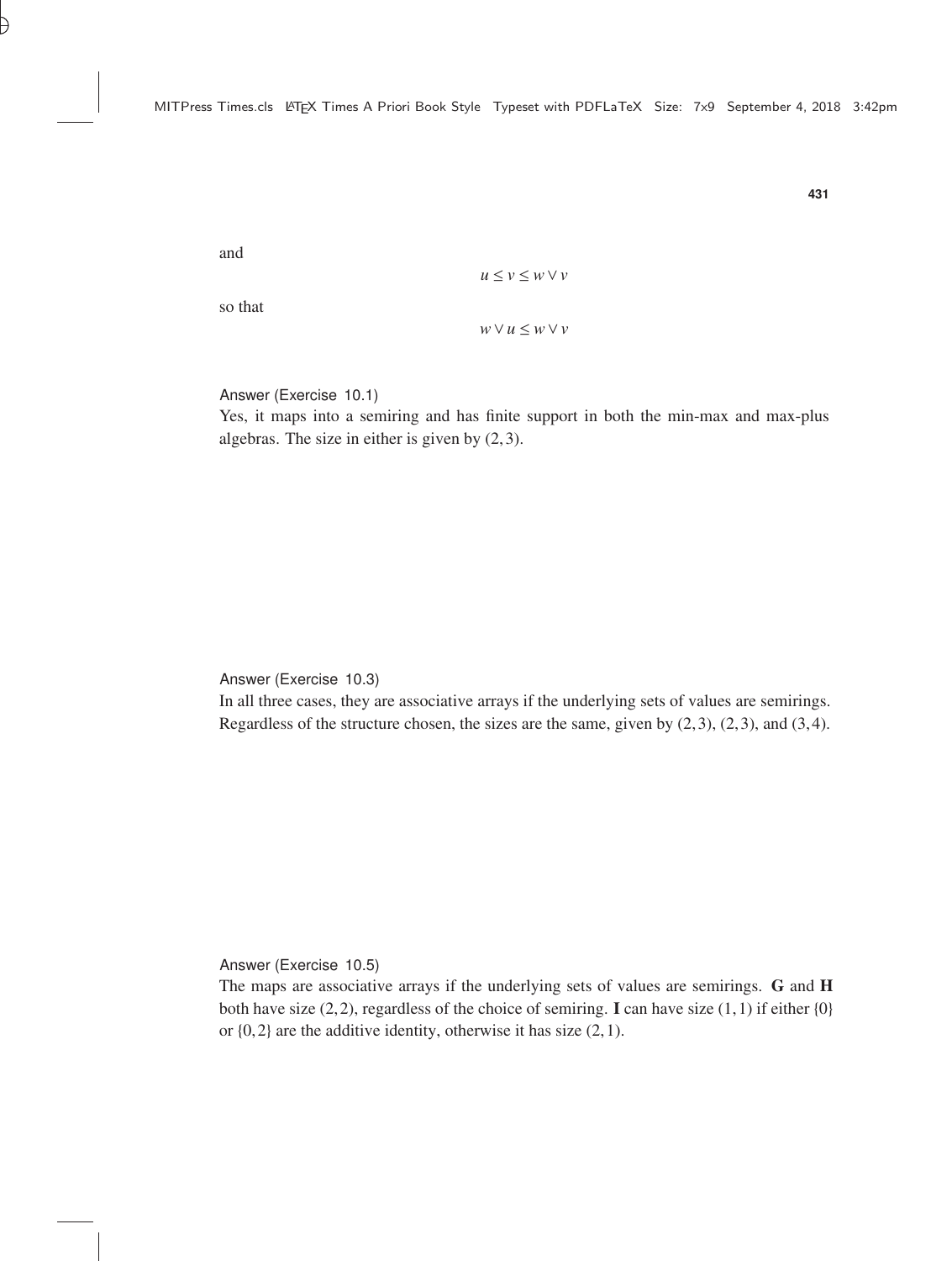Answer (Exercise 10.7)

The relevant computations are as follows.

|                                                                                                           | $1 \quad 2 \quad 3$ |                                                                                                                             |                                                                                                          | $1 \quad 2 \quad 3$                                                                                                        |  |  |
|-----------------------------------------------------------------------------------------------------------|---------------------|-----------------------------------------------------------------------------------------------------------------------------|----------------------------------------------------------------------------------------------------------|----------------------------------------------------------------------------------------------------------------------------|--|--|
|                                                                                                           |                     |                                                                                                                             |                                                                                                          | $\mathbf{A} \oplus \mathbf{B} = \begin{bmatrix} 1 \\ 2 \end{bmatrix} \begin{bmatrix} 7 & 2 & 5 \\ 1 & 3 & 3 \end{bmatrix}$ |  |  |
| $v\mathbf{A} = \begin{bmatrix} 1 \\ 2 \end{bmatrix} \begin{bmatrix} 3 & 2 & 1 \\ 0 & 2 & 2 \end{bmatrix}$ |                     |                                                                                                                             |                                                                                                          |                                                                                                                            |  |  |
|                                                                                                           | $1 \quad 2 \quad 3$ |                                                                                                                             |                                                                                                          | $1 \t2 \t3 \t4$                                                                                                            |  |  |
|                                                                                                           |                     | $\mathbf{A} \otimes \mathbf{B} = \begin{bmatrix} 1 \\ 2 \end{bmatrix} \begin{bmatrix} 4 & 2 & 1 \\ 0 & 0 & 1 \end{bmatrix}$ | $AC = \begin{bmatrix} 1 \\ 2 \end{bmatrix} \begin{bmatrix} 3 & 2 & 2 & 2 \\ 0 & 1 & 2 & 3 \end{bmatrix}$ |                                                                                                                            |  |  |
|                                                                                                           |                     |                                                                                                                             |                                                                                                          |                                                                                                                            |  |  |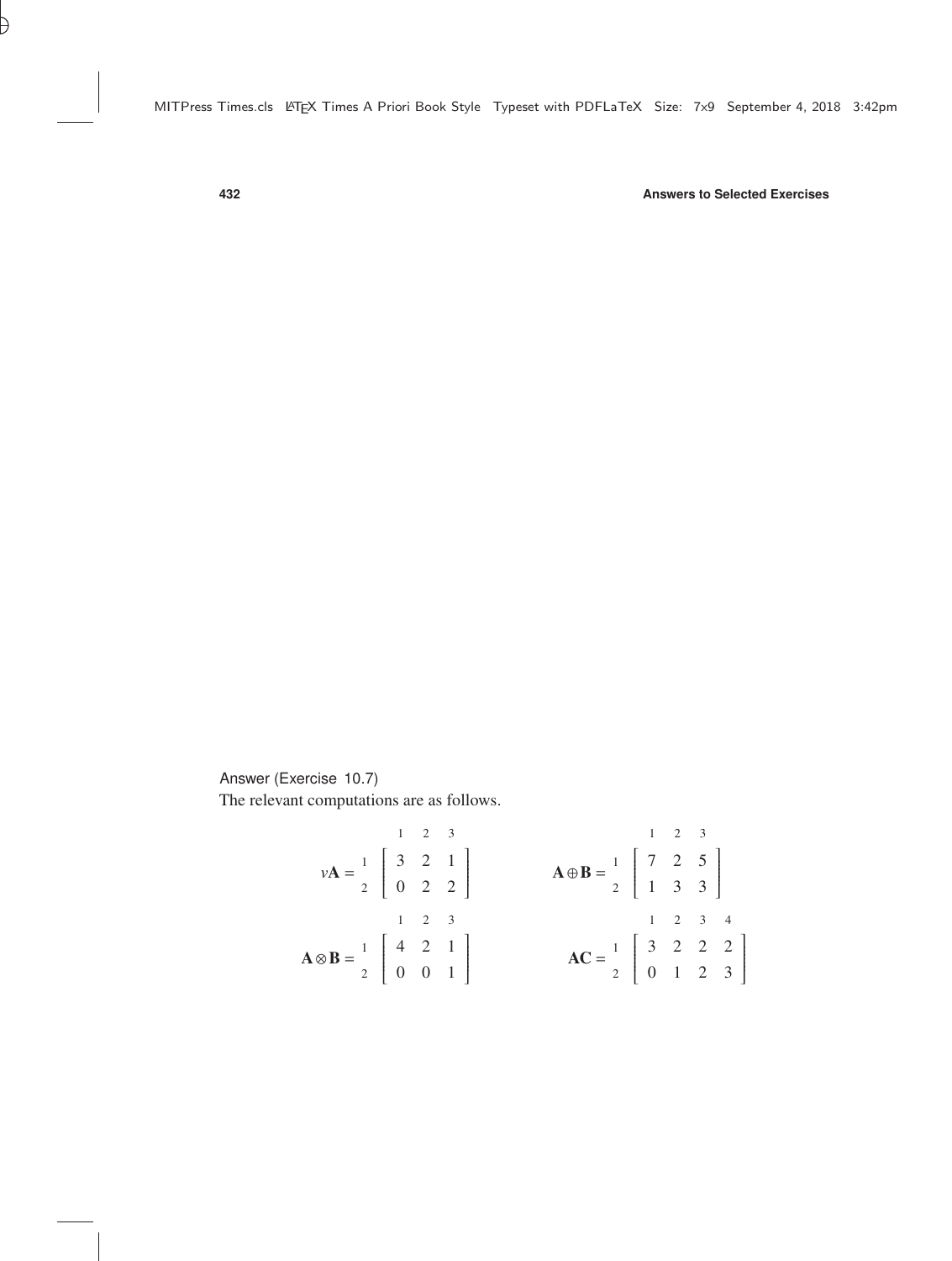Then the relevant inequalities are satisfied.

size(
$$
vA
$$
, 1) = 2 \le 2 = size(A, 1)  
\nsize( $vA$ , 2) = 3 \le 3 = size(A, 2)  
\nsize(A  $\oplus$  B, 1) = 2 \le 2 = size(A, 1)  $\oplus$  size(B, 1)  
\nsize(A  $\oplus$  B, 2) = 2 \le 2 = size(A, 2)  $\oplus$  size(B, 2)  
\nsize(A  $\otimes$  B, 1) = 2 \le 2 = min(size(A, 1), size(B, 1))  
\nsize(A  $\otimes$  B, 2) = 2 \le 2 = min(size(A, 2), size(B, 2))  
\nsize(AC, 1) = 2 \le 2 = size(A, 1)  
\nsize(AC, 2) = 4 \le 4 = size(A, 2)

Answer (Exercise 10.9)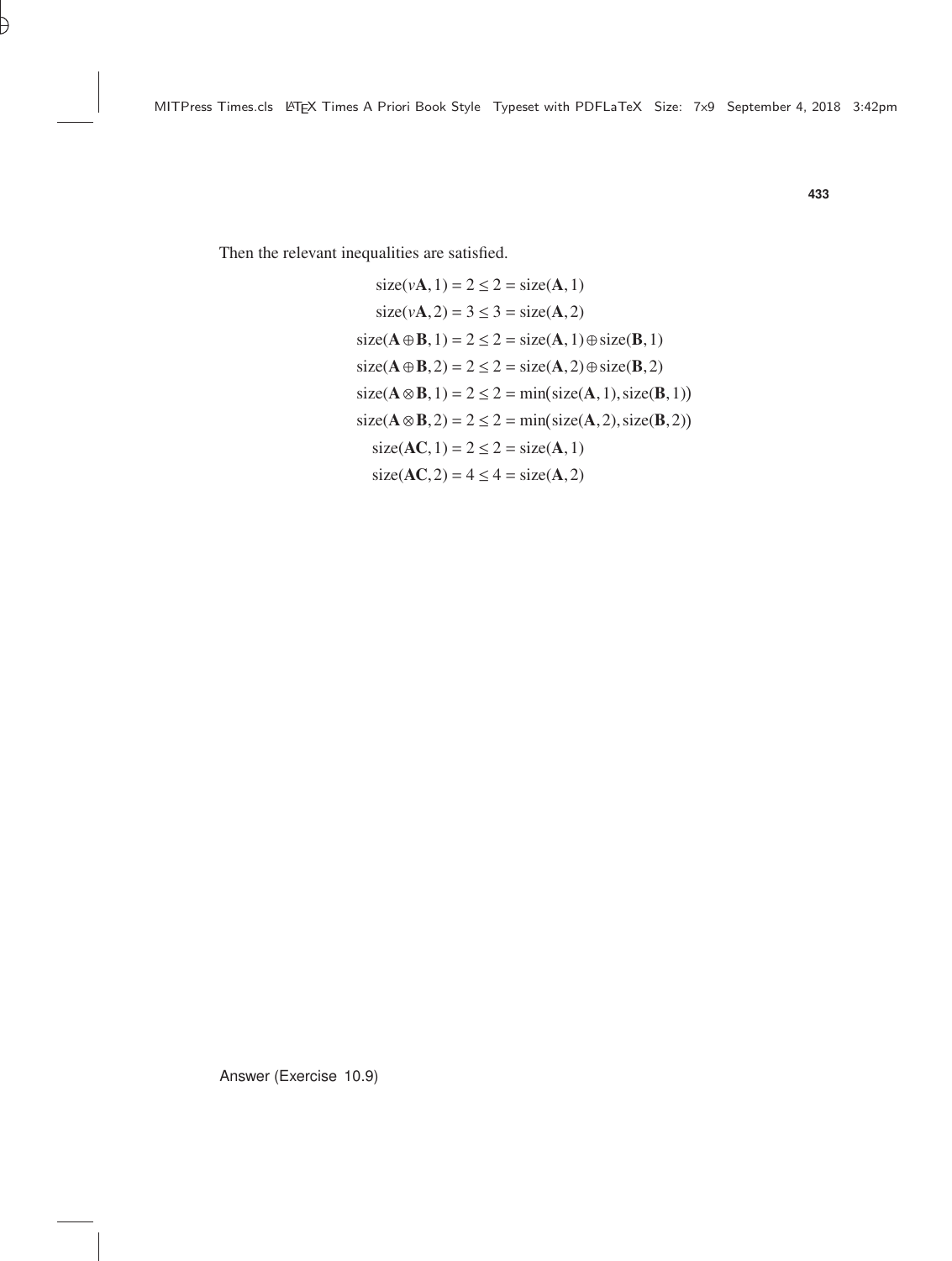Row  $k_1$  of  $v$ **A** is row  $k_1$  of **A** multiplied by  $v$ . Hence, if row  $k_1$  of  $v$ **A** is nonzero, then row  $k_1$  of  $\bf{A}$  must also be nonzero, since any scalar multiple of a row of zeroes is also zero. Thus,  $size(vA, 1) \leq size(A, 1)$ . Likewise,  $size(vA, 2) \leq size(A, 2)$ .

Elements of row  $k_1$  of  $\mathbf{A} \otimes \mathbf{B}$  are the products of corresponding entries of row  $k_1$  of  $\mathbf{A}$  and row  $k_1$  of **B**. Hence, if row  $k_1$  of  $\mathbf{A} \otimes \mathbf{B}$  is nonzero, then row  $k_1$  of both **A** and **B** must be nonzero. Thus,  $size(A \otimes B, 1) \le min(size(A, 1), size(B, 1))$ . Likewise,  $size(A \oplus B, 2) \le min(size(A, 2), size(B, 2))$ min(size( $\mathbf{A}$ , 2), size( $\mathbf{B}$ , 2)).

Elements of row  $k_1$  of  $\mathbf{A} \oplus \mathbf{B}$  are the sums of corresponding entries of row  $k_1$  or  $\mathbf{A}$  and row  $k_1$  of **B**. Hence, if row  $k_1$  of  $\mathbf{A} \oplus \mathbf{B}$  is nonzero, then at least one of row  $k_1$  of  $\mathbf{A}$  or row  $k_1$  of **B** must be nonzero. Thus, size( $\mathbf{A} \oplus \mathbf{B}$ , 1)  $\leq$  size( $\mathbf{A}$ , 1) + size( $\mathbf{B}$ , 1). Likewise,  $size(A \oplus B, 2) \leq size(A, 2) + size(B, 2).$ 

Elements of row  $k_1$  of **AC** are the sums of products of entries of row  $k_1$  of **A** and the entries in the columns of C. Hence, if row  $k_1$  of **AC** is nonzero, then row  $k_1$  of **A** must be nonzero. Thus, size( $AC, 1$ )  $\leq$  size( $A, 1$ ). Likewise, elements of column  $k_3$  of  $AC$  are the sums of products of entries of the rows of **A** and the entries of column  $k_3$  of **C**. Hence, if column  $k_3$  of **AC** is nonzero, then column  $k_3$  of **C** must be nonzero. Thus, size(**AC**, 1)  $\leq$  size(**C**, 2).

Answer (Exercise 10.10) (Proof of Theorem [10.2.](#page--1-1))

Suppose that some coordinate pair  $(k_1, k_2)$  is not in the support of **A** or **B**. Then

$$
\mathbf{A}(k_1, k_2) = \mathbf{B}(k_1, k_2) = 0
$$

so

$$
(\mathbf{A} \oplus \mathbf{B})(k_1, k_2) = \mathbf{A}(k_1, k_2) + \mathbf{B}(k_1, k_2) = 0 + 0 = 0
$$

and so

$$
(k_1, k_2) \notin \text{support}(\mathbf{A} \oplus \mathbf{B})
$$

Thus, any point not in the support of **A** or **B** cannot be in the support of  $\mathbf{A} \oplus \mathbf{B}$ , and so

support $(A \oplus B) \subset$  support $(A) \cup$  support $(B)$ 

If *V* is zero-sum-free, then

$$
(\mathbf{A} \oplus \mathbf{B})(k_1, k_2) = \mathbf{A}(k_1, k_2) + \mathbf{B}(k_1, k_2) = 0
$$

if and only if

$$
\mathbf{A}(k_1, k_2) = 0 = \mathbf{B}(k_1, k_2)
$$

so

$$
(k_1, k_2) \in \text{support}(\mathbf{A} \oplus \mathbf{B})
$$

implies

$$
(k_1, k_2) \in support(\mathbf{A}) \cup support(\mathbf{B})
$$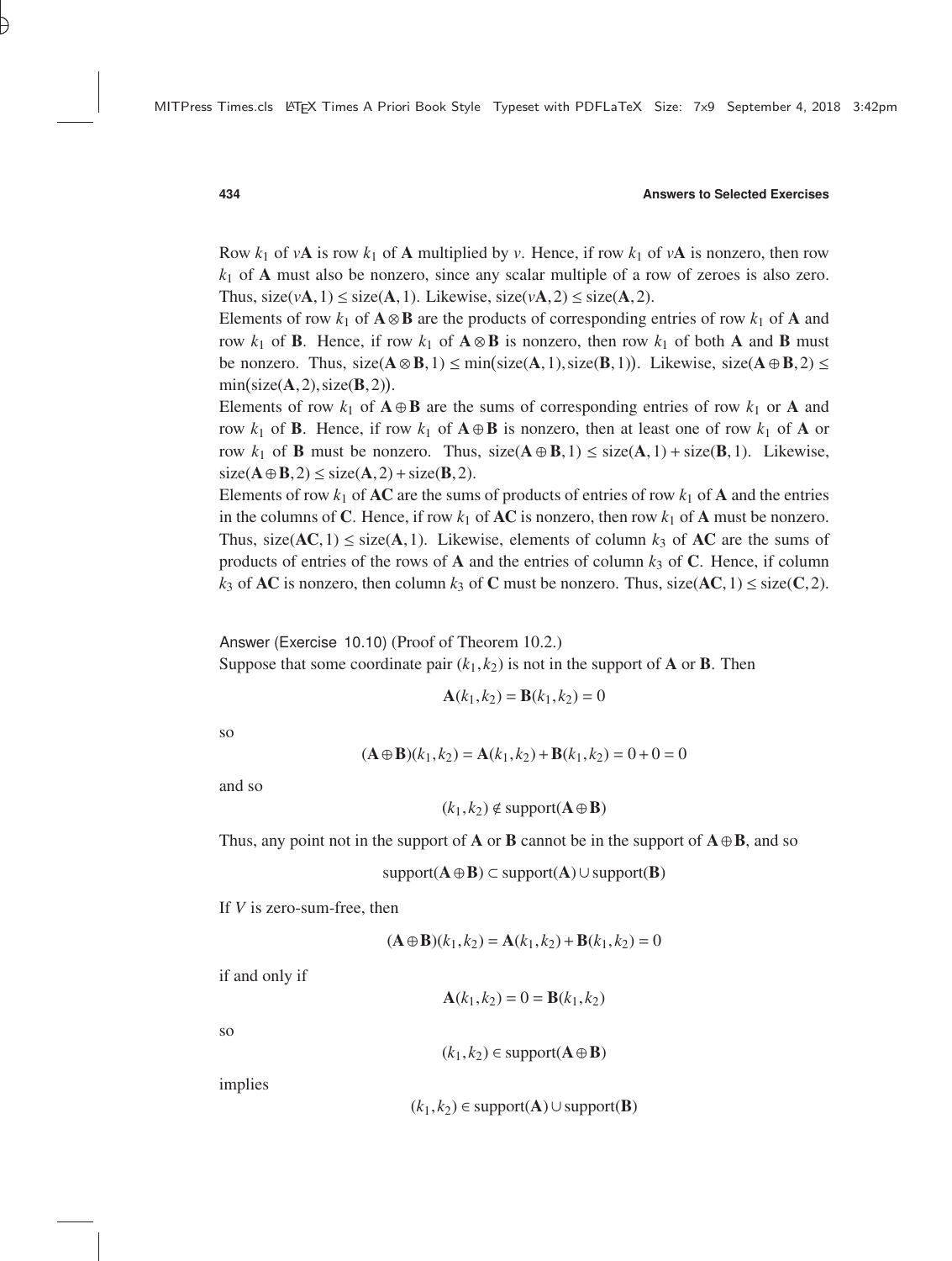Answer (Exercise 10.11) (Proof of Theorem [10.3.](#page--1-2)) Firstly, for any sets *U* and *V*, if

$$
U\subset V
$$

then

$$
|U| \leq |V|
$$

Additionally, for any sets *U* and *V*,

$$
|U \cup V| = |U| + |V| - |U \cap V| \leq |U| + |V|
$$

So by Theorem [10.2](#page--1-1)

$$
nnz(A \oplus B) = |support(A \oplus B)|
$$
  
\n
$$
\leq |support(A) \cup support(B)|
$$
  
\n
$$
\leq |support(A)| + |support(B)|
$$
  
\n
$$
= nnz(A) + nnz(B)
$$

and so

$$
nnz(\mathbf{A}\oplus\mathbf{B})\leq nnz(\mathbf{A})+nnz(\mathbf{B})
$$

On the other hand,  $nnz(A \oplus B)$  can be bounded from below because every nonzero element of A or B contributes a nonzero element of  $A \oplus B$  if the zero-sum-free criterion is used. Thought of another way,

$$
nnz(A \oplus B) = |support(A \oplus B)|
$$
  
= |support(A) \cup support(B)|  

$$
\ge max(|support(A)|, |support(B)|)
$$
  
= max(nnz(A), nnz(B))

Answer (Exercise 10.12) (Proof of Theorem [10.4.](#page--1-3)) Suppose row  $k_1$  of **A** and **B** are empty (all zeros)

$$
\mathbf{A}(k_1, :)=0
$$
  

$$
\mathbf{B}(k_1, :)=0
$$

so that row  $k_1$  does not add to either size( $A$ ) or size( $B$ ). Then sum of these rows must also be zero

$$
\mathbf{A}(k_1,:)\oplus\mathbf{B}(k_1,:)=0
$$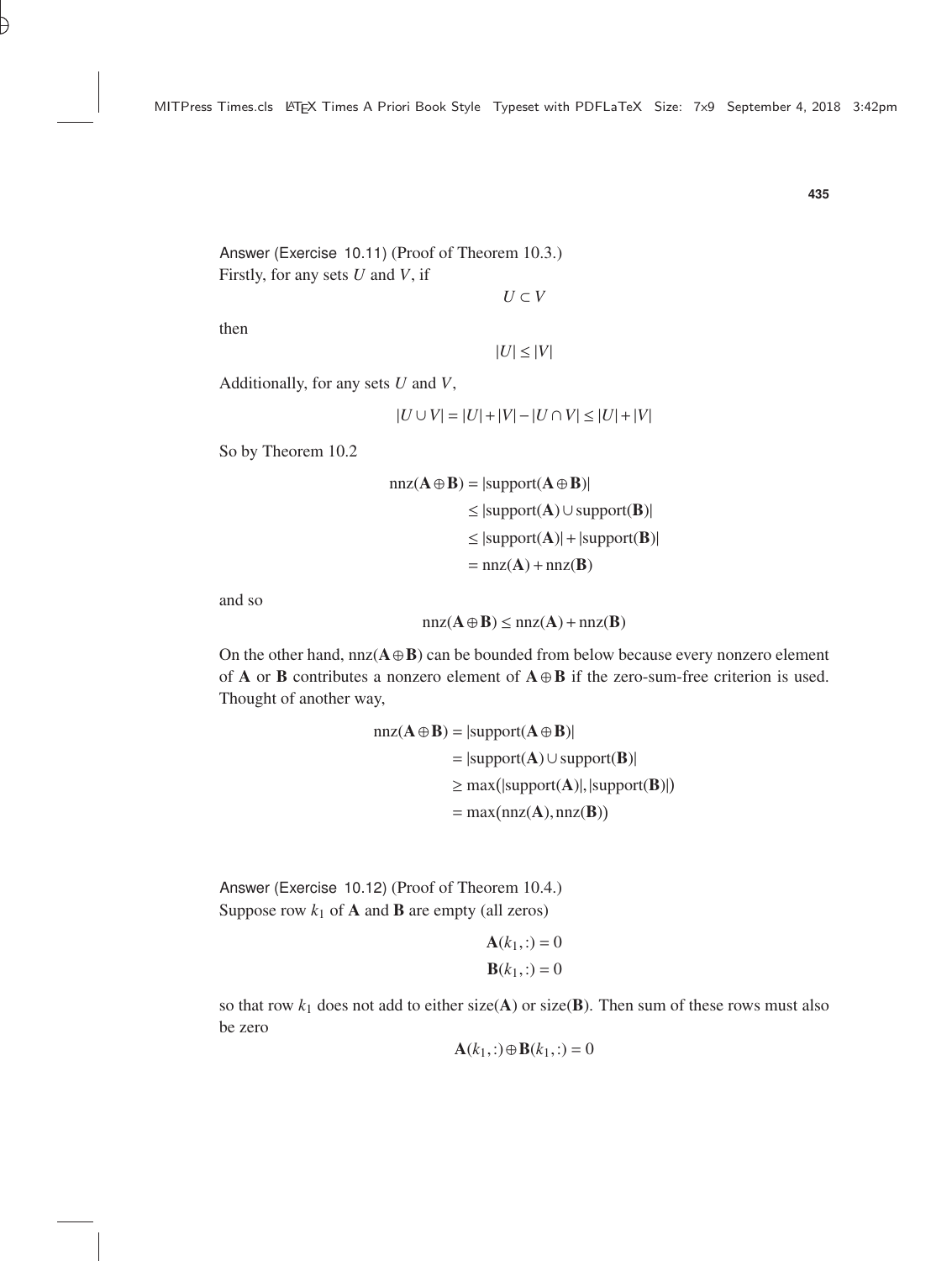Thus, the addition of two empty rows cannot add to

$$
size(\mathbf{A}(k_1,:)\oplus \mathbf{B}(k_1,:))
$$

The same argument can also be applied to the columns, showing that

$$
size(A \oplus B) \leq size(A) + size(B)
$$

Additionally, given that the *i*-th row of either A or B is nonzero, by zero-sum-freeness the *i*-th row of  $A \oplus B$  is also nonzero. The same is true of the columns. Thus, the number of nonzero rows (respectively, columns) in  $\mathbf{A} \oplus \mathbf{B}$  is at least the number of rows (respectively, columns) of either A or B, so

$$
size(\mathbf{A} \oplus \mathbf{B}) \ge max(size(\mathbf{A}), size(\mathbf{B}))
$$

Answer (Exercise 10.13) (Proof of Theorem [10.5.](#page--1-4))

Assume *V* is zero-sum-free. If  $m_{\mathbf{D}} \times n_{\mathbf{D}} = (m_{\mathbf{D}}, n_{\mathbf{D}})$  denotes size(**D**), then Theorem [10.4](#page--1-3) implies

$$
\underline{m}_{A \oplus B} \ge \max(\underline{m}_A, \underline{m}_B)
$$
  

$$
\underline{n}_{A \oplus B} \ge \max(\underline{n}_A, \underline{n}_B)
$$

so

$$
\underline{m}_{A\oplus B}\underline{n}_{A\oplus B}\geq \max(\underline{m}_A,\underline{m}_B)\max(\underline{n}_A,\underline{n}_B)
$$

Now note that in general  $max(a,b) \cdot max(c,d) \ge max(a \cdot c, b \cdot d)$  for non-negative integers  $a, b, c, d$  since

$$
\max(a, b) \cdot c = \max(a \cdot c, b \cdot c) \qquad \max(a, b) \cdot d = \max(a \cdot d, b \cdot d)
$$

Then

$$
\max(a,b) \cdot \max(c,d) = \max(\max(a \cdot c, b \cdot c), \max(a \cdot d, b \cdot d))
$$

$$
= \max(a \cdot c, b \cdot c, a \cdot d, b \cdot d)
$$

$$
\geq \max(a \cdot c, b \cdot d)
$$

In particular,

$$
total(\mathbf{A} \oplus \mathbf{B}) \ge \max(total(\mathbf{A}), \underline{total}(\mathbf{B}))
$$

Answer (Exercise 10.14) (Proof of Theorem [10.6.](#page--1-5)) Suppose

 $w \in \text{image}(C)$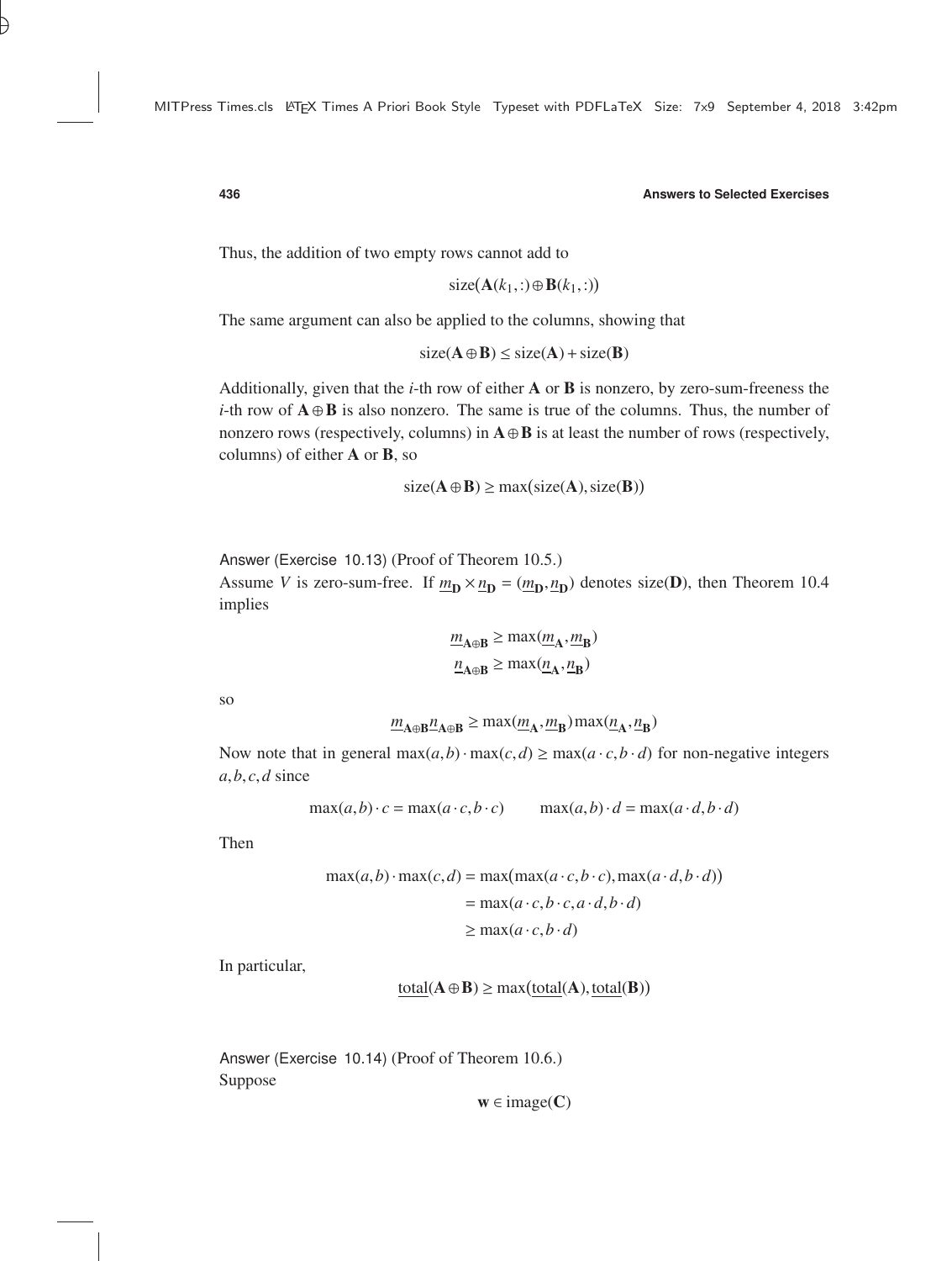so that there is v with

But then

 $\mathbf{w} = (\mathbf{A} \oplus \mathbf{B})\mathbf{v} = \mathbf{A}\mathbf{v} \oplus \mathbf{B}\mathbf{v}$ 

 $Cv = w$ 

and

 $Av \in image(A)$ 

and

 $Bv \in image(B)$ 

The above reasoning shows that

 $w \in \text{image}(A) \oplus \text{image}(B)$ 

and hence that

image( $C$ ) ⊂ image( $A$ ) ⊕ image( $B$ )

Answer (Exercise 10.15) (Proof of Theorem [10.7.](#page--1-6))

image(A⊕B) ⊂ image(A)⊕image(B)

By the above condition, it is only required to show that the dimension of the sum of two sets is less than or equal to the sum of the dimensions. If there is a generating set for  $image(A)$  and a generating set for image( $B$ ), then these two sets together will generate

 $image(A) \oplus image(B)$ 

and hence

 $image(A \oplus B)$ 

So writing this in terms of ranks gives

 $rank(A \oplus B) \leq rank(A) + rank(B)$ 

Answer (Exercise 10.16) (Proof of Theorem [10.8.](#page--1-7)) Suppose that some coordinate pair  $(k_1, k_2)$  is not in the support of **A**, then  $A(k_1, k_2) = 0$ , so

$$
(\mathbf{A} \otimes \mathbf{B})(k_1, k_2) = \mathbf{A}(k_1, k_2) \otimes \mathbf{B}(k_1, k_2) = 0 \otimes \mathbf{B}(k_1, k_2) = 0
$$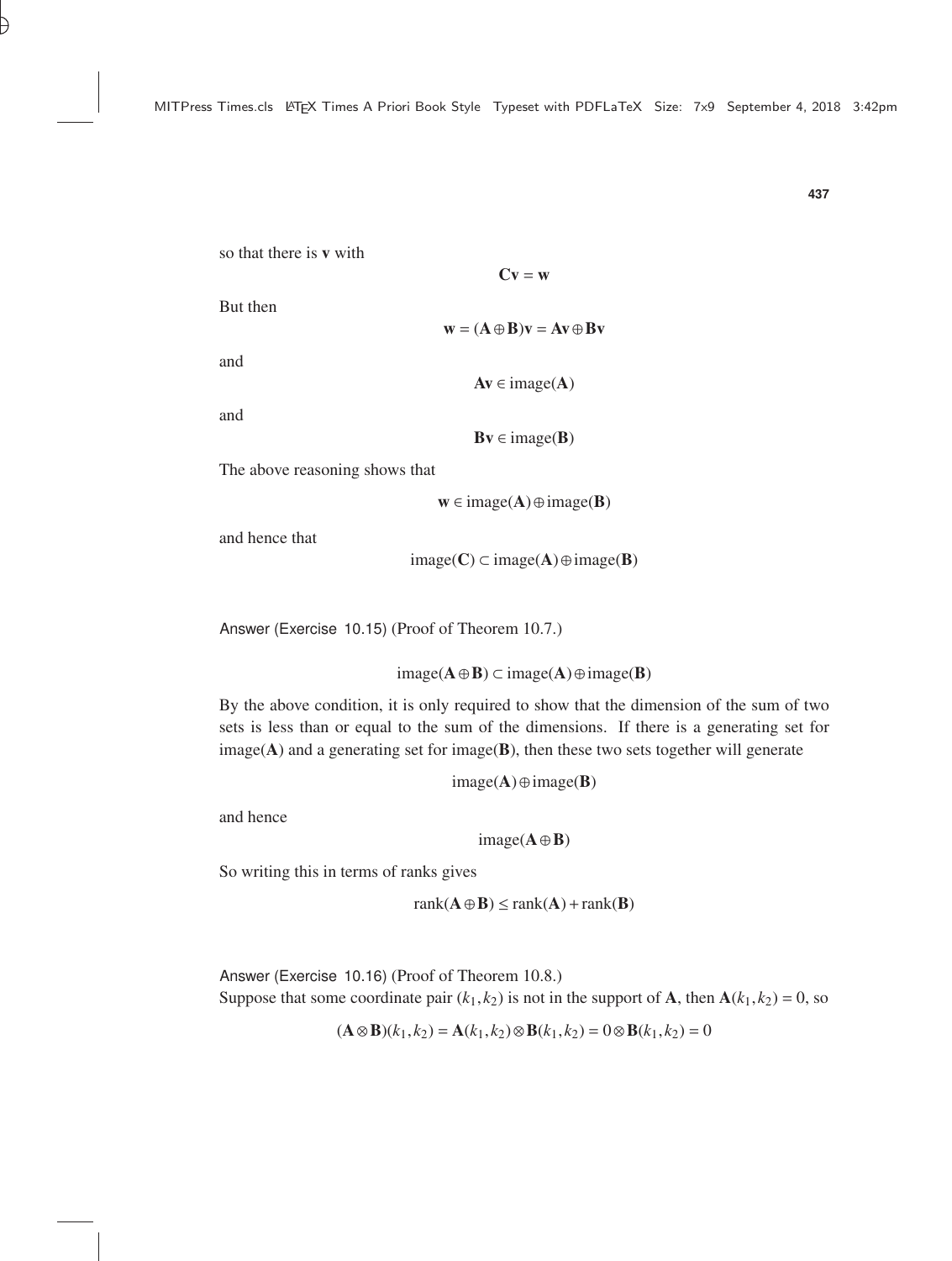Thus  $(k_1, k_2)$  is not in the support of  $\mathbf{A} \otimes \mathbf{B}$ . Similarly, if  $(k_1, k_2)$  is not in the support of  $\mathbf{B}$ , then  $B(k_1, k_2) = 0$ , so

$$
(\mathbf{A} \otimes \mathbf{B})(k_1, k_2) = \mathbf{A}(k_1, k_2) \otimes \mathbf{B}(k_1, k_2) = \mathbf{A}(k_1, k_2) \otimes 0 = 0
$$

The above argument means that if  $(k_1, k_2)$  is not in the support of **A** or is not in the support of **B**, then it is not in the support of  $\mathbf{A} \otimes \mathbf{B}$ . So if  $(k_1, k_2)$  is in the support of  $\mathbf{A} \otimes \mathbf{B}$ , it must be in the support of A and in the support of B. Hence

support $(A \otimes B) \subset$  support $(A) \cap$  support $(B)$ 

Now, suppose

 $(k_1, k_2)$  ∈ support(**A**) ∩ support(**B**)

The above equation implies that  $A(k_1, k_2) \neq 0$  and  $B(k_1, k_2) \neq 0$  as well. If the entry space of A and B has no zero divisors, then for all elements of the entry space, if *a* and *b* are nonzero, *ab* is as well. Since it is known that for this  $(k_1, k_2)$ 

$$
(\mathbf{A}\otimes\mathbf{B})(k_1,k_2)=\mathbf{A}(k_1,k_2)\mathbf{B}(k_1,k_2)
$$

is the product of two nonzero elements of the entry space, if the entry space has no zero divisors, then

$$
(\mathbf{A}\otimes \mathbf{B})(k_1,k_2)\neq 0
$$

Thus in this case, if

 $(k_1, k_2)$  ∈ support(**A**) ∩ support(**B**)

then

 $(k_1, k_2)$  ∈ support( $\bf{A} ⊗ B$ )

and hence

support( $\bf{A})$ ∩support( $\bf{B}) \subset support(\bf{A} \otimes \bf{B})$ 

Combining the above equation with

support $(A \otimes B) \subset$  support $(A) \cap$  support $(B)$ 

gives

$$
support(A \otimes B) = support(A) \cap support(B)
$$

Answer (Exercise 10.17) (Proof of Theorem [10.9.](#page--1-8)) Firstly, for any sets *U* and *V*, if

 $U ⊂ V$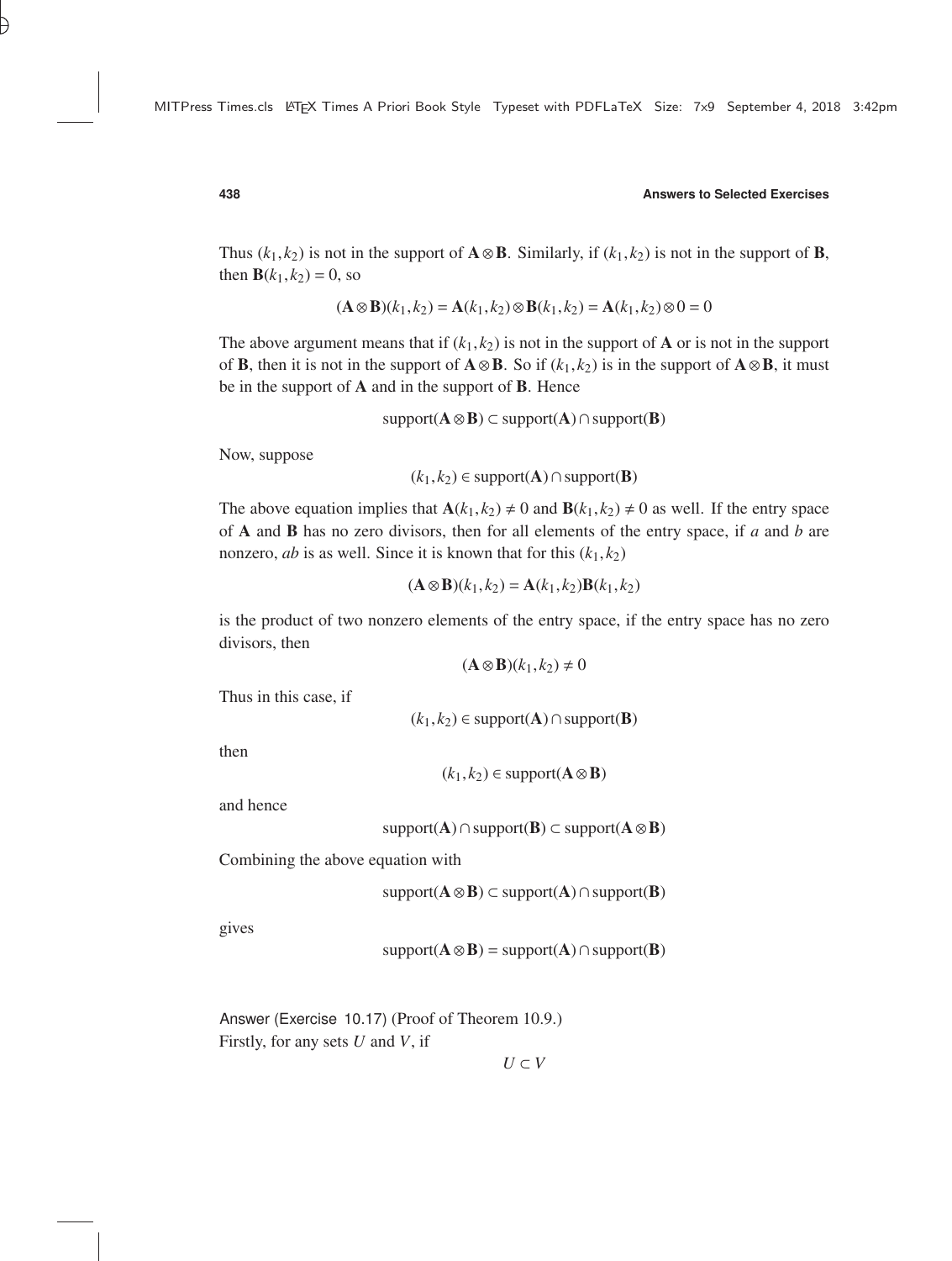then

|                               | $ U  \leq  V $                   |
|-------------------------------|----------------------------------|
| Secondly, it is the case that |                                  |
|                               | $U \cap V \subset U$             |
| and                           | $U \cap V \subset V$             |
| SO.                           | $ U \cap V  \leq  U $            |
| and                           | $ U \cap V  \leq  V $            |
| SO.                           | $ U \cap V  \leq \min( U ,  V )$ |

So by Theorem [10.8](#page--1-7)

$$
nnz(A \otimes B) = |support(A \otimes B)|
$$
  
\n
$$
\leq |support(A) \cap support(B)|
$$
  
\n
$$
\leq min(|support(A)|, |support(B)|)
$$
  
\n
$$
= min(nnz(A), nnz(B))
$$

Answer (Exercise 10.18) (Proof of Theorem [10.10.](#page--1-9))

Suppose that row key  $k_1$  defines a row  $\mathbf{A}(k_1,:)$  that is not counted in size(A), and that  $\mathbf{B}(k_1,.)$  is not counted in size( $\mathbf{B}$ ). If the  $k_1$  row of either **A** or **B** is zero, then the  $k_1$  row of A⊗B is the element-wise multiplication of these and is also zero. This means that zero rows of **A** or **B** turn into zero rows of  $\mathbf{A} \otimes \mathbf{B}$ , so the set of nonzero rows of  $\mathbf{A} \otimes \mathbf{B}$  is a subset of both the set of nonzero rows of A and the set of nonzero rows of B. The same argument can also be made for the columns, so

 $size(A \otimes B) \leq min(size(A), size(B))$ 

as desired.

Answer (Exercise 10.19) (Proof of Theorem [10.11.](#page--1-10))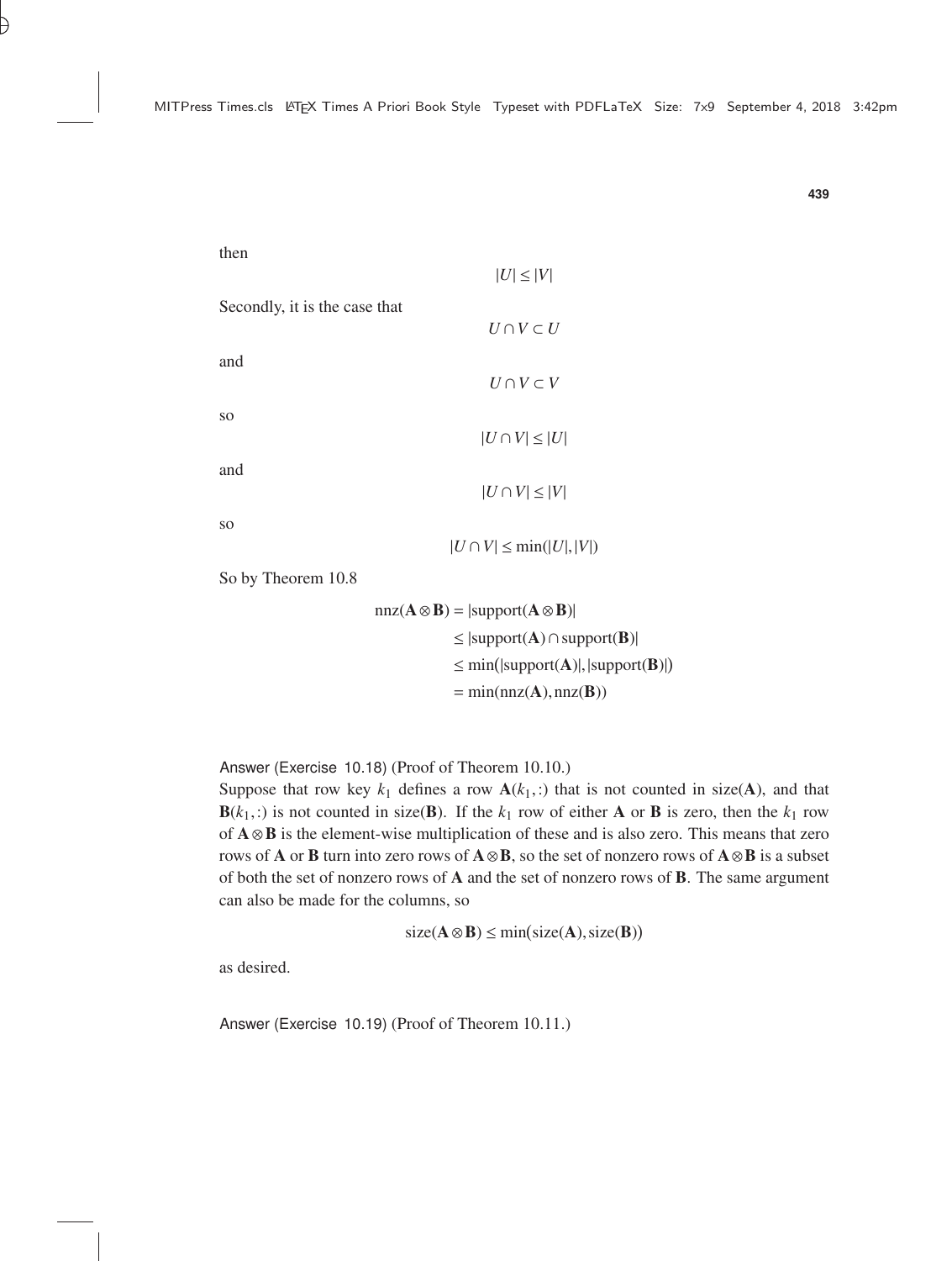If  $m_{\mathbf{D}} \times n_{\mathbf{D}} = (m_{\mathbf{D}}, n_{\mathbf{D}})$  denotes size(**D**), then Theorem [10.10](#page--1-9) implies

$$
\underline{m}_{A\otimes B}\leq \min(\underline{m}_A,\underline{m}_B)\\ \underline{n}_{A\otimes B}\leq \min(\underline{n}_A,\underline{n}_B)
$$

so

$$
\underline{m}_{A\otimes B}\underline{n}_{A\otimes B} \le \min(\underline{m}_A, \underline{m}_B) \min(\underline{n}_A, \underline{n}_B)
$$

Now note that in general  $min(a, b) \cdot min(c, d) \leq min(a \cdot c, b \cdot d)$  for non-negative integers *<sup>a</sup>*,*b*, *<sup>c</sup>*,*<sup>d</sup>* since

$$
\min(a, b) \cdot c = \min(a \cdot c, b \cdot c) \qquad \min(a, b) \cdot d = \min(a \cdot d, b \cdot d)
$$

Then

$$
\min(a, b) \cdot \min(c, d) = \min(\min(a \cdot c, b \cdot c), \min(a \cdot d, b \cdot d))
$$

$$
= \min(a \cdot c, b \cdot c, a \cdot d, b \cdot d)
$$

$$
\leq \min(a \cdot c, b \cdot d)
$$

In particular,

$$
\underline{\text{total}}(\mathbf{A} \otimes \mathbf{B}) \le \min(\underline{\text{total}}(\mathbf{A}), \underline{\text{total}}(\mathbf{B}))
$$

 $C = AB$ 

 $C(k_1, k_2) = A(k_1, :)B(:, k_2)$ 

 $C(k_1, k_2) = 0$ 

Answer (Exercise 10.20) (Proof of Theorem [10.13.](#page--1-11)) For

$$
it\ is\ known\ that
$$

for all  $k_2$  and so

 $A(k_1,:)=0$  $C(k_1, k_2) = 0$  $C(k_1,:)=0$  $$ 

then

and if

so if

then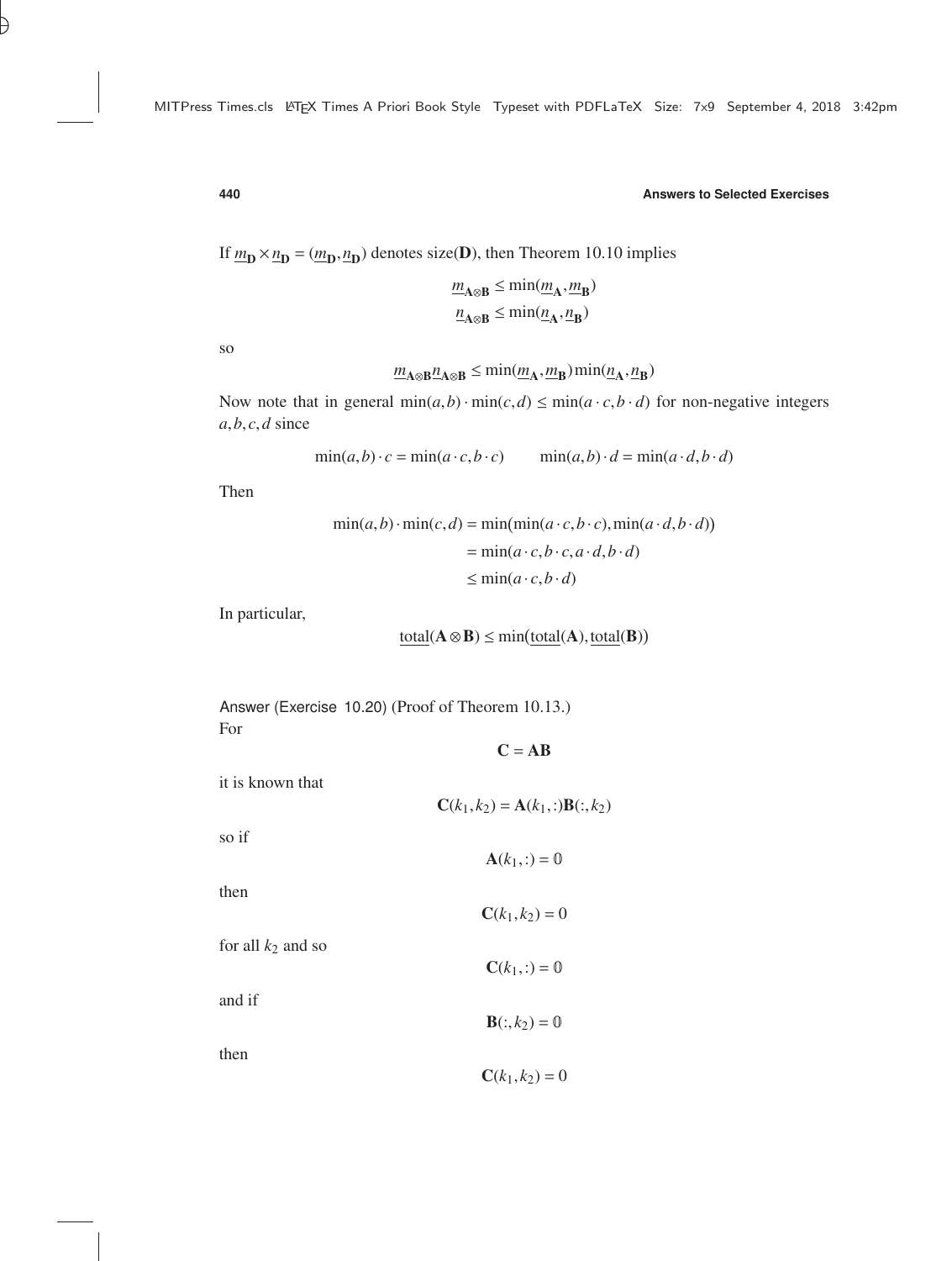for all  $k_2$  and so

$$
\mathbf{C}(:,k_2) = 0
$$

The above observations mean that any zero row of  $\bf{A}$  is also a zero row of  $\bf{C}$ , and any zero column of  $\bf{B}$  is also a zero column of  $\bf{C}$ . Hence, any nonzero row of  $\bf{AB}$  must be a nonzero row of A, and any nonzero column must be a nonzero column of B. Thus

$$
size(AB, 1) \leq size(A, 1)
$$

and

$$
size(AB,2) \leq size(B,2)
$$

as desired.

Answer (Exercise 11.1)

A is symmetric because it is the adjacency array of an undirected graph.

Answer (Exercise 11.3)

- (a) Zero-sum-free is required to prevent an edge weight being summed with its additive inverse, resulting in an elimination of the edge.
- (b) No zero divisors are required to prevent a zero divisor edge weight from being multiplied by another edge weight that results in an elimination of the edge.
- (c) 0 annihilator is required so that no edges are created in the adjacency array where none exist in the incidence array.

Answer (Exercise 11.4)(Proof of Corollary [11.5.](#page--1-12))

Let  $\bar{G}$  denote the reverse of G, and let  $\bar{E}_{out}$  and  $\bar{E}_{in}$  be out-vertex and in-vertex incidence arrays for  $\bar{G}$ , respectively. Recall that  $\bar{G}$  is defined to have the same edge and vertex sets as *G* but changes the directions of the edges; in other words, if an edge *k* leaves a vertex *a* in  $G$ , then it enters  $a$  in  $\overline{G}$  and vice versa. As such

**E**<sub>out</sub>(*k*, *a*)  $\neq$  0 if and only if  $\bar{\mathbf{E}}_{in}(k, a) \neq 0$ 

and likewise

$$
\mathbf{E}_{\text{in}}(k, a) \neq 0 \quad \text{if and only if} \quad \mathbf{\bar{E}}_{\text{out}}(k, a) \neq 0
$$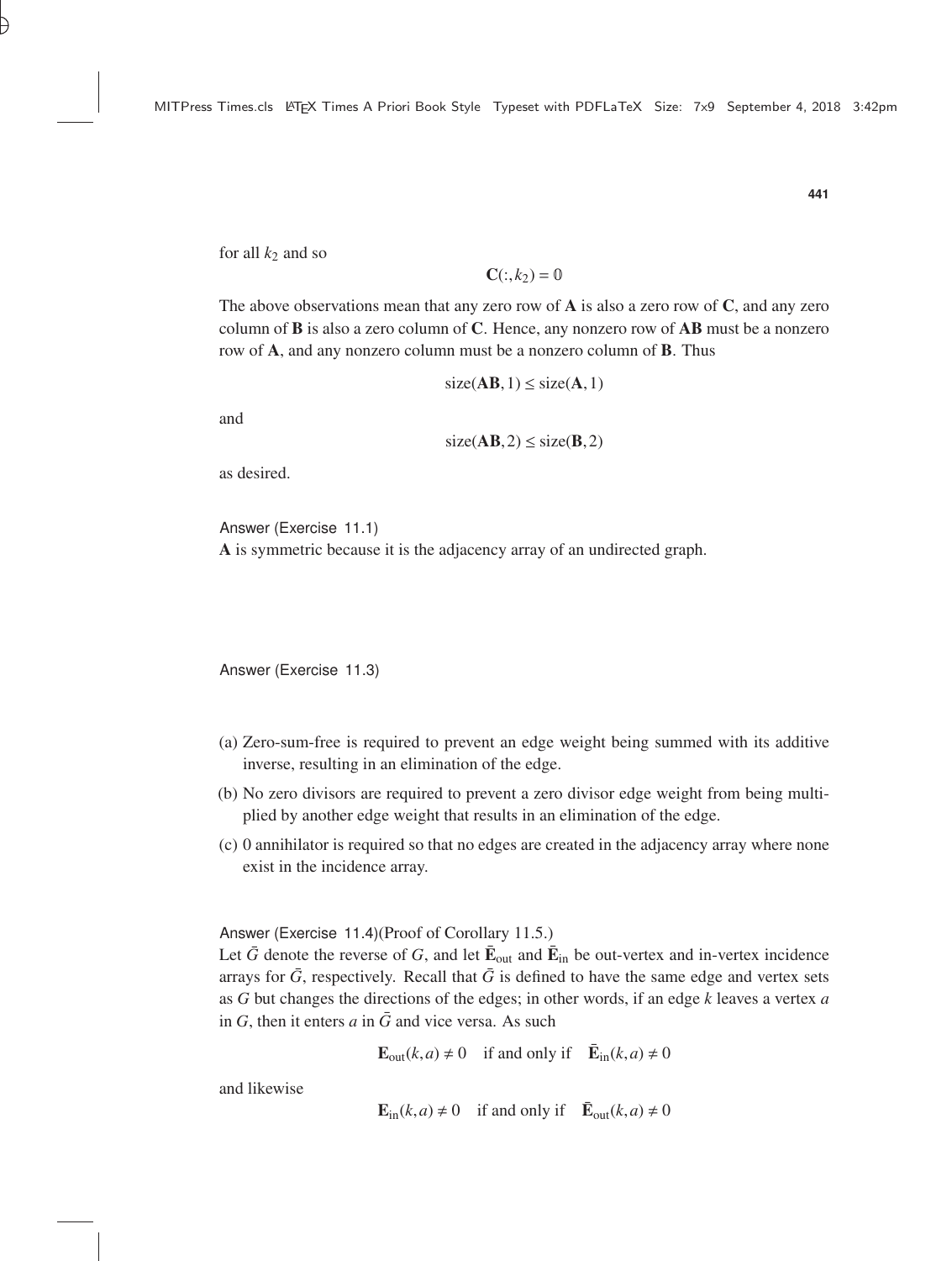As such, choosing  $\mathbf{E}_{out} = \bar{\mathbf{E}}_{in}$  and  $\mathbf{E}_{in} = \bar{\mathbf{E}}_{out}$  gives valid in-vertex and out-vertex incidence matrices for  $\bar{G}$ , respectively. Then by Theorem [11.1](#page--1-13) it can be shown that

$$
\bar{\mathbf{E}}_{out}^{\mathsf{T}}\bar{\mathbf{E}}_{in} = \mathbf{E}_{in}^{\mathsf{T}}\mathbf{E}_{out}
$$

Answer (Exercise 11.5)

- (a)  $m = 21$ ,  $n = 3$ ,  $nnz = 28$
- (b)  $m = 22$ ,  $n = 5$ ,  $nnz = 47$
- (c) *m* = 3, *n* = 5, nnz = 11
- (d) Size of  $\mathbf{E}_1 + \times \mathbf{E}_1^T$  from Figure [11.2](#page--1-14) is square and both the row and columns are equal to the number of columns in  $\mathbf{F}_1$ . from Figure 11.2 and the number of columns in  $\mathbf{F}_1$ . to the number of columns in  $E_1$  from Figure [11.2](#page--1-14) and the number of columns in  $E_1$ from Figure [11.1.](#page--1-10)

Answer (Exercise 11.10)(Proof of Lemma [11.7.](#page--1-15)) The order isomorphism *f* is defined recursively. Let

$$
K = \{k_1, \ldots, k_n\}
$$

and let

$$
f(1) = \min\{k_1, \ldots, k_n\}
$$

Then, given  $f(1),..., f(i)$  have been defined for  $i < n$ , define

 $f(i+1) = \min(K \setminus \{f(1),..., f(i)\})$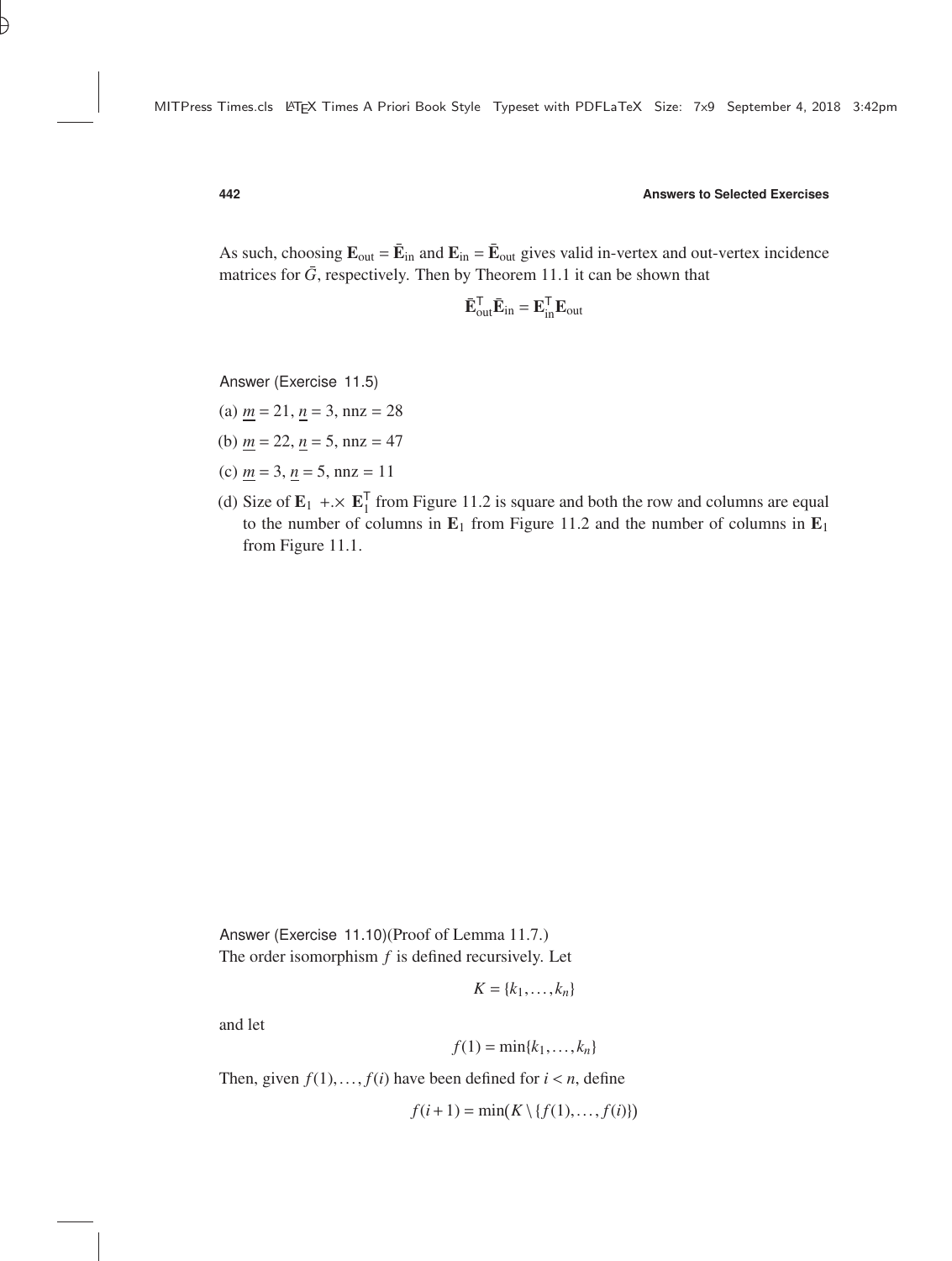Note that because  $\lt$  is a strict total order on *K*, it follows that

$$
f(i+1) \notin \{f(1), \ldots, f(i)\}
$$

since the minimum of any subset of *K* must lie in that subset. This condition implies that *f* is a bijection, so it only remains to show that *f* is monotonic. By induction, if

$$
k \in K \setminus \{f(1), \ldots, f(i)\}
$$

then

 $f(1),..., f(i) < k$ 

For the base case,  $f(1)$  is defined to be the smallest element of *K*, so  $f(1) < k$  for any  $k \neq f(1)$ . If the statement is true for *i* and

$$
k \in K \setminus \{f(1), \ldots, f(i), f(i+1)\}
$$

then in particular

 $k \in K \setminus \{f(1), \ldots, f(i)\}$ 

so

 $f(1),..., f(i) < k$ 

Since  $f(i+1)$  is defined to be the smallest element of

 $K \setminus \{f(1), \ldots, f(i)\}$ 

 $f(1),..., f(i), f(i+1) < k$ 

then  $f(i+1) < k$  and

Thus, if

 $1 \leq i < j \leq n$ 

then

```
f(j) \notin \{f(1),..., f(i)\}
```
so

 $f(1),..., f(i) < f(j)$ 

In particular,  $f(i) < f(j)$ , so *f* is monotonic.

Answer (Exercise 11.11)(Proof of Lemma [11.8.](#page--1-16)) Taking the transpose interchanges the roles of rows and columns.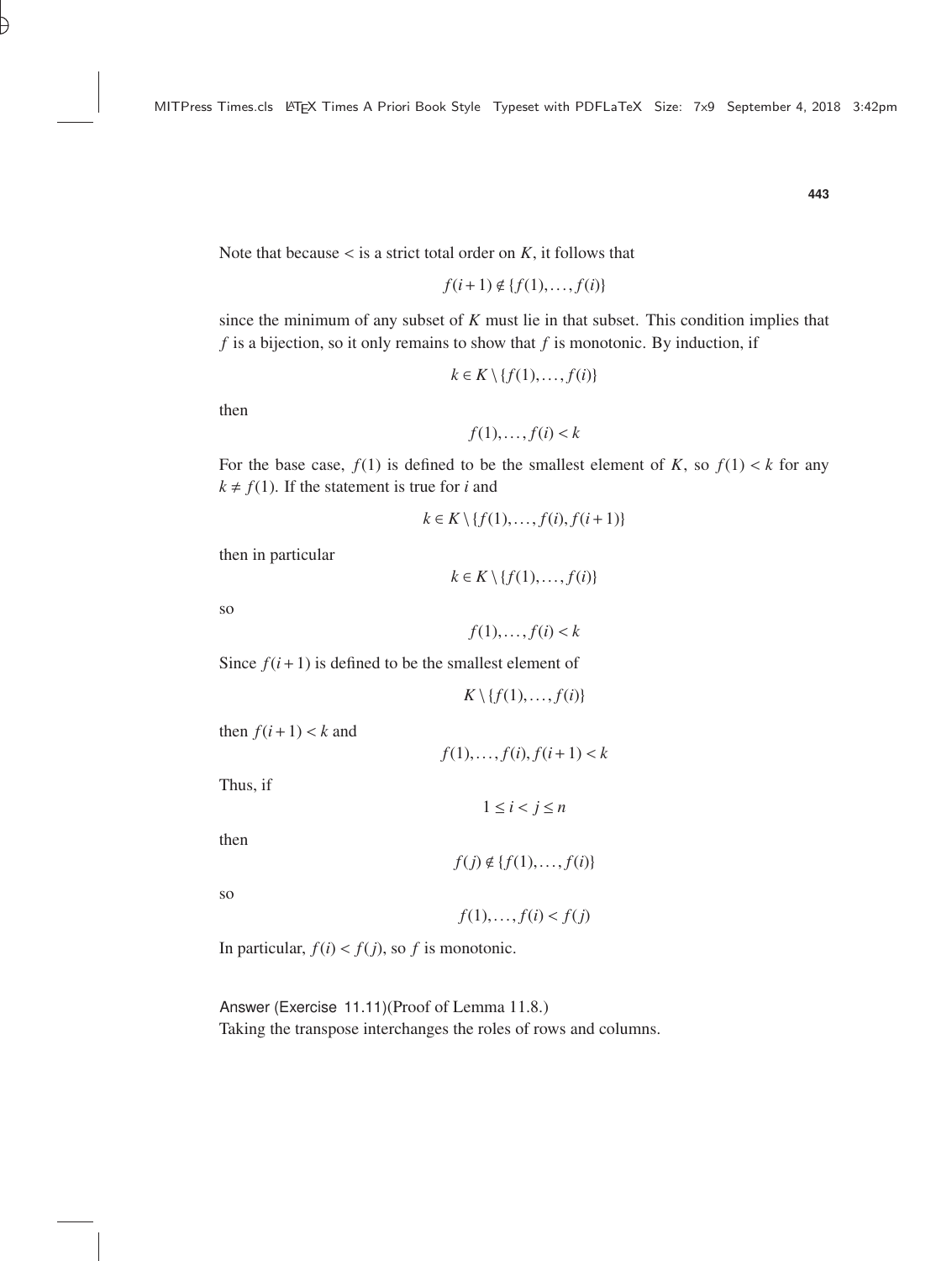

# Answer (Exercise 12.1)

Sketch of unit transformation with notional infinite values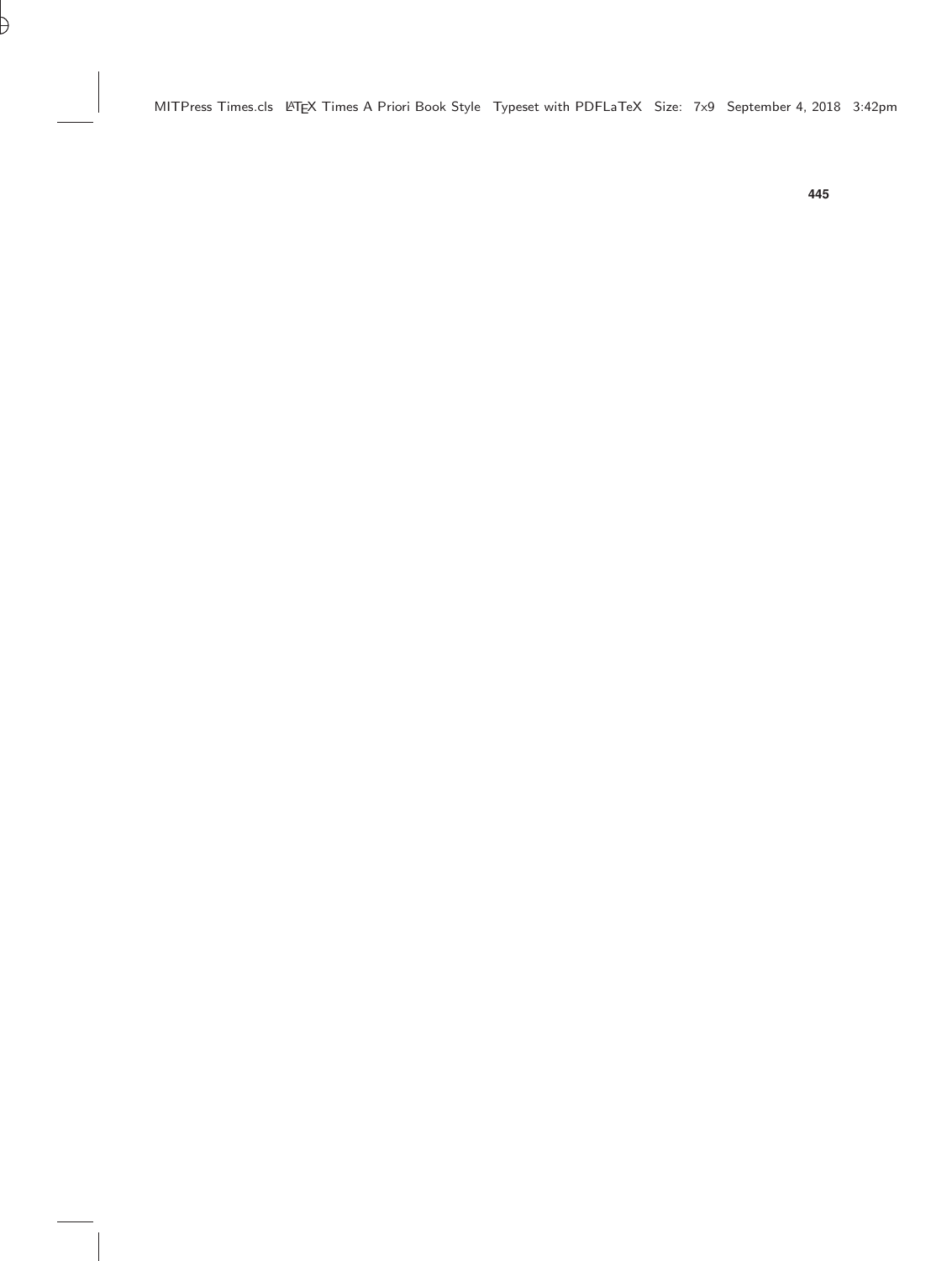

### Answer (Exercise 12.3)

Sketch of unit transformation with notional infinite values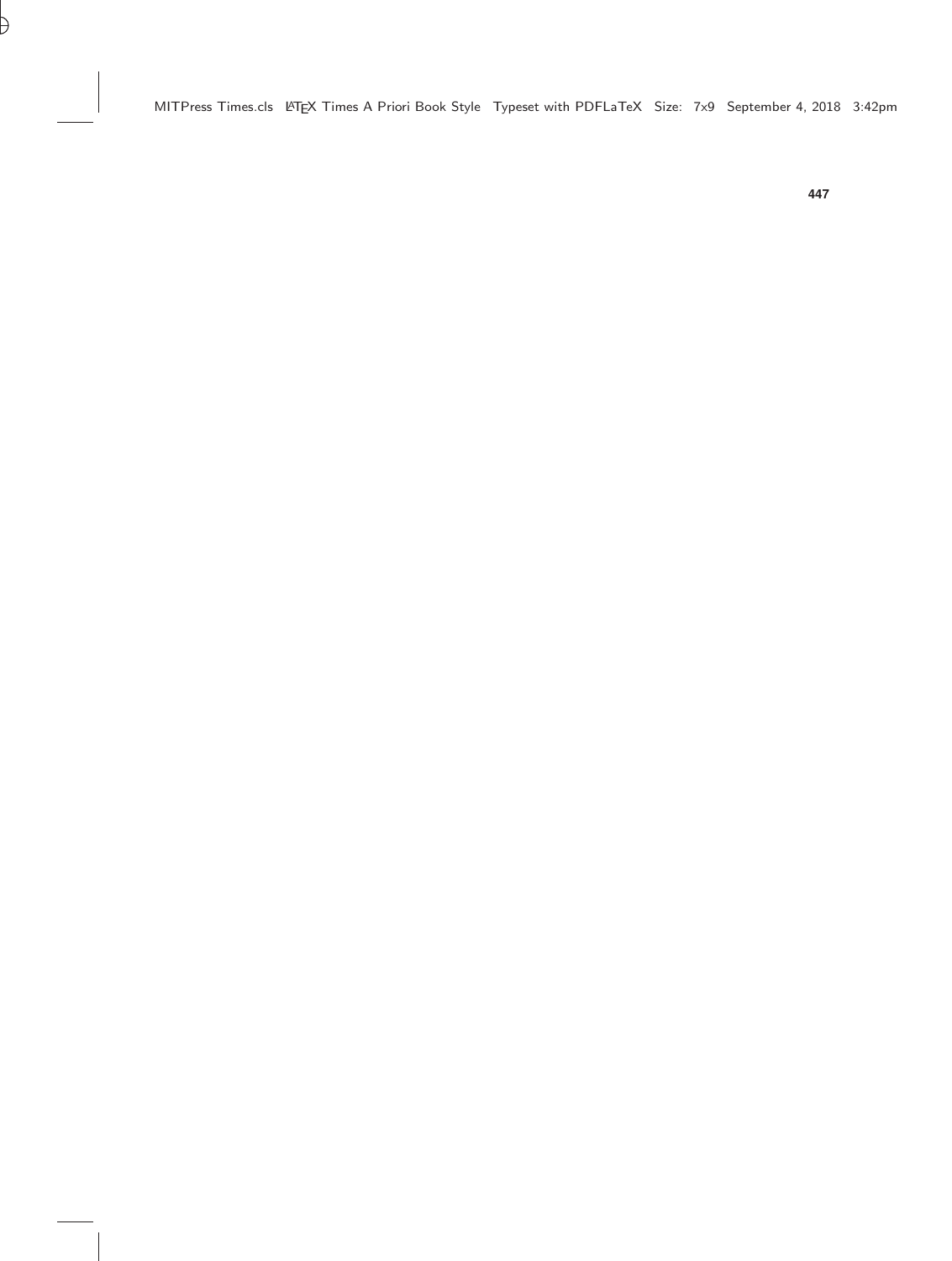

## Answer (Exercise 12.5)

Sketch of unit transformation with notional infinite values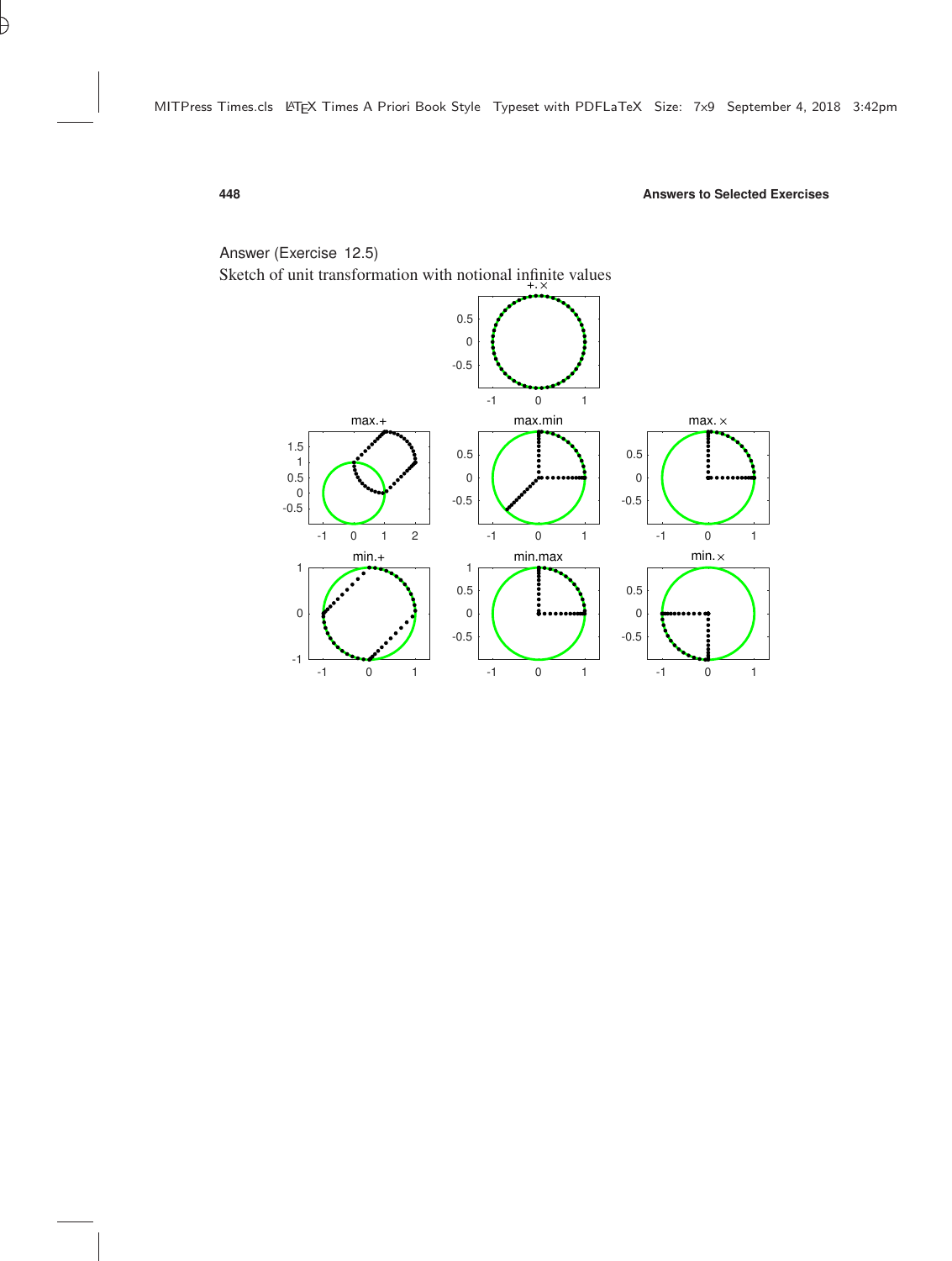Answer (Exercise 13.1)

An  $n \times m$  matrix with entries in *V* is the same thing as a function  $\{1, \ldots, n\} \times \{1, \ldots, m\} \to V$ , so take  $K = \{1, \ldots, n\} \times \{1, \ldots, m\}$ . Note that since K is finite, there is no issue related to having finite support. Thus,  $V^{n \times m} = V^{\boxplus \{1, \dots, n\} \times \{1, \dots, m\}}$ .

Answer (Exercise 13.3)

Requiring elements to have finite support means that the set  ${e_k | k \in K}$  actually forms a basis, meaning that  $V^{\# K}$  gives a natural semimodule over *V* with dimension |*K*|. Additionally, having finite support means that when  $K = K_1 \times \cdots \times K_d$  for key sets  $K_1, \ldots,$ 

 $K_d$ , the elements of  $V^{\# K}$  actually are *d*-dimensional associative arrays, which are objects of in-terest.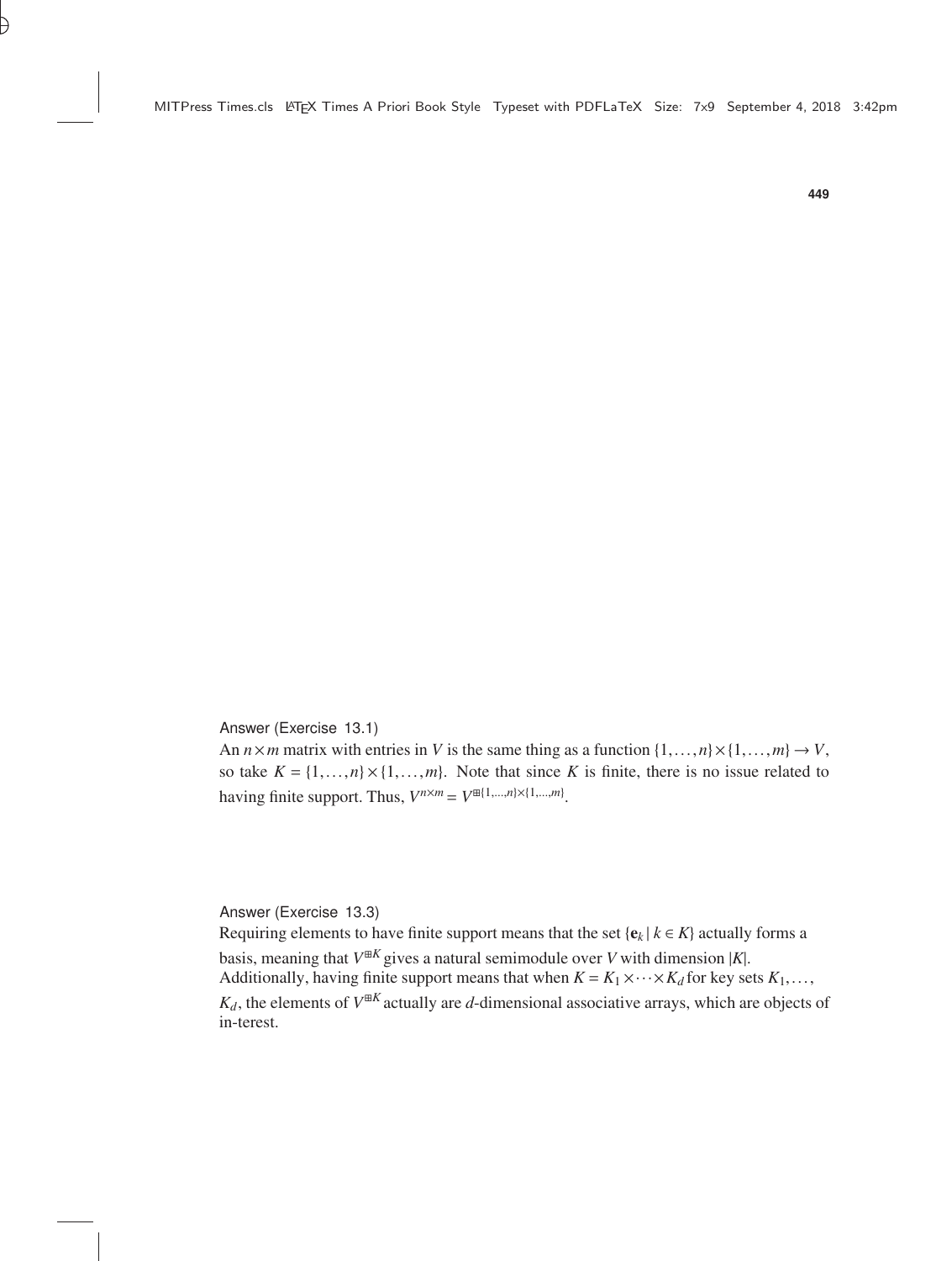Answer (Exercise 13.4) (Proof of Proposition [13.1.](#page--1-4)) For uniqueness, given linear functions

$$
f', f'': V^{\boxplus K} \to M
$$

that satisfy

$$
f'(\mathbf{e}_k) = f''(\mathbf{e}_k) = f(\mathbf{e}_k)
$$

For  $\mathbf{v} \in V^{\mathbb{B}^K}$ , there are  $k_1, k_2, \ldots, k_n \in K$  such that

$$
\mathbf{v} = \mathbf{v}(k_1)\mathbf{e}_{k_1} \oplus \cdots \oplus \mathbf{v}(k_n)\mathbf{e}_{k_n}
$$

Then the linearity of  $f'$  and  $f''$  implies

$$
f'(\mathbf{v}) = f'(\mathbf{v}(k_1)\mathbf{e}_{k_1} \oplus \cdots \oplus \mathbf{v}(k_n)\mathbf{e}_{k_n})
$$
  
=  $\mathbf{v}(k_1)f'(\mathbf{e}_{k_1}) \oplus \cdots \oplus \mathbf{v}(k_n)f'(\mathbf{e}_{k_n})$   
=  $\mathbf{v}(k_1)f(\mathbf{e}_{k_1}) \oplus \cdots \oplus \mathbf{v}(k_n)f(\mathbf{e}_{k_n})$   
=  $\mathbf{v}(k_1)f''(\mathbf{e}_{k_1}) \oplus \cdots \oplus \mathbf{v}(k_n)f''(\mathbf{e}_{k_n})$   
=  $f''(\mathbf{v}(k_1)\mathbf{e}_{k_1} \oplus \cdots \oplus \mathbf{v}(k_n)\mathbf{e}_{k_1})$   
=  $f''(\mathbf{v})$ 

The appropriate definition of  $f'$  to prove existence is motivated by the uniqueness proof above. Take v as above and then define

$$
f'(\mathbf{v}) = \mathbf{v}(k_1) f(\mathbf{e}_{k_1}) \oplus \cdots \oplus \mathbf{v}(k_n) f(\mathbf{e}_{k_n})
$$

This gives a well-defined function  $f' : V^{\#K} \to M$  by the fact that if

$$
\mathbf{v}(k_1)\mathbf{e}_{k_1}\oplus\cdots\oplus\mathbf{v}(k_n)\mathbf{e}_{k_n}=\mathbf{w}(j_1)\mathbf{e}_{j_1}\oplus\cdots\oplus\mathbf{w}(j_m)\mathbf{e}_{j_m}
$$

where each  $\mathbf{v}(k_i)$  and  $\mathbf{w}(j_\ell)$  are nonzero, then  $n = m$ ,  $\{k_1, \ldots, k_n\} = \{j_1, \ldots, j_m\}$ , and if  $k_i = j_\ell$ , then  $\mathbf{v}(k_i) = \mathbf{w}(j_\ell)$ . Thus, applying  $f'$  on both sides gives the same element in *M*. Now it just remains to show that *f'* is linear. Suppose  $u \in V$  and  $v, v' \in V^{\boxplus K}$ . Then there

are  $k_1$ ,...,  $k_n$  and  $j_1$ ,...,  $j_m$  such that

$$
\mathbf{v} = \mathbf{v}(k_1)\mathbf{e}_{k_1} \oplus \cdots \oplus \mathbf{v}(k_n)\mathbf{e}_{k_n}
$$

and

$$
\mathbf{v}' = \mathbf{v}'(j_1)\mathbf{e}_{j_1} \oplus \cdots \oplus \mathbf{v}'(j_m)\mathbf{e}_{j_m}
$$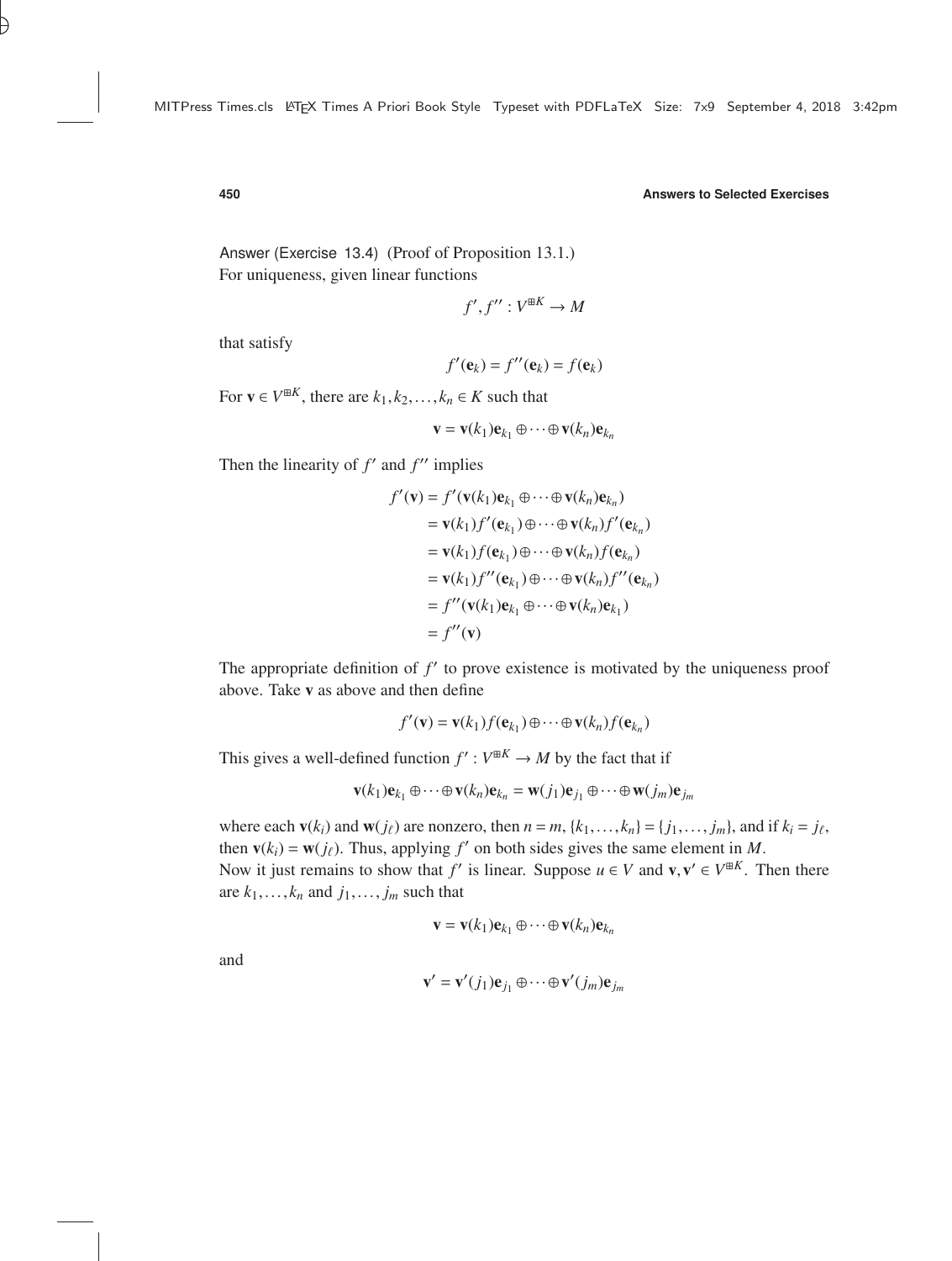Then by definition of  $f'$ , it follows that

$$
f'(uv \oplus \mathbf{v}') = f'(u(\mathbf{v}(k_1)\mathbf{e}_{k_1} \oplus \cdots \oplus \mathbf{v}(k_n)\mathbf{e}_{k_n}) \oplus (\mathbf{v}'(j_1)\mathbf{e}_{j_1} \oplus \cdots \oplus \mathbf{v}'(j_m)\mathbf{e}_{j_m}))
$$
  
\n
$$
= f'(uv(k_1)\mathbf{e}_{k_1} \oplus \cdots \oplus uv(k_n)\mathbf{e}_{k_n} \oplus \mathbf{v}'(j_1)\mathbf{e}_{j_1} \oplus \cdots \oplus \mathbf{v}'(j_m)\mathbf{e}_{j_m})
$$
  
\n
$$
= uv(k_1)f(\mathbf{e}_{k_1}) \oplus \cdots \oplus uv(k_n)f(\mathbf{e}_{k_n}) \oplus \mathbf{v}'(j_1)f(\mathbf{e}_{j_1}) \oplus \cdots \oplus \mathbf{v}'(j_m)f(\mathbf{e}_{j_m})
$$
  
\n
$$
= uf'(\mathbf{v}) \oplus f'(\mathbf{v}')
$$

Answer (Exercise 13.5)

A general element of  $\mathbb{R}^{2\times1}$  is of the form  $a\mathbf{e}_1 + b\mathbf{e}_2 =$  1 *a*  $\overline{\mathsf{l}}$ 2 *b* 1  $\overline{\phantom{a}}$ , and the function  $f'$  is defined by

1

$$
f'(a\mathbf{e}_1 + b\mathbf{e}_2) = af(\mathbf{e}_1) + bf(\mathbf{e}_2) = a - 2b
$$

Thus, the matrix representing this linear map is given by

$$
\begin{array}{cc} & 1 & 2 \\ 1 & 1 & -2 \end{array} \begin{array}{c} 1 \\ 1 \\ 2 \end{array} \begin{bmatrix} 1 \\ a \\ b \end{bmatrix} = a - 2b
$$

Answer (Exercise 13.6) (Proof of Proposition [13.2.](#page--1-17)) First suppose that *M* is a module.

*(i) implies (ii)* —If *U* is linearly dependent, then there are  $\mathbf{v}_1, \ldots, \mathbf{v}_n \in U$  and  $u_1, \ldots, u_n, w_1, \ldots, w_n \in$ *V* such that

$$
\bigoplus_{k=1}^n u_k \mathbf{v}_k = \bigoplus_{k=1}^n w_k \mathbf{v}_k
$$

and there is *k* such that  $u_k \neq w_k$ . Thus

$$
\bigoplus_{k=1}^n (u_k - w_k) \mathbf{v}_k = \mathbf{0}
$$

and at least one of the scalar coefficients  $u_k - w_k$  is nonzero by hypothesis.

*(ii) implies (i)* —Suppose there are  $\mathbf{v}_1, \ldots, \mathbf{v}_n \in U$  and  $u_1, \ldots, u_n \in V$  not all zero such that

$$
\bigoplus_{k=1}^n u_k \mathbf{v}_k = \mathbf{0}
$$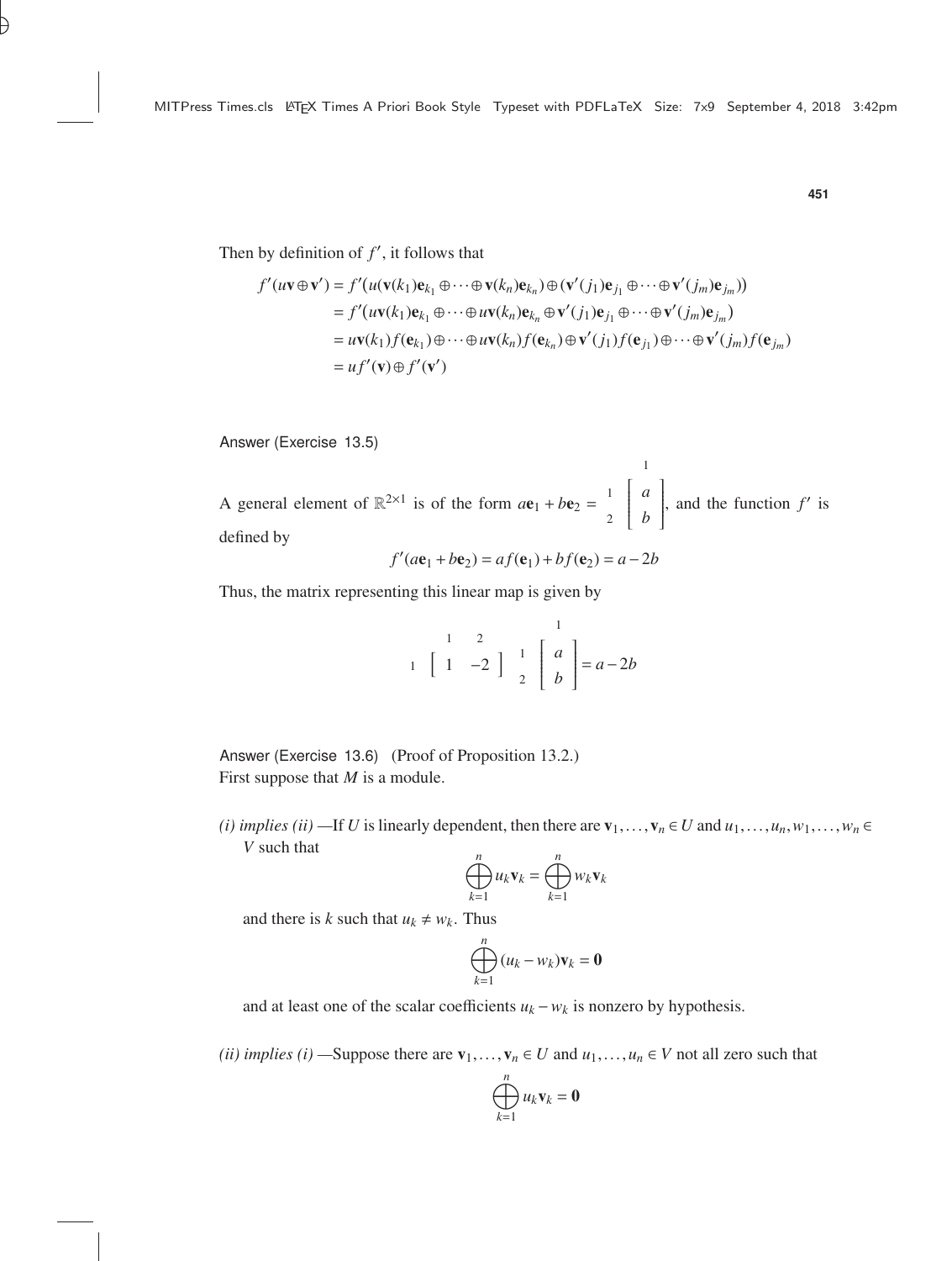Then letting  $w_1 = \cdots = w_n = 0$  shows that

$$
\bigoplus_{k=1}^n u_k \mathbf{v}_k = \bigoplus_{k=1}^n w_k \mathbf{v}_k
$$

where  $u_k \neq w_k$  for some *k*.

Now further suppose *M* is a vector space.

*(ii) implies (iii)* —Suppose there are  $\mathbf{v}_1, \ldots, \mathbf{v}_n$  and  $u_1, \ldots, u_n \in V$  not all zero such that

$$
\bigoplus_{k=1}^n u_k \mathbf{v}_k = \mathbf{0}
$$

Suppose without loss of generality that  $u_1 \neq 0$ . Then

$$
\mathbf{v}_1 = \bigoplus_{k=2}^n (-u_1^{-1}u_k)\mathbf{v}_k
$$

shows that

$$
\mathbf{v} \in \text{Span}(U \setminus \{\mathbf{v}\})
$$

*(iii) implies (ii)* —If there is  $v \in U$  such that

$$
\mathbf{v} \in \text{Span}(U \setminus \{\mathbf{v}\})
$$

then there are  $\mathbf{v}_1, \ldots, \mathbf{v}_n \in U \setminus \{\mathbf{v}\}\$  and  $u_1, \ldots, u_n \in V$  such that

$$
\mathbf{v} = \bigoplus_{k=1}^n u_k \mathbf{v}_k
$$

Writing  $-1 = u_0$  and  $\mathbf{v} = \mathbf{v}_0$  it follows that

$$
-\mathbf{v} + \bigoplus_{k=1}^n u_k \mathbf{v}_k = \bigoplus_{k=0}^n u_k \mathbf{v}_k = \mathbf{0}
$$

Answer (Exercise 13.7)

First suppose *U* is linearly independent and  $\{v_1, \ldots, v_n\} \subset U$  are such that  $\bigoplus_{k=1}^n u_k v_k = 0$ for some  $u_k$ . Writing **0** as  $\bigoplus_{k=1}^n 0 \mathbf{v}_k$  means

$$
\bigoplus_{k=1}^n u_k \mathbf{v}_k = \bigoplus_{k=1}^n 0 \mathbf{v}_k
$$

so linear independence implies  $u_k = 0$  for each  $k$ .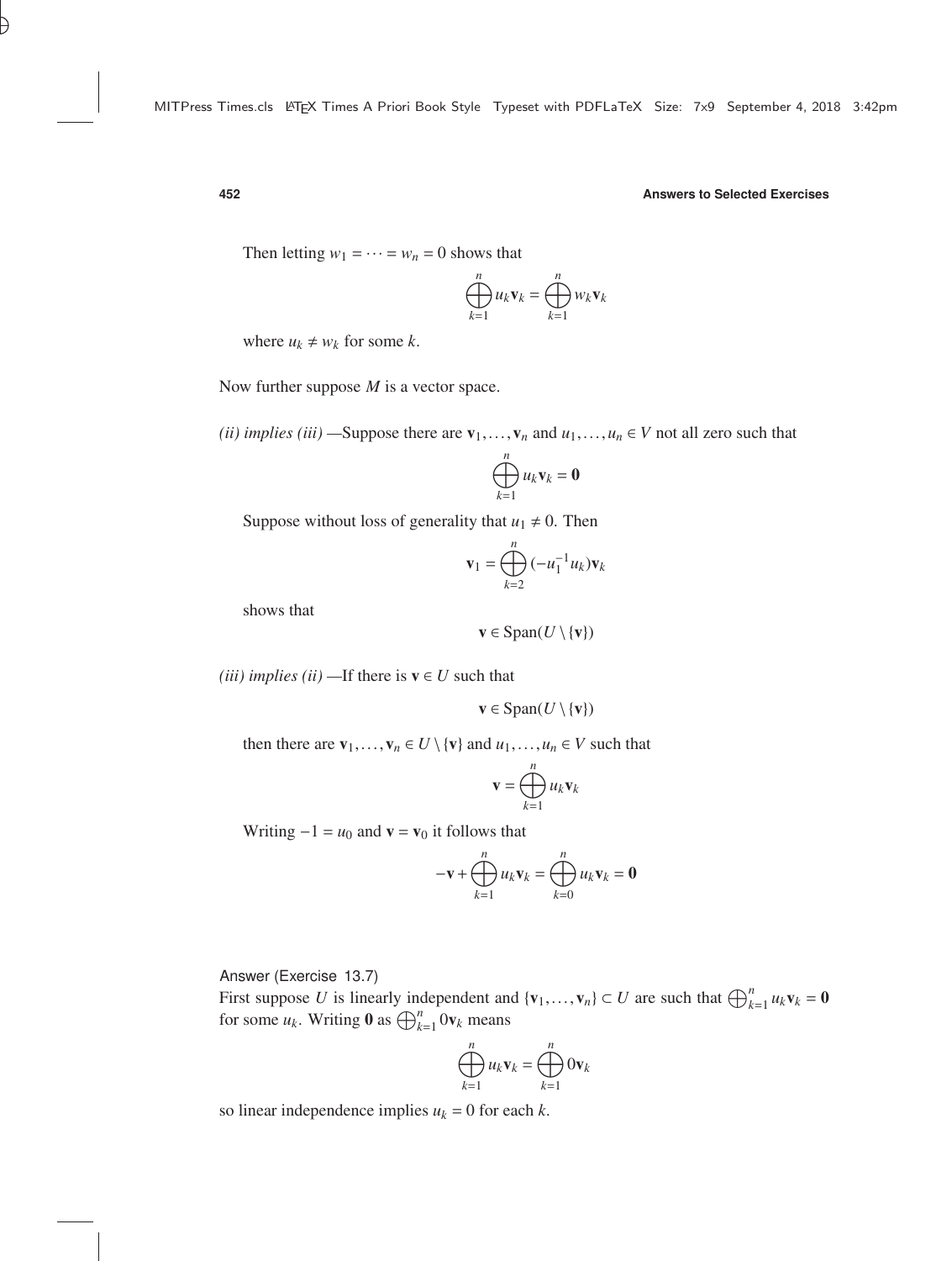Conversely, suppose *U* satisfies the given statement and  $\{v_1, \ldots, v_n\} \subset U$  and  $u_1, \ldots, u_n, w_1, \ldots, w_n \in$ *V* are given such that

$$
\bigoplus_{k=1}^n u_k \mathbf{v}_k = \bigoplus_{k=1}^n w_k \mathbf{v}_k
$$

Since *V* is a ring, it makes sense to add  $(-w_k)\mathbf{v}_k$  on both sides of the above equation for each *k*, giving

$$
\bigoplus_{k=1}^n (u_k - w_k) \mathbf{v}_k = \mathbf{0}
$$

But by hypothesis, this implies  $u_k - w_k = 0$  for each *k*, or  $u_k = w_k$ .

Answer (Exercise 13.9) (Proof of Proposition [13.3.](#page--1-18))

Let *B* be a basis for *M*. Then consider the *V*-semimodule  $V^{\text{H}B}$ . There is a map *f* sending  $e_v$  to v, and so by Proposition [13.1](#page--1-4) it follows that there is a linear map

$$
f':V^{\boxplus B}\to M
$$

It only remains to show that  $f'$  is a bijection. By definition of  $f$ , if

$$
\mathbf{u} = u_1 \mathbf{v}_1 \oplus \cdots \oplus u_n \mathbf{v}_n
$$

is in *M*, then

$$
f'(u_1\mathbf{e}_{\mathbf{v}_1}\oplus\cdots\oplus u_n\mathbf{e}_{\mathbf{v}_n})=\mathbf{u}
$$

This shows that *f'* is surjective. To show that it is injective, suppose that  $f'(\mathbf{u}) = f'(\mathbf{w})$ , where

$$
\mathbf{u} = u_1 \mathbf{e}_{\mathbf{v}_1} \oplus \cdots \oplus i_n \mathbf{e}_{\mathbf{v}_n}
$$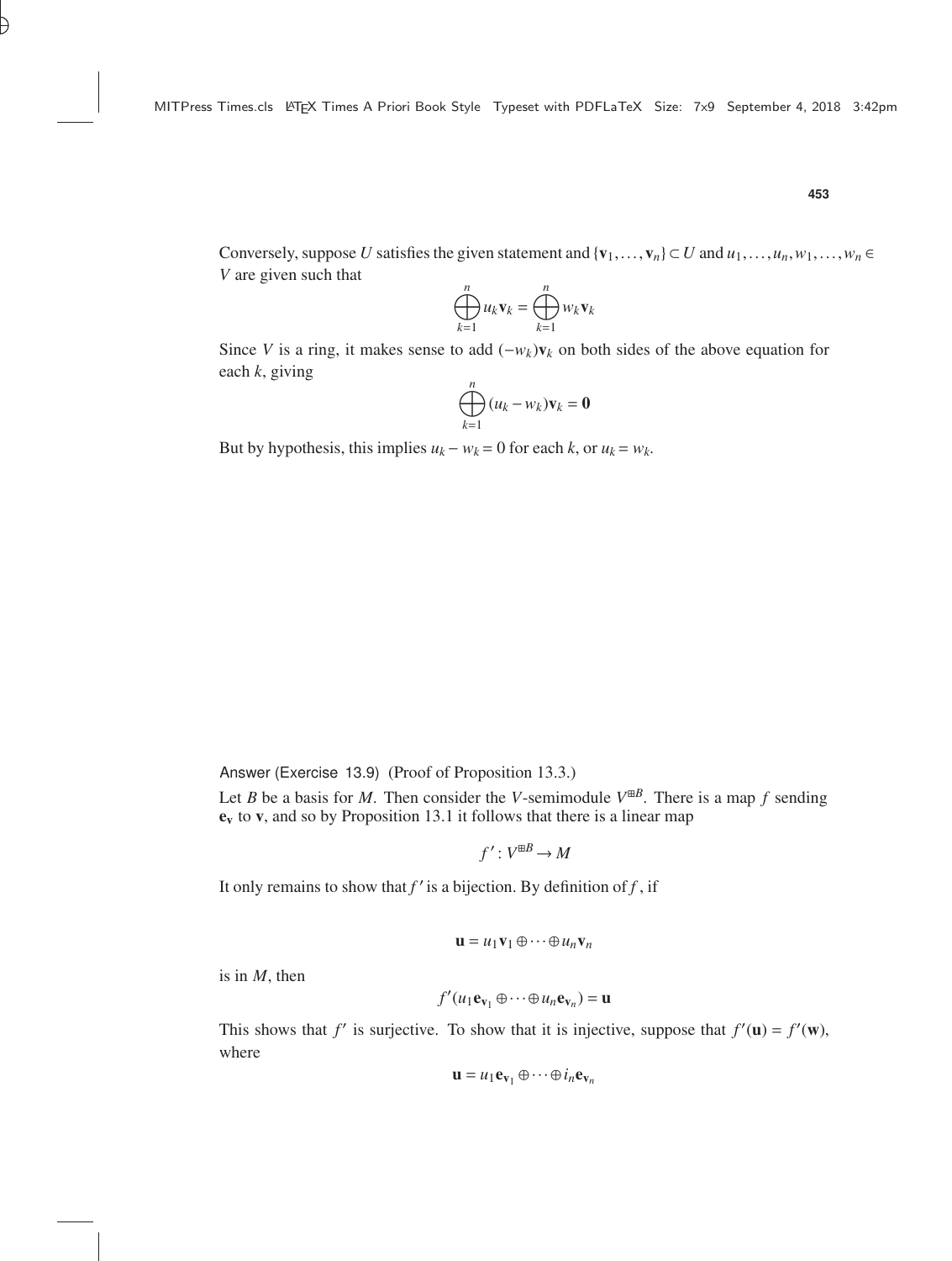and

 $\mathbf{w} = w_1 \mathbf{e}_{\mathbf{v}'_1} \oplus \cdots \oplus w_m \mathbf{e}_{\mathbf{v}'_m}$ 

for

$$
\mathbf{v}_1,\ldots,\mathbf{v}_n,\mathbf{v}'_1,\ldots,\mathbf{v}'_m\in B
$$

Then

$$
u_1\mathbf{v}_1 \oplus \cdots \oplus u_n\mathbf{v}_n = f'(\mathbf{u}) = f'(\mathbf{w}) = w_1\mathbf{v}'_1 \oplus \cdots \oplus w_m\mathbf{v}'_m
$$

which implies that  $n = m$  and

$$
\{\mathbf v_1,\ldots,\mathbf v_n\}=\{\mathbf v_1',\ldots,\mathbf v_m'\}
$$

and if  $\mathbf{v}_i = \mathbf{v}'_j$ , then  $u_i = w_j$ . In other words,  $\mathbf{u} = \mathbf{w}$ . Conversely, suppose that there is a linear isomorphism

 $f': V^{\boxplus K} \to M$ 

Consider the image *B* of the set { $e_k$  |  $k \in K$ }. Denote the image of  $e_k$  under  $f'$  by  $v_k$ . Then Span(*B*) = *M* as the image of *f*' is equal to *M* by the hypothesis that *f*' is an isomorphism, so for each w there is

$$
\mathbf{u}=u_1\mathbf{e}_{k_1}\oplus\cdots\oplus u_n\mathbf{e}_{k_n}
$$

such that

 $\mathbf{w} = f'(\mathbf{u}) = u_1 \mathbf{v}_{k_1} \oplus \cdots \oplus u_n \mathbf{v}_{k_n}$ 

*B* is linearly independent, as given

$$
u_1\mathbf{v}_{k_1}\oplus\cdots\oplus u_n\mathbf{v}_{k_n}=w_1\mathbf{v}_{k_1}\oplus\cdots\oplus w_n\mathbf{v}_{k_n}.
$$

Then by applying  $f'^{-1}$ :

$$
u_1\mathbf{e}_{k_1}\oplus\cdots\oplus u_n\mathbf{e}_{k_n}=w_1\mathbf{e}_{k_1}\oplus\cdots\oplus w_n\mathbf{e}_{k_n}
$$

so by the linear independence of  $\{e_k \mid k \in K\}$ , it follows that  $u_k = w_k$  for each  $1 \le k \le n$ . Thus, *B* is a basis.

Answer (Exercise 13.10) (Proof of Corollary [13.4.](#page--1-19)) Combine Proposition [13.3](#page--1-18) and Proposition [13.1.](#page--1-4)

Answer (Exercise 13.11)

For  $\mathbb{Z}/n\mathbb{Z}$ , the answer is no because  $\mathbb{Z}$  is infinite, and hence every  $\mathbb{Z}^{mK}$  is also infinite (or trivial), whereas  $\mathbb{Z}/n\mathbb{Z}$  is neither infinite or trivial, except when  $n-1$ trivial), whereas  $\mathbb{Z}/n\mathbb{Z}$  is neither infinite or trivial, except when  $n = 1$ . Proposition [13.5](#page--1-20) says that every vector space has a basis. Thus,  $\mathbb R$  is a free semimodule

over Q.

$$
454
$$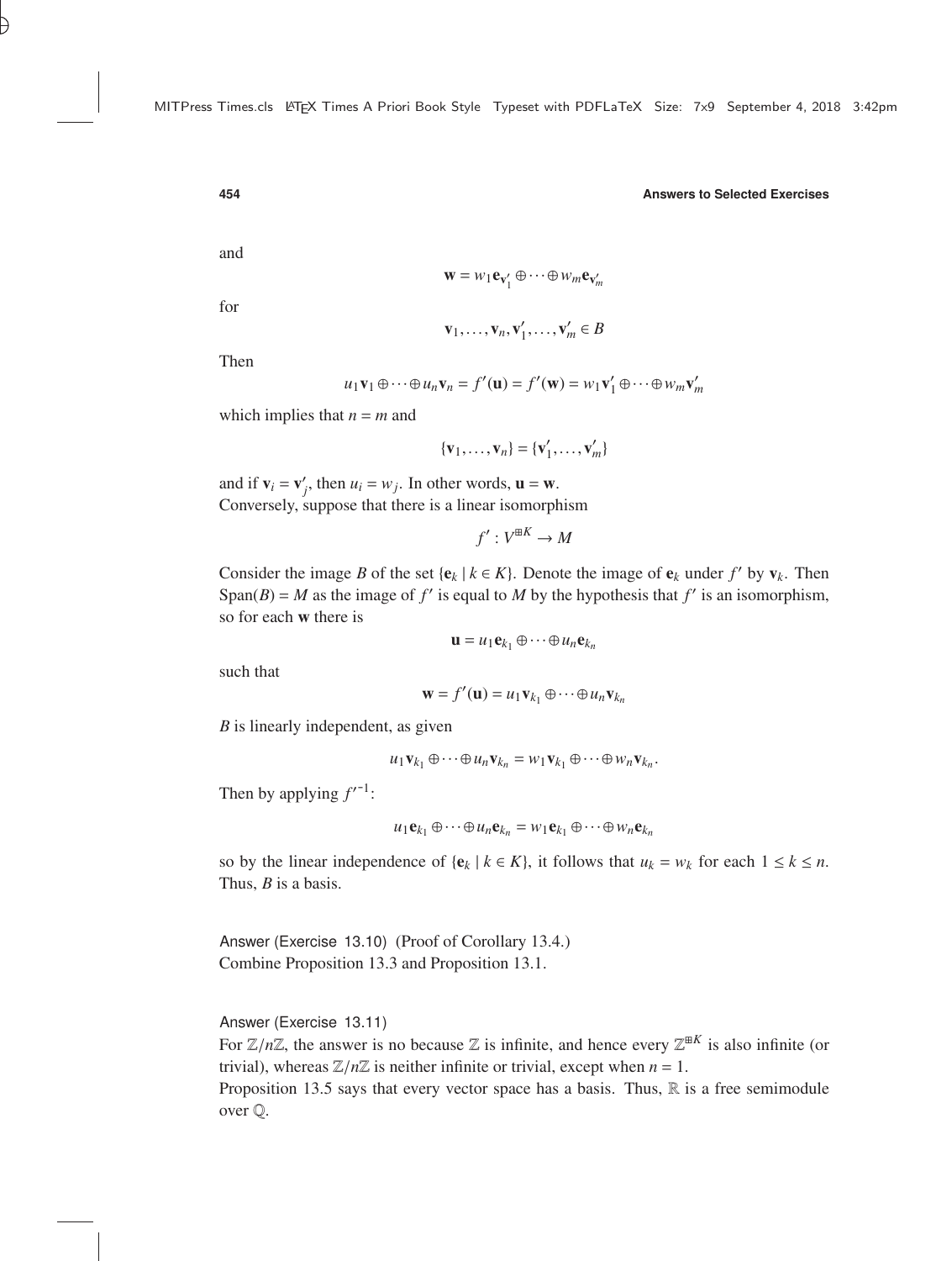Answer (Exercise 13.12) (Proof of Corollary [13.7.](#page--1-21))

Suppose that there is a finite basis of *M*, and suppose for the sake of a contradiction that there is an infinite basis of *M*. But by Theorem [13.6,](#page--1-18) because the size of the finite basis is less than that of the infinite basis, it cannot be that the finite basis is actually a basis at all, contradicting the assumption that there is a finite basis.

Answer (Exercise 14.1) The resulting system of equations is

$$
(a \cap \{1\}) \cup (b \cap \{0\}) = \emptyset
$$

$$
(a \cap \{0\}) \cup (b \cap \{1\}) = \emptyset
$$

and so  $a \cap \{1\} = b \cap \{0\} = \emptyset = a \cap \{0\} = b \cap \{1\}$ , so  $a = b = \emptyset$ .

Answer (Exercise 14.3)

Begin by noting that *f* is injective if and only if it has trivial null space:  $f(\mathbf{v}) = f(\mathbf{w})$  if and only if  $f(v - w) = 0$ . Thus, if the null space is trivial, then  $v = w$ , and if  $v \neq w$ , then the null space is nontrivial.

Denote by [**v**] the equivalence class containing **v**.

The map *f*' is linear, and if  $f'([v]) = f'([w])$ , then by definition  $f(v) = f(w)$  and thus  $v \sim w$ . But this shows that  $[v] = [w]$ , so *f* is injective. Thus, it is an isomorphism onto its image.

Answer (Exercise 14.4) (Proof of Lemma [14.4.\)](#page--1-19) Let  $U = \{u, v\}$ . Then the condition of preserving suprema gives

$$
f(u \vee v) = f(u) \vee f(v)
$$

Since  $u \le v$  if and only if  $u \vee v = v$ , it follows that if  $u \le v$ , then

$$
f(v) = f(u \lor v) = f(u) \lor f(v)
$$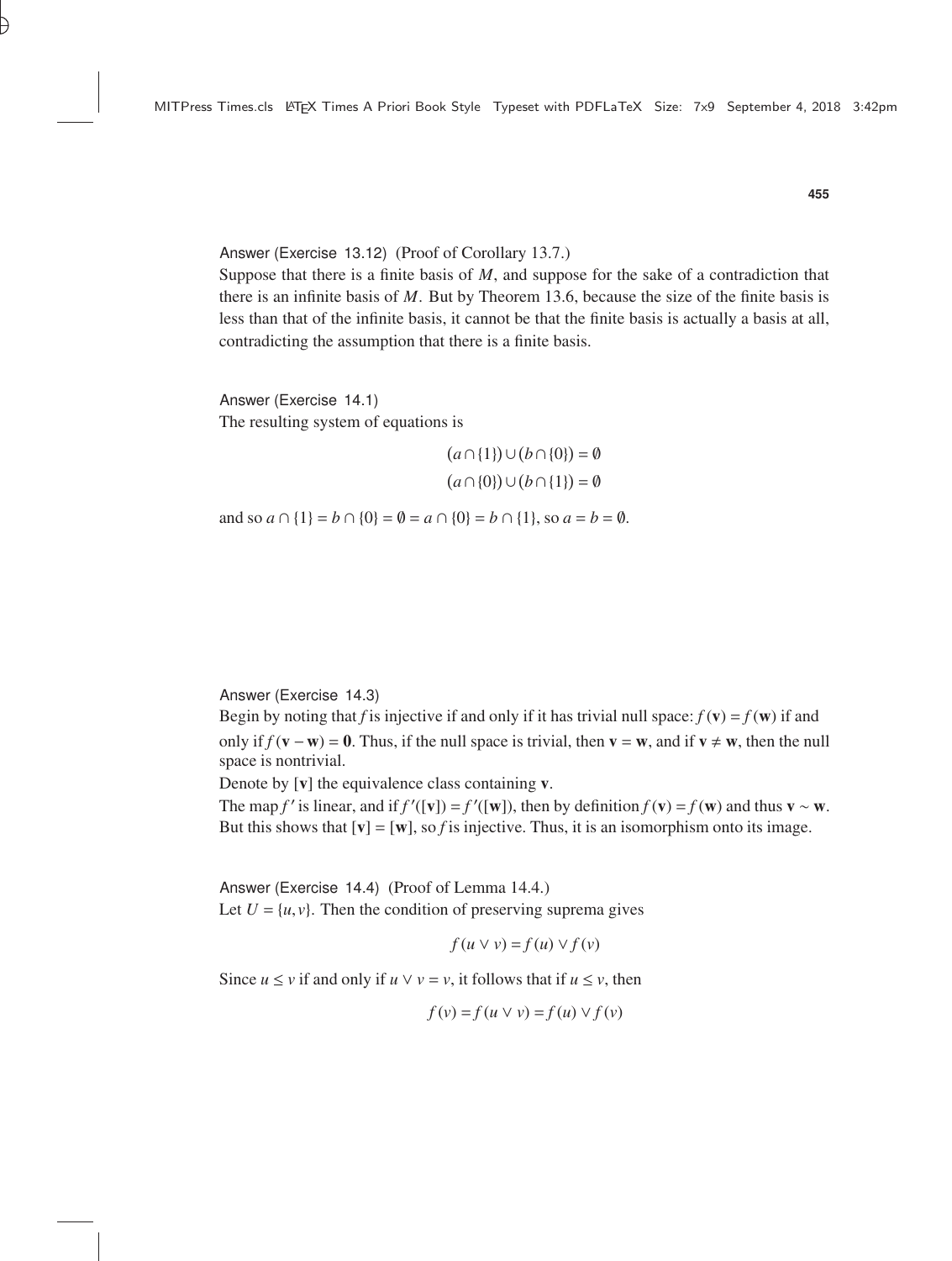so that  $f(u) \leq f(v)$ . An analogous proof follows for the preservation of infima by considering again  $U = \{u, v\}$  so that

$$
f(u \wedge v) = f(u) \wedge f(v)
$$

since  $u \le v$  if and only if  $u \wedge v = u$ , it follows that if  $u \le v$ , then

$$
f(u) = f(u \wedge v) = f(u) \wedge f(v)
$$

so that  $f(u) \leq f(v)$ .

Answer (Exercise 14.5) (Proof of Proposition [14.5.](#page--1-22)) First it is shown that the product order on  $V^n$  is a partial order.

*Reflexive* — For each *i*,  $v(i) \le v(i)$ , so  $v \le v$ .

- *Antisymmetric* Suppose  $\mathbf{v} \leq \mathbf{w}$  and  $\mathbf{w} \leq \mathbf{v}$ . Then  $\mathbf{v}(i) \leq \mathbf{w}(i)$  and  $\mathbf{w}(i) \leq \mathbf{v}(i)$  for each *i*, so  $v(i) = w(i)$ . Hence,  $v = w$ .
- *Transitive* Suppose  $\mathbf{u} \leq \mathbf{v}$  and  $\mathbf{v} \leq \mathbf{w}$ . Then  $\mathbf{u}(i) \leq \mathbf{v}(i)$  and  $\mathbf{v}(i) \leq \mathbf{w}(i)$  for each *i*, so  $u(i) \leq w(i)$  for each *i*. Hence,  $u \leq w$ .

Suppose  $\bigvee_{\mathbf{v}\in U} \mathbf{v}(i)$  exists for each *i* for some subset  $U \subset V^n$ .  $\mathbf{u}(i) \leq \bigvee_{\mathbf{v}\in U} \mathbf{v}(i)$  for any  $\mathbf{u} \in U$ , so

1

 1 W <sup>v</sup>∈*<sup>U</sup>* v(1) . . . . *n* W <sup>v</sup>∈*<sup>U</sup>* v(*n*) 

is an upper bound of *U*. Now assume that

 $\mathbf{v} \leq \mathbf{w}$ 

for all  $\mathbf{v} \in U$ . By definition,  $\mathbf{v}(i) \leq \mathbf{w}(i)$  for each *i*, so  $\bigvee_{\mathbf{v} \in U} \mathbf{v}(i) \leq \mathbf{w}(i)$  for each *i*. Hence

$$
\begin{array}{c}\n1 \\
1 \\
\vdots \\
n\n\end{array}\n\begin{bmatrix}\n\bigvee_{\mathbf{v}\in U}\mathbf{v}(1) \\
\vdots \\
\bigvee_{\mathbf{v}\in U}\mathbf{v}(n)\n\end{bmatrix} \leq \mathbf{w}
$$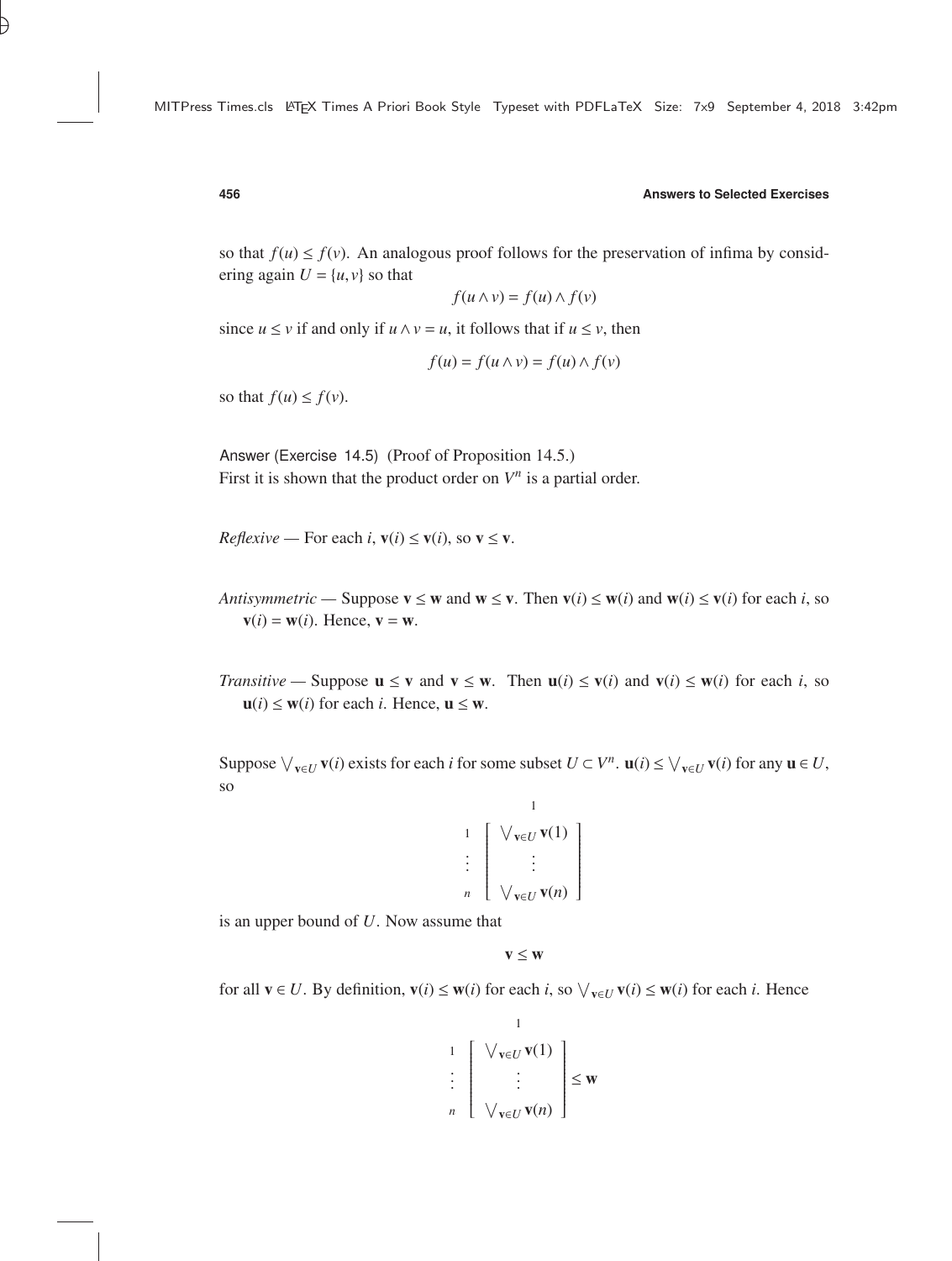The above expression shows

$$
\begin{array}{c}\n1 \\
1 \\
\vdots \\
n\n\end{array}\n\begin{bmatrix}\n\bigvee_{\mathbf{v}\in U}\mathbf{v}(1) \\
\vdots \\
\bigvee_{\mathbf{v}\in U}\mathbf{v}(n)\n\end{bmatrix} = \bigvee_{\mathbf{v}\in U}\mathbf{v}
$$

1

is the *least* upper bound of *U*. Likewise, if  $\wedge_{\mathbf{v} \in U} \mathbf{v}(i)$  exists for each *i*, then

 1 V <sup>v</sup>∈*<sup>U</sup>* v(1) . . . . *n* V <sup>v</sup>∈*<sup>U</sup>* v(*n*) = ^ v∈*U* v

1

It follows that if *V* is a lattice, then so is  $V^n$ . If *V* is bounded, meaning that  $\forall \emptyset \in V$  and  $\bigvee V \in V$  exist, then  $\bigvee \emptyset \in V^n$  and  $\bigvee V^n \in V^n$  exist, so  $V^n$  is also bounded. If *V* is distributive, then since suprema and infima in  $V<sup>n</sup>$  are calculated entry-wise, it follows that suprema and infima in  $V^n$  distribute over one another. Finally,  $U \subset V^n$  is non-empty if and only if  $\pi_i[U]$ <br>is non-empty for each *i*, where  $\pi_i$  is projection onto the *i* th coordinate. Hence, if *V* is is non-empty for each *i*, where  $\pi_i$  is projection onto the *i*-th coordinate. Hence, if *V* is closed under surrome of non-empty sets then so is  $V^n$ closed under suprema of non-empty sets, then so is  $V^n$ .

Answer (Exercise 14.7) (Proof of Lemma [14.9.](#page--1-23))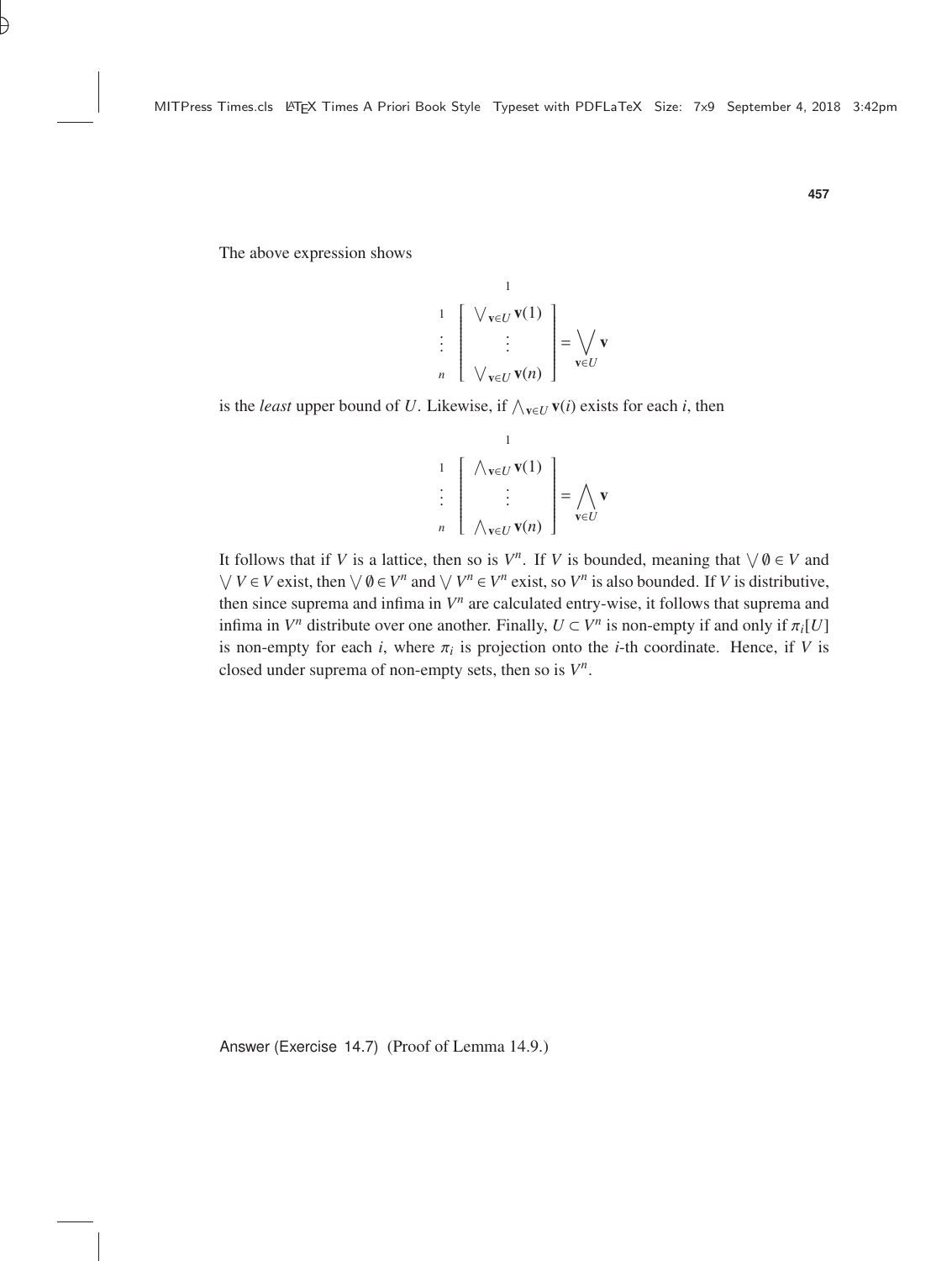Let

$$
U = \bigcap_{j=1}^{n} \bigcup_{i=1}^{m} U_{i,j}
$$

and

$$
U' = \bigcup_{1 \le i_1, \dots, i_j \dots, i_n \le m} \bigcap_{j=1}^n U_{i_j, j}
$$

 $U = U'$  is shown by proving that  $U \subset U'$  and  $U \supset U'$ . First, it is shown that  $U \subset U'$ . Suppose that  $u \in U$ , so that by definition *u* lies in all of the unions

$$
\bigcup_{i=1}^m U_{i,j}
$$

such that, for every  $j \in \{1, ..., n\}$ , there exists  $I_j \in \{1, ..., n\}$  such that  $u \in U_{I_j, j}$ . Thus

$$
u\in \bigcap_{j=1}^n U_{I_j,j}
$$

so that  $u \in U'$ . Now, it is shown that  $U \supset V$ . Suppose that  $u \in U'$ , so that by definition there exists a tuple  $I_1, \ldots, I_n$  such that

$$
\bigcap_{j=1}^n U_{I_j,j}
$$

contains *u*. In particular, *u* is in every one of the unions

$$
\bigcup_{i=1}^m U_{i,j}
$$

for  $j \in \{1, \ldots, n\}$  and thus  $u \in U$ .

Answer (Exercise 14.8) (Proof of Lemma [14.10.](#page--1-24))

Suppose  $u \in [v_1, w_1] \cap [v_2, w_2]$ , so that  $v_1 \le u \le w_1$  and  $v_2 \le u \le w_2$ . Then  $v_1 \vee v_2 \le u \le v_1$ *w*<sup>1</sup> ∧*w*2. Thus,

$$
[v_1, w_1] \cap [v_2, w_2] \subset [v_1 \vee v_2, w_1 \wedge w_2]
$$

Conversely, suppose  $v_1 \vee v_2 \le u \le w_1 \wedge w_2$ . Then  $v_1, v_2 \le v_1 \vee v_2 \le u \le w_1 \wedge w_2 \le w_1, w_2$ implies  $u \in [v_1, w_1] \cap [v_2, w_2]$ . Thus,

$$
[v_1, w_1] \cap [v_2, w_2] \supset [v_1 \vee v_2, w_1 \wedge w_2]
$$

Answer (Exercise 14.9) (Proof of Theorem [14.11.](#page--1-21))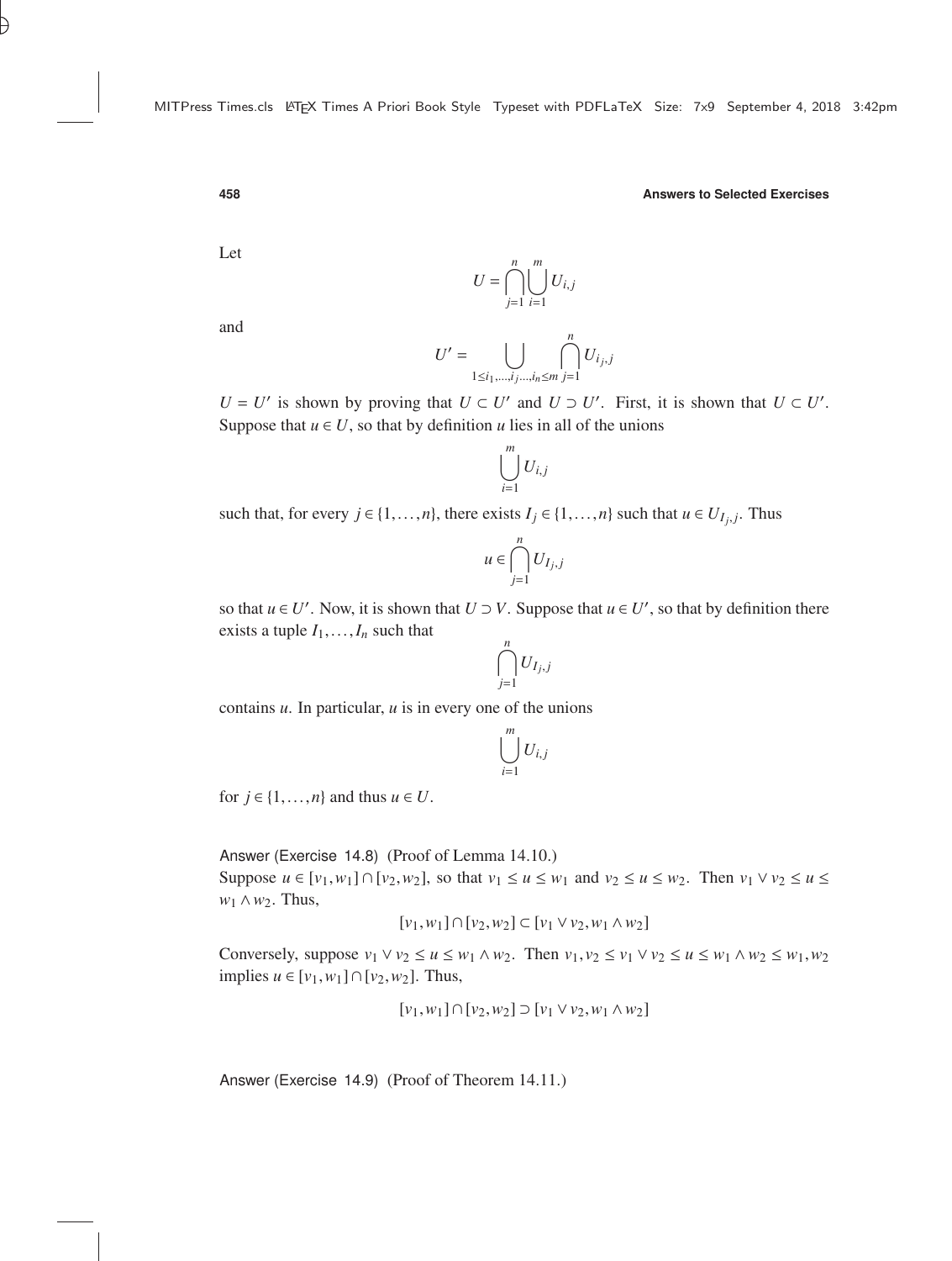$$
X(\mathbf{A}, \mathbf{w}) = \bigcap_{i=1}^{m} X(\mathbf{A}(i, :), \mathbf{w}(i))
$$
  
\n
$$
= \bigcap_{i=1}^{m} \bigcup_{\mathbf{v} \in U_i} [\mathbf{v}, \mathbf{x}_i]
$$
  
\n
$$
= \bigcup_{\mathbf{v}_1 \in U_1, \dots, \mathbf{v}_n \in U_n} \bigcap_{i=1}^{m} [\mathbf{v}_i, \mathbf{x}_i]
$$
  
\n
$$
= \bigcup_{\mathbf{v}_1 \in U_1, \dots, \mathbf{v}_n \in U_n} \left[ \bigvee_{i=1}^{m} \mathbf{v}_i, \bigwedge_{i=1}^{m} \mathbf{x}_i \right]
$$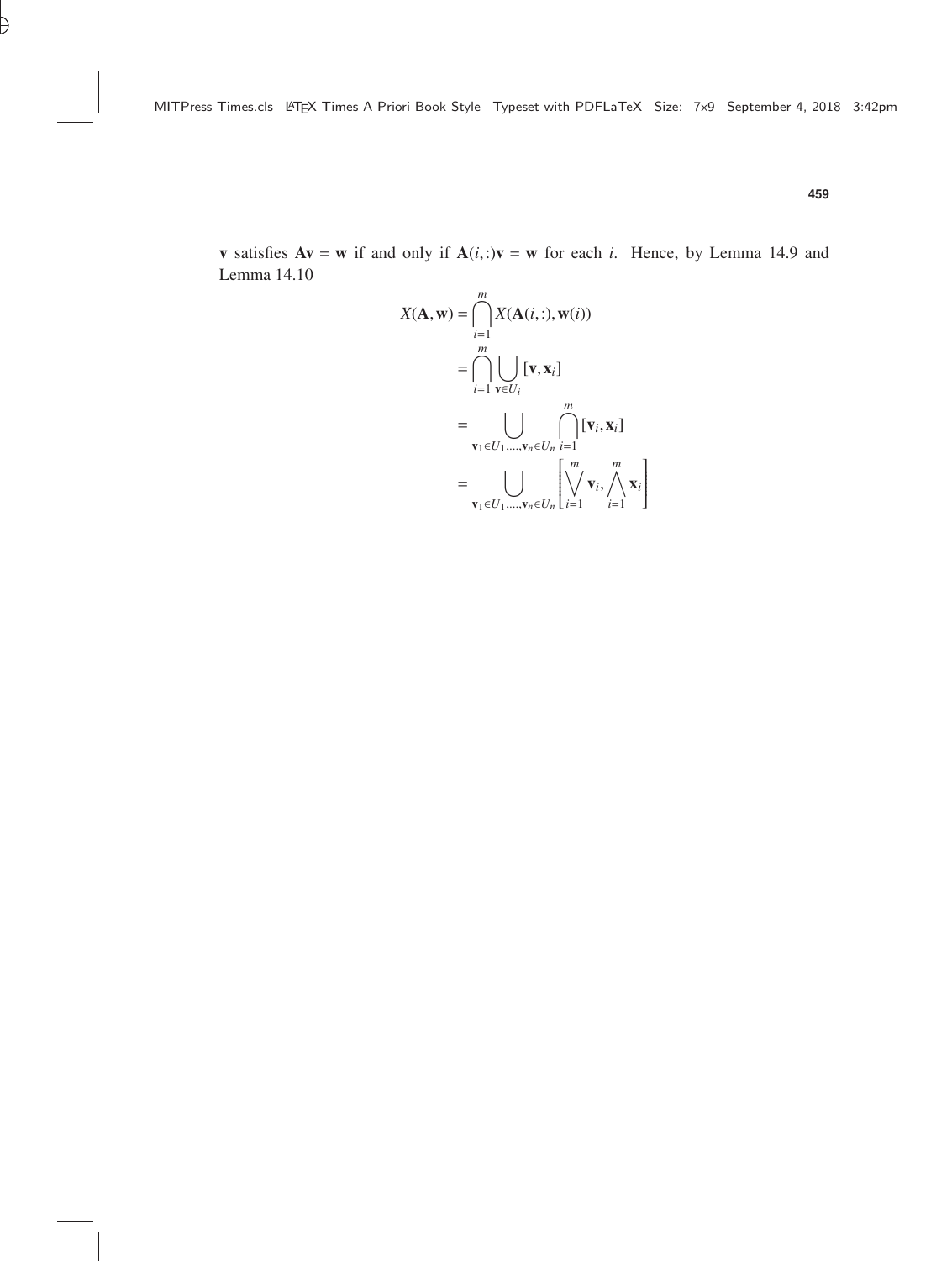Answer (Exercise 14.11) (Proof of Proposition [14.17.](#page--1-25)) Suppose  $v \le u$ . Then because *V* is totally-ordered,  $\wedge$  is minimum, and it follows that the greatest element *w* such that

*v*∧*w* ≤ *u*

is ∞ because

*v*∧∞ = *v* ≤ *u*

and  $\infty$  is the greatest element. On the other hand, if  $v > u$ , then *u* is the greatest element *w* such that *v*∧*w* ≤ *u*

*v*∧*w* = *v*∧*u* = *u*

*v*∧*w* ≤ *u*

as in fact

so that by monotonicity if

then

 $w \leq u$ 

Answer (Exercise 14.12) (Proof of Proposition [14.18.](#page--1-4)) To show that the above definition makes *V* into a Heyting algebra, it is first checked that

$$
w = \neg v \lor u
$$

satisfies

$$
v\wedge w\leq u
$$

and then that it is the greatest element *w* satisfying  $v \wedge w \le u$ . For the first,

$$
v \wedge (\neg v \vee u) = (v \wedge \neg v) \vee (v \wedge u) = 0 \vee (v \wedge u) = v \wedge u \le u.
$$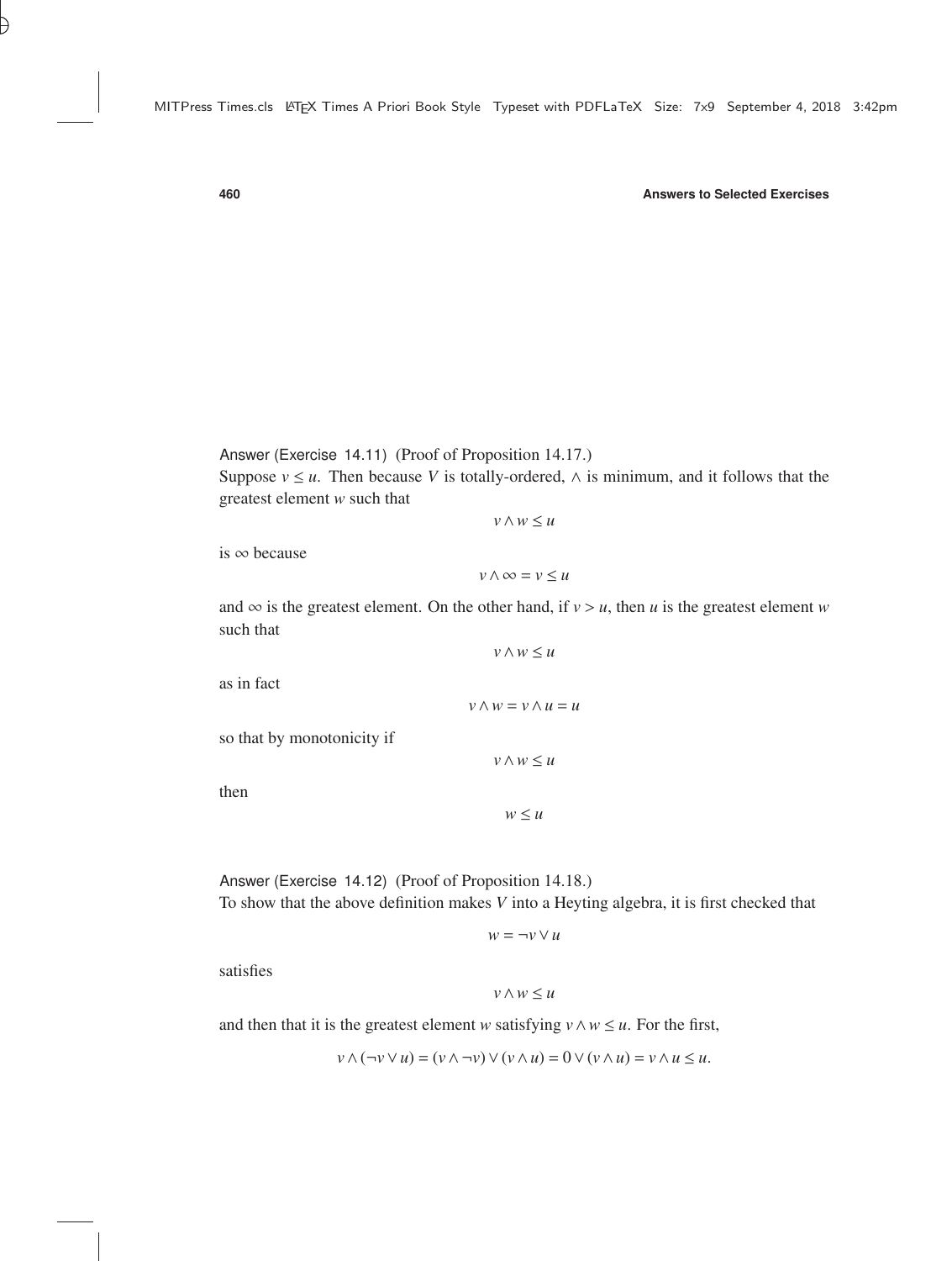$$
v \wedge w \le u \quad \text{if and only if} \quad \neg v \vee (v \wedge w) \le \neg v \vee u
$$
\n
$$
\text{if and only if} \quad (\neg v \vee v) \wedge (\neg v \wedge w) \le \neg v \vee u
$$
\n
$$
\text{if and only if} \quad w \le \neg v \wedge w \le \neg v \vee u
$$

Thus

$$
v\Rightarrow u=\neg v\vee u
$$

satisfies the required conditions to make *V* into a Heyting algebra.

Answer (Exercise 14.13) (Proof of Proposition [14.19.\)](#page--1-23) The supremum in the power set algebra is ∪, and negation is the complement in *V*. Thus

$$
\neg U \vee U'
$$

becomes

 $U^{\texttt{C}}\cup U'$ 

Then the result follows from Proposition [14.18.](#page--1-4)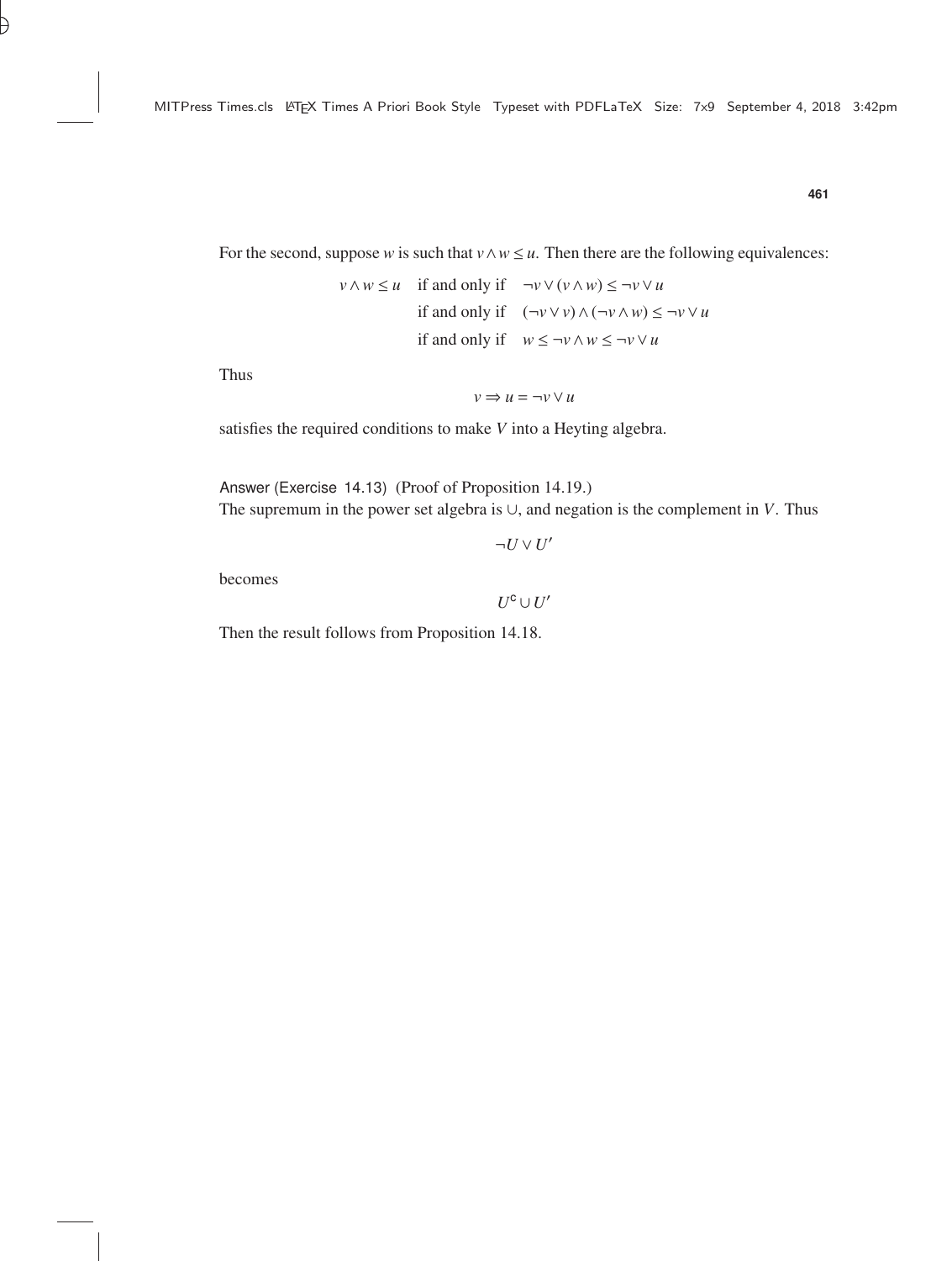Answer (Exercise 15.1)

In the max-plus algebra, the system of equations becomes

$$
\max(3 + x, y - 1) = \lambda + x
$$

$$
\max(2 + x, y) = \lambda + y
$$

Then there are several cases

 $2 + x \ge y$  — Note that  $3 + x \ge y - 1$  as well. The equations are then  $3 + x = \lambda + x$  and  $2 + x =$  $\lambda$ +*y*. The first equation gives either  $\lambda$  = 3 or  $x = \pm \infty$ .

In the former case,  $2 + x = 3 + y$ , so  $x = y + 1$ , giving eigenvectors

$$
\begin{bmatrix} 1 \\ 1 \\ 2 \end{bmatrix} \begin{bmatrix} y+1 \\ y \end{bmatrix} \text{ with } \lambda = 3
$$

(note that this does satisfy the condition  $2 + x \ge y$ .)

In the latter case, since  $2 + x = \lambda + y$ ,  $\lambda + y = \pm \infty$ , with the sign the same as that of *x*. Thus, either  $\lambda = \pm \infty$  or  $y = \pm \infty$ , giving eigenvectors

$$
\begin{array}{c}\n1 \\
1 \\
2\n\end{array}\n\left[\begin{array}{c}\n\pm\infty \\
\pm\infty\n\end{array}\right]\n\text{ with } \lambda \text{ arbitrary and } 1\n\left[\begin{array}{c}\n1 \\
\pm\infty\n\end{array}\right]\n\text{ with } \lambda = \pm\infty
$$

 $2 + x < y$ ,  $3 + x \ge y - 1$  — Note that  $2 + x < y \le 4 + x$  as well. The equations are then  $3 + x \le y - 1$  $x = \lambda + x$  and  $y = \lambda + y$ . Then either  $\lambda = 3$  or  $x = \pm \infty$ . However, neither case can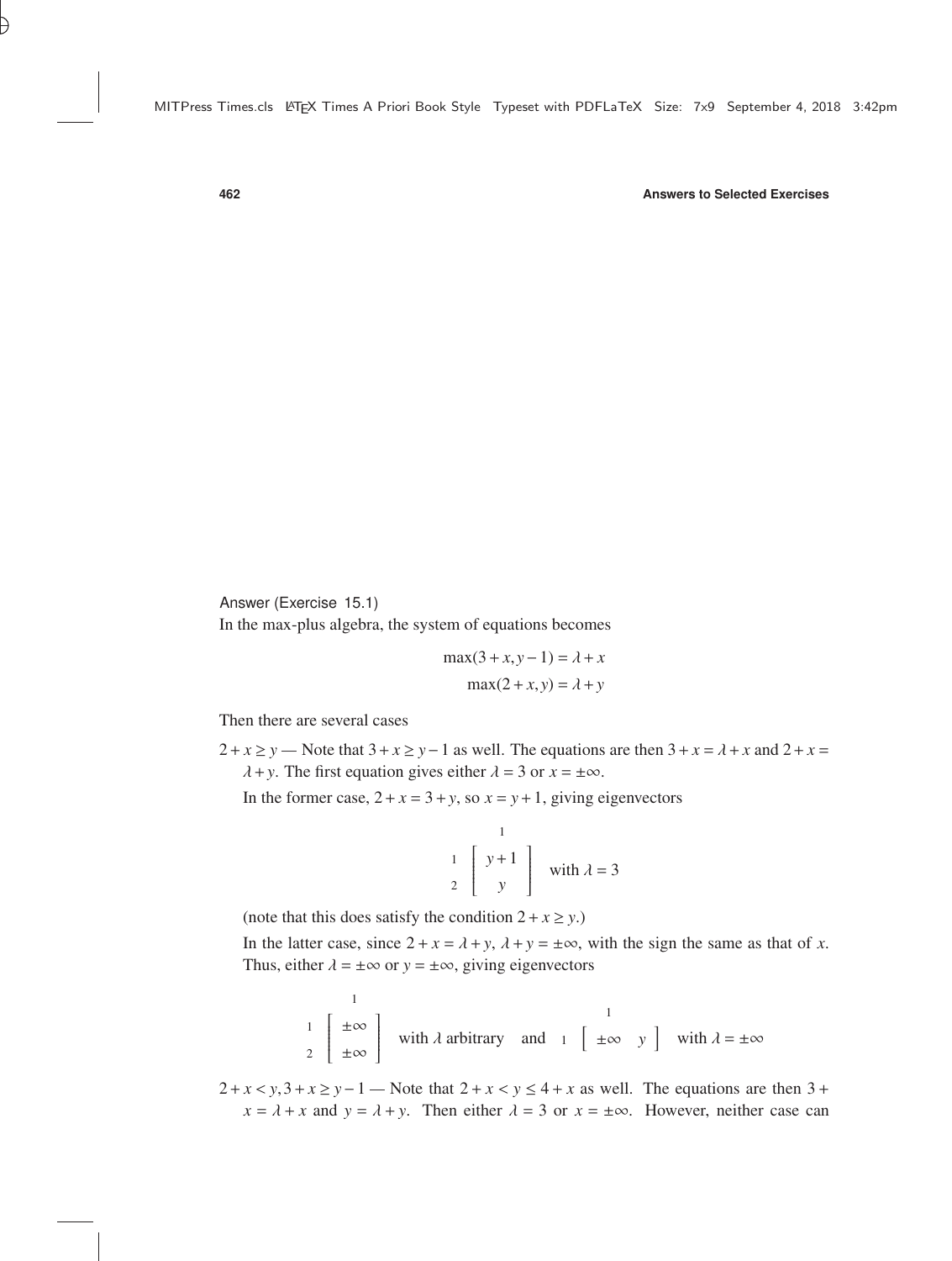occur with the assumption that  $2 + x < y \le 4 + x$ : If the former, then  $y = \pm \infty$  (to satisfy  $y = 3 + y$ ; to satisfy  $2 + x < y$ , it must be that  $y = \infty$ , but then  $y \le 4 + x$  implies  $x = \infty$ , contradicting  $2 + x < y$ . The latter case cannot occur, as  $2 + x < y$  requires that  $x = -\infty$ , while then  $3 + x = -\infty > y - 1$  implies  $y = -\infty$ , contradicting  $2 + x < y$ . Thus, there is no eigenvector/eigenvalue pair satisfying this condition.

 $2 + x < y$ ,  $3 + x < y - 1$  — Note that  $3 + x < y - 1$ , or  $4 + x < y$ , as well. The equations are then *y* =  $\lambda$  + *y* and *y* − 1 =  $\lambda$  + *x*. To satisfy *y* =  $\lambda$  + *y*, either  $\lambda$  = 0 or *y* = ±∞. In the former case,  $y = x + 1$ , but this contradicts the assumption that  $4 + x < y$ . In the latter case,  $\lambda + x = \pm \infty$ , so either  $\lambda = \pm \infty$  or  $x = \pm \infty$ . It cannot be that  $x = \pm \infty$  since then  $4 + x < y$ does not hold, so  $\lambda = \pm \infty$ . Likewise, if  $y = -\infty$ , then  $4 + x < y$  cannot be satisfied, so  $y = \lambda = \infty$  and  $x < \infty$ , giving the eigenvector/eigenvalue pair

$$
\begin{bmatrix} 1 \\ x \\ 2 \end{bmatrix} \text{ with } \lambda = \infty \text{ and where } x < \infty
$$

In the max-min algebra, the system of equations becomes

$$
\max(\min(3, x), \min(-1, y)) = \min(\lambda, x)
$$

$$
\max(\min(2, x), \min(y, 0)) = \min(\lambda, y)
$$

As before, there are several cases, though many more than the max-plus case:

 $2 \ge x$ ,  $-1 \ge y$ ,  $y \le x$  — The equations are then  $x = \min(\lambda, x) = \min(\lambda, y)$ . Then  $\lambda \ge x$  and  $x = y$ . This gives the eigenvector/eigenvalue pair

$$
\begin{array}{c}\n1 \\
\frac{1}{2} \begin{bmatrix} x \\ x \end{bmatrix} \text{ with } \lambda \ge x \text{ and where } x \le 2\n\end{array}
$$

- $2 \ge x, -1 \ge y, y > x$  The equations are then  $y = min(\lambda, x) = min(\lambda, y)$ . Then  $\lambda \ge y$  and  $x = y$ , giving a contradiction.
- $2 < x \leq 3, -1 < y \leq 0$  The equations are then  $\min(\lambda, x) = \max(x, -1) = x$  and  $\min(\lambda, y) = 0$ max(2, *y*) = 2. Then  $\lambda \ge x$  and  $y = 2$ . But this contradicts the fact that  $-1 < y \le 0$ .
- $3 < x, 0 < y$  The equations are then  $3 = min(\lambda, x)$  and  $2 = min(\lambda, y)$ . That  $3 < x$  implies  $\lambda = 3$  and so  $y = 2$ . This gives the eigenvector/eigenvalue pair

$$
\begin{bmatrix} 1 \\ 1 \\ 2 \end{bmatrix}
$$
 with  $\lambda = 3$  and where  $x > 3$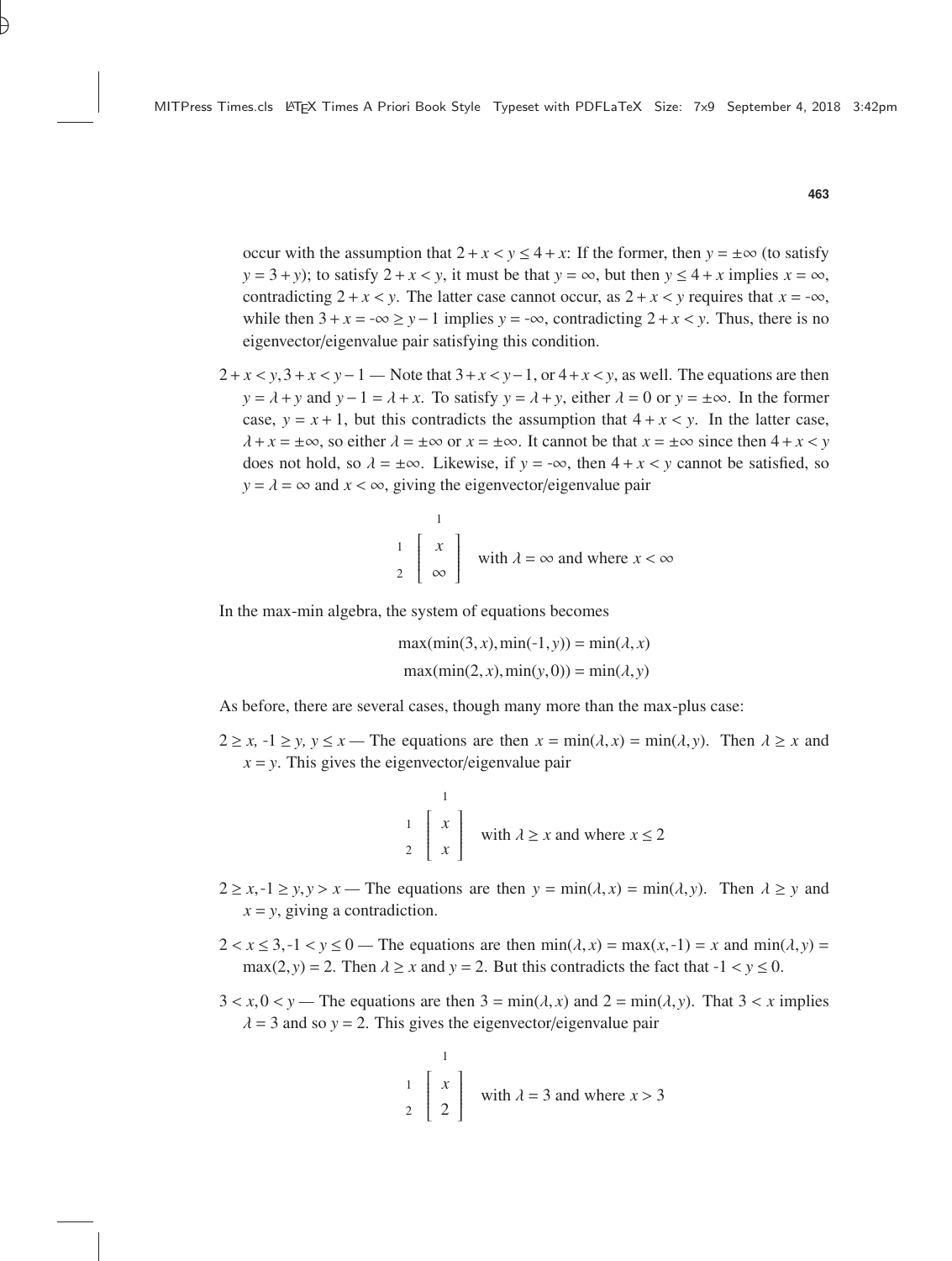$x \le 2, -1 < y \le 0, y \le x$  — The equations are then  $\min(\lambda, x) = \max(x, -1) = x$  and  $\min(\lambda, y) =$  $max(x, y) = x$ . Thus,  $\lambda \geq x$ . This gives the eigenvector/eigenvalue pair

$$
\begin{array}{c}\n1 \\
\downarrow \\
2\n\end{array}
$$
\n
$$
\begin{array}{c}\n1 \\
\downarrow \\
y\n\end{array}
$$
\nwith  $\lambda \ge x$  and where  $x \le 2, -1 < y \le 0, y \le x$ 

 $-1 \le x \le 2, -1 < y \le 0, x < y$  — The equations are then  $\min(\lambda, x) = \max(x, -1) = x$  and  $\min(\lambda, y) =$  $max(x, y) = y$ . Then  $\lambda \ge y$ . This gives the eigenvector/eigenvalue pair

$$
\begin{array}{c}\n1 \\
\downarrow \\
2\n\end{array}
$$
\n
$$
\begin{array}{c}\n\downarrow \\
y\n\end{array}
$$
\nwith  $\lambda \ge y$  and where  $-1 \le x \le 2, -1 < y \le 0, x < y$ 

- $x < -1, -1 < y \le 0, x < y$  The equations are then  $\min(\lambda, x) = \max(x, -1) = -1$  and  $\min(\lambda, y) =$  $max(x, y) = y$ . Then  $\lambda \ge y$  and  $x = -1$ , a contradiction.
- $3 < x, -1 < y \le 0$  The equations are then min $(\lambda, x) = \max(3, -1) = 3$  and  $\min(\lambda, y) = \max(2, y) = 3$ 2. Then  $\lambda = 3$ , so min $(\lambda, y) = 2$  implies  $y = 2$ , contradicting  $-1 < y \le 0$ .
- $3 < x, -1 \ge y$  The equations are then  $\min(\lambda, x) = \max(3, y) = 3$  and  $\min(\lambda, y) = \max(2, y) = 3$ 2. Thus,  $\lambda = 3$  and  $y = 2$ , giving a contradiction.
- $x \le 2, 0 \le y, y \le x$  The equations are then  $\min(\lambda, x) = \max(x, -1) = x$  and  $\min(\lambda, y) = \max(x, 0) = 0$ *x*. Thus,  $\lambda \geq x$  and  $x = y$ . This gives the eigenvector/eigenvalue pair

$$
\begin{array}{c}\n1 \\
\downarrow \\
2\n\end{array}
$$
\n
$$
\begin{array}{c}\n\downarrow \\
x\n\end{array}
$$
\nwith  $\lambda \ge x$  and where  $0 < x \le 2$ 

 $0 \le x \le 2$ ,  $0 \le y, x \le y$ — The equations are then  $\min(\lambda, x) = \max(x, -1) = x$  and  $\min(\lambda, y) =$  $max(x, 0) = x$ . Thus,  $\lambda = x$ . This gives the eigenvector/eigenvalue pair

$$
\begin{array}{c}\n1 \\
\frac{1}{2} \begin{bmatrix} x \\ y \end{bmatrix} \text{ with } \lambda = x \text{ and where } 0 \le x \le 2, 0 < y, x < y\n\end{array}
$$

 $-1 \le x < 0, 0 < y$  — The equations are then  $\min(\lambda, x) = \max(x, -1) = x$  and  $\min(\lambda, y) = \max(x, 0) = 0$ 0. Thus,  $\lambda = 0$ . This gives the eigenvector/eigenvalue pair

$$
\begin{bmatrix} 1 \\ 1 \\ 2 \end{bmatrix} \begin{bmatrix} x \\ y \end{bmatrix}
$$
 with  $\lambda = 0$  and where  $-1 \le x < 0, 0 < y$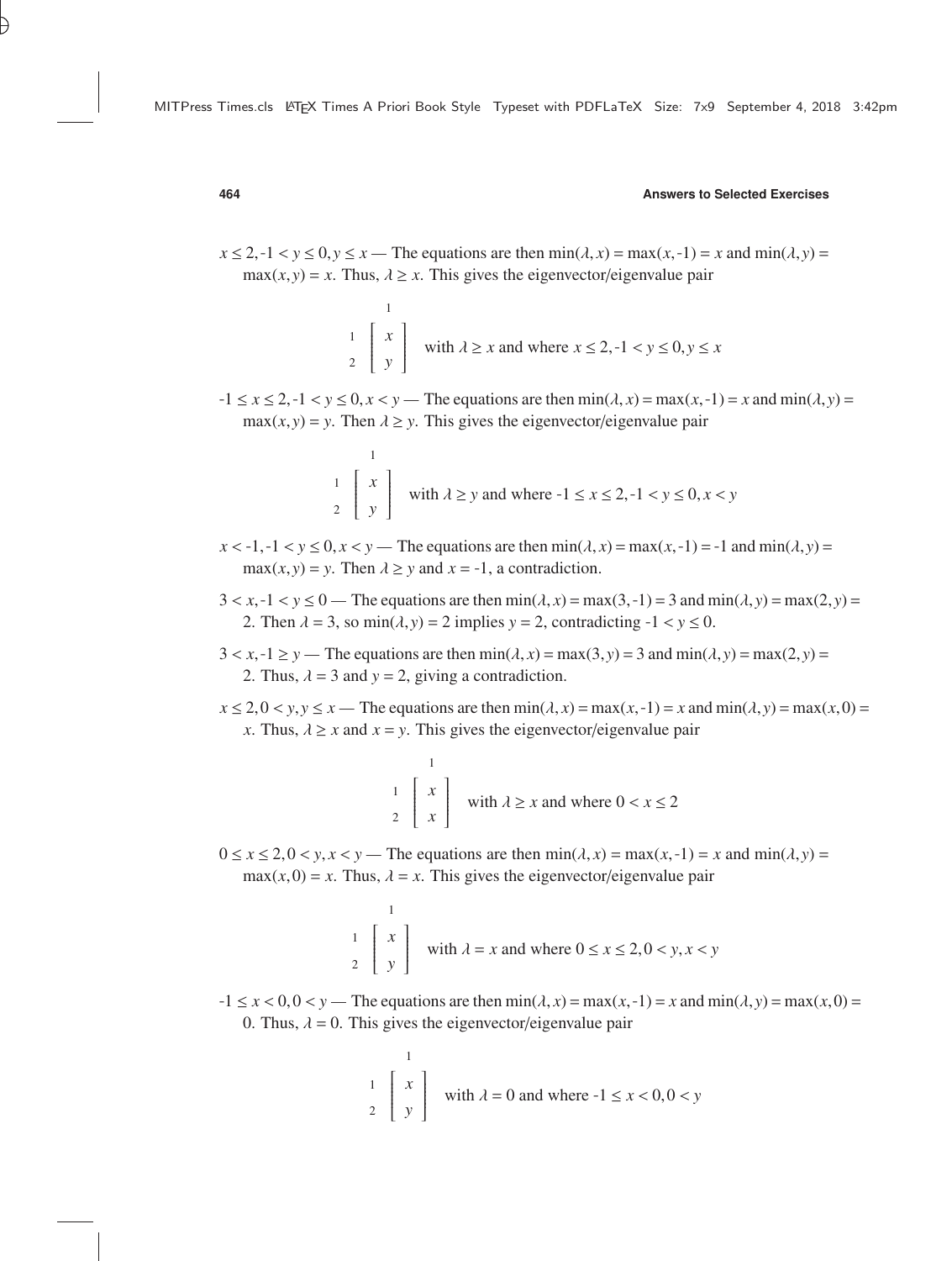- $x < -1, 0 < y$  The equations are then  $\min(\lambda, x) = \max(x, -1) = -1$  and  $\min(\lambda, y) = \max(x, 0) = 0$ 0. But then  $\lambda = 0 = -1$ , giving a contradiction.
- $2 < x \leq 3, 0 < y, y \leq x$  The equations are then  $\min(\lambda, x) = \max(x, -1) = x$  and  $\min(\lambda, y) =$  $max(2,0) = 2$ . Then  $\lambda \ge x$  and  $y = 2$ . This gives the eigenvector/eigenvalue pair

$$
\begin{array}{c}\n1 \\
\frac{1}{2} \\
2\n\end{array}
$$
 with  $\lambda \ge x$  and where  $2 < x \le 3$ 

 $2 < x \leq 3, 0 < y, x < y$  — The equations are then  $\min(\lambda, x) = \max(x, -1) = x$  and  $\min(\lambda, y) =$  $max(2,0) = 2$ . Then  $\lambda = 2$ . This gives the eigenvector/eigenvalue pair

$$
\begin{bmatrix} 1 \\ 1 \\ 2 \end{bmatrix} \text{ with } \lambda = 2 \text{ and where } 2 < x \le 3, 0 < y, x < y
$$

 $2 < x \leq 3, y \leq -1$  — The equations are then  $min(\lambda, x) = max(x, y) = x$  and  $min(\lambda, y) = max(2, y) =$ 2. But then  $\lambda \ge x > 2$  so  $y = 2$ , contradicting the fact that  $y \le -1$ .

Answer (Exercise 15.3) In Example [15.5,](#page--1-21) an array in the incomplete max-plus algebra is given, namely

$$
\mathbf{C} = \begin{bmatrix} 1 & 2 \\ 1 & 0 \\ 2 & 1 & 1 \end{bmatrix}
$$

Its quasi-inverse is calculated to be

$$
\mathbf{C}^* = \begin{bmatrix} 1 & 2 \\ 1 & \infty & \infty \\ 2 & \infty & \infty \end{bmatrix}
$$

which is not in the incomplete max-plus algebra. This example exhibits that the existence of a quasi-inverse can fail if those order-theoretic completeness properties are not assumed.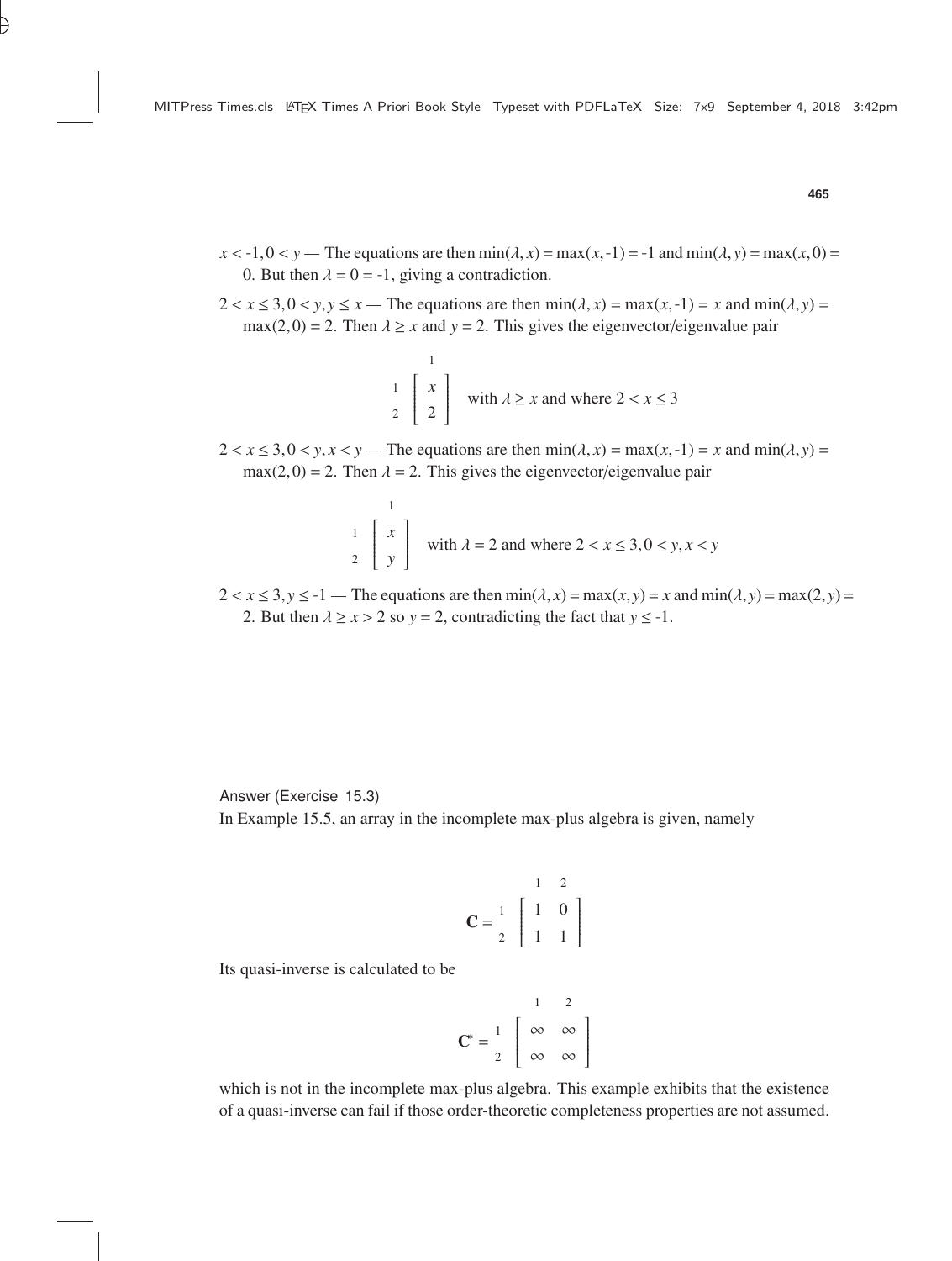However, the same example shows that the array

$$
\mathbf{D} = \begin{bmatrix} 1 & 2 \\ 1 & 0 \\ 2 & 0 & -1 \end{bmatrix}
$$

*does* have a quasi-inverse in the incomplete max-plus algebra given by

$$
\mathbf{D}^* = \begin{bmatrix} 1 & 2 \\ 1 & 0 & 0 \\ 2 & 0 & 0 \end{bmatrix}
$$

Thus, the order-theoretic completeness properties are not necessary, but are sufficient, for the existence of a quasi-inverse.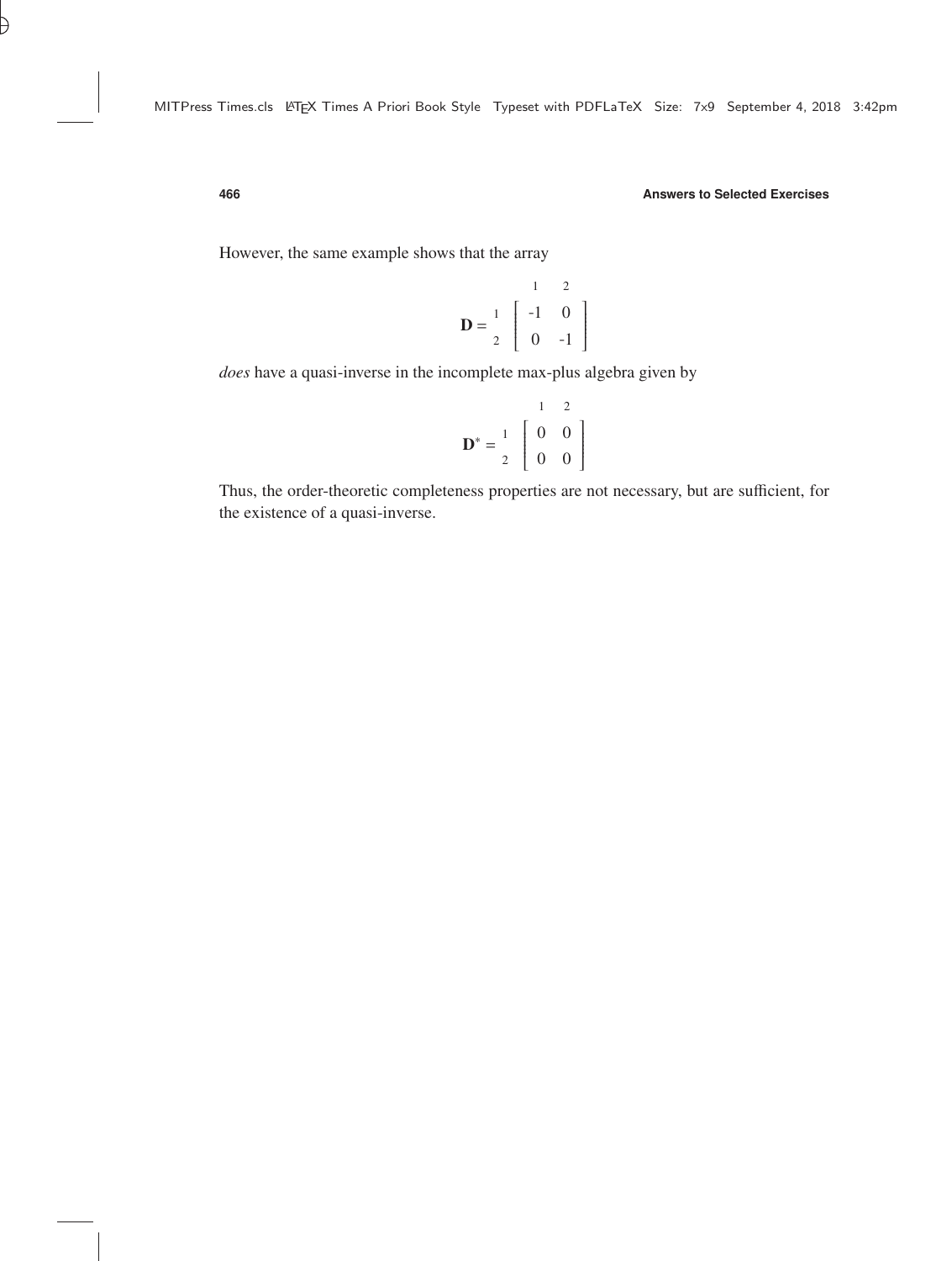Answer (Exercise 15.5) (Proof of Lemma [15.3.](#page--1-26)) Because  $\lambda^2 = \lambda$  by idempotence, it follows that

$$
\mathbf{A}(\lambda \mathbf{v}) = \lambda(\mathbf{A}\mathbf{v}) = \lambda \mathbf{v} = \lambda^2 \mathbf{v} = \lambda(\lambda \mathbf{v})
$$

Answer (Exercise 15.6) (Proof of Corollary [15.4.](#page--1-27)) Because

$$
\mu \bigoplus_{c \in P_{i,i}} \mathbf{W}(c) \oplus \mu = \mu^2 \oplus \mu = \mu
$$

condition (i) of Theorem [15.2](#page--1-28) holds and so

 $\mu$ **A**<sup>\*</sup>(:,*i*)

is an eigenvector of A with eigenvalue 1. Then by Lemma [15.3,](#page--1-26) it follows that

 $\lambda \mu \mathbf{A}^*(:, i)$ 

is an eigenvector of **A** with eigenvalue  $\lambda$ .

Answer (Exercise 15.7)

$$
\tilde{\mathbf{A}}(\lambda) = \begin{bmatrix}\n1 & 2 & 3 & 4 \\
1 & 3 & -1 & \lambda & -\infty \\
2 & 0 & -\infty & \lambda \\
3 & 0 & -\infty & 0 & -\infty \\
4 & -\infty & 0 & -\infty & 0\n\end{bmatrix}
$$

Then calculating  $det^+(\tilde{A})$  (going through every permutation and moving to the next one as soon as you encounter a -∞) and det<sup>-</sup>( $\tilde{A}$ ) gives

det<sup>+</sup>( $\tilde{A}$ ) = max(3,2 $\lambda$ ) det<sup>-</sup>( $\tilde{A}$ ) = max(1,  $\lambda$ +3)

Thus, the characteristic bipolynomial is given by

$$
(P^+(\lambda), P^-(\lambda)) = (\max(3, 2\lambda), \max(1, \lambda + 3))
$$

Eigenvalues are then solutions to max $(3,2\lambda)$  = max $(1,\lambda+3)$ . First suppose -2 ≤  $\lambda$  < 3/2, so that this equation becomes  $3 = \lambda + 3$ , so  $\lambda = 0$ . Next suppose  $\lambda < -2$ , so this equation becomes  $3 = 1$ , which is not true. Finally, suppose  $\lambda \geq 3/2$ , so the equation becomes  $2\lambda = \lambda + 3$ , or  $\lambda = 3$ . This shows that  $\lambda = 0.3$  are the eigenvalues of **A** (in the incomplete max-plus algebra).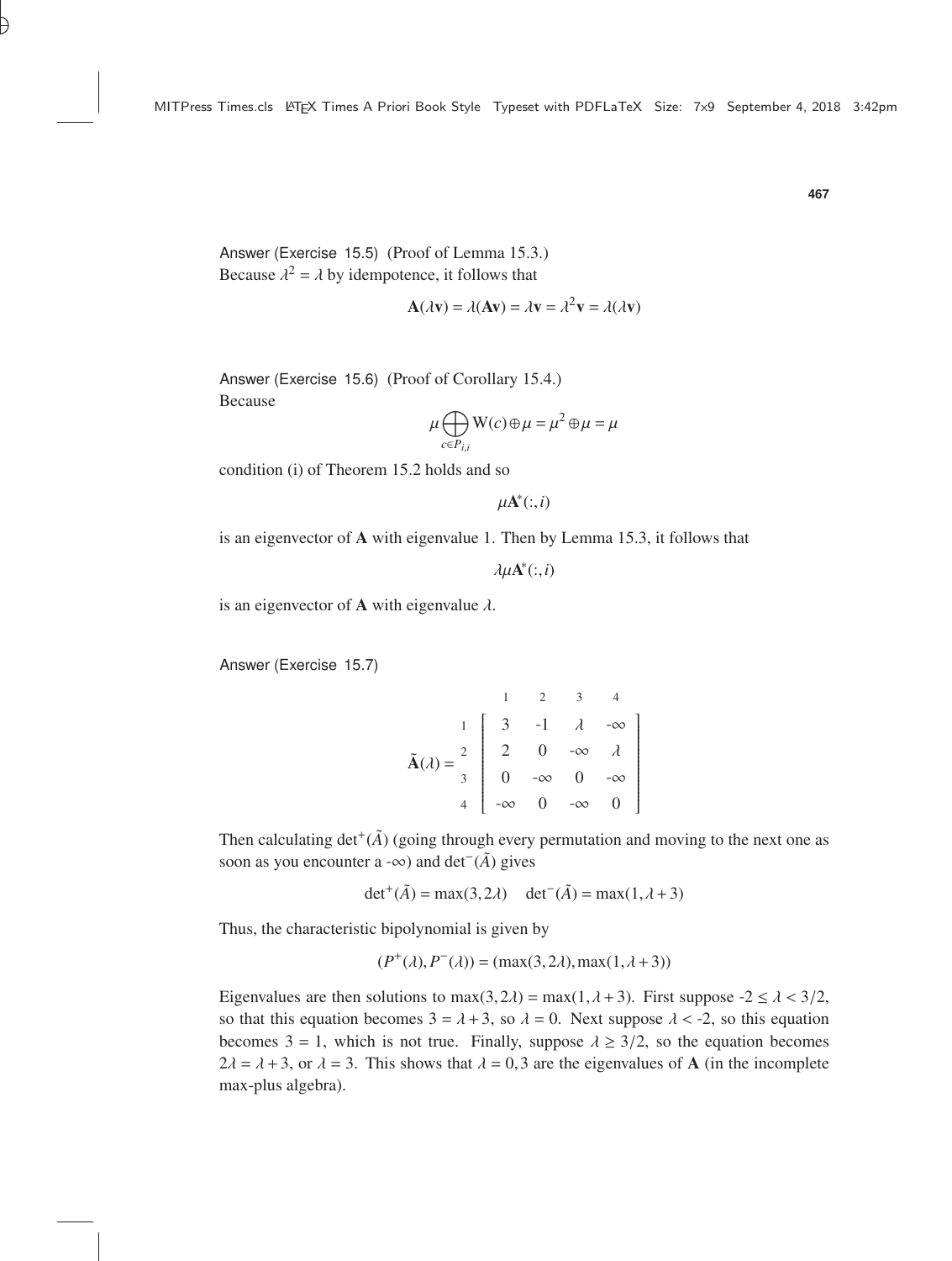Answer (Exercise 15.9) (Proof of Lemma [15.11.](#page--1-29)) Because v is an eigenvector of A with eigenvalue 1, it follows that

 $\mathbf{A}^k \mathbf{v} = \mathbf{v}$ 

for every  $k \ge 0$ . Thus, by infinite distributivity of ⊗ over ⊕, this gives

 $\mathbf{A}^*\mathbf{v} = \mathbf{v}$ 

Answer (Exercise 15.10) (Proof of Lemma [15.12.](#page--1-30)) By Lemma [15.11,](#page--1-29) it follows that

 $\mathbf{v} \in \mathcal{V}(1)$ 

satisfies

 $\mathbf{A}^*\mathbf{v} = \mathbf{v}$ 

As such

$$
\mathbf{v} = \bigoplus_{i=1}^n \mathbf{v}(i) \mathbf{A}^*(:, i)
$$

meaning that  $v$  is a linear combination of the columns of  $A^*$ .

Answer (Exercise 15.11) (Proof of Lemma [15.16.](#page--1-31)) Because **v** is an eigenvector of **A** with eigenvalue  $\lambda$ , it follows that

$$
\mathbf{A}^k \mathbf{v} = \lambda^k \mathbf{v}
$$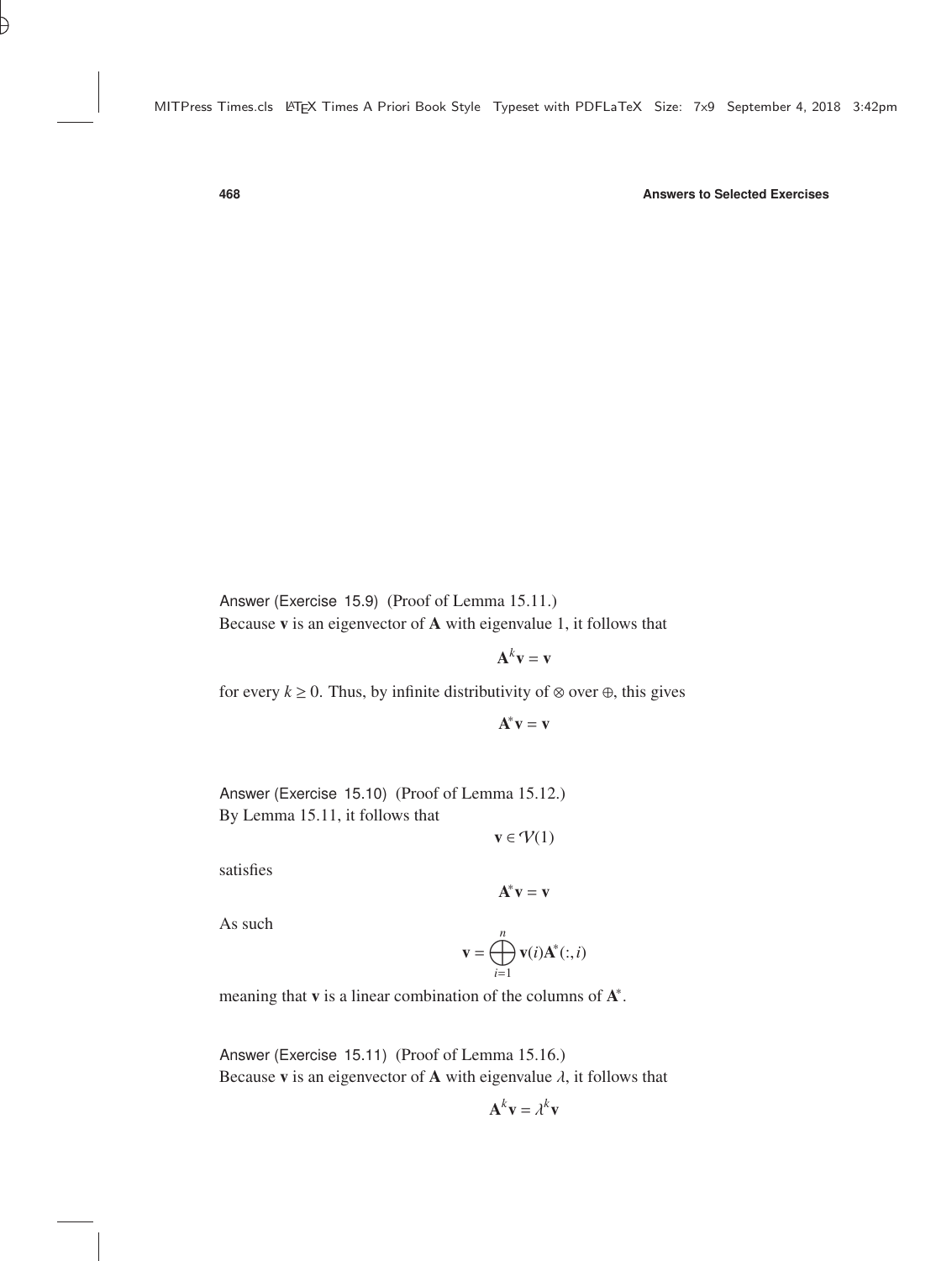for every  $k \ge 0$ . Thus, by infinite distributivity of ⊗ over ⊕, this gives

$$
\mathbf{A}^* \mathbf{v} = \mathbf{v} \bigoplus_{k=0}^{\infty} \lambda^k
$$

Since 1 is the greatest element of *V* and  $\oplus$  is binary supremum, it follows that

$$
\bigoplus_{k=0}^{\infty} \lambda^k = 1 \oplus \bigoplus_{k=1}^{\infty} \lambda^k = 1
$$

so

 $\mathbf{A}^*\mathbf{v} = \mathbf{v}$ 

Then the proof that

$$
\text{span}\{\lambda\mu_i\mathbf{A}^*(:,i) \mid 1 \le i \le n\} \subset \mathcal{V}(\lambda) \subset \text{span}\{\mathbf{A}^*(:,i) \mid 1 \le i \le n\}
$$

follows exactly as in Corollary [15.12](#page--1-30) and by Corollary [15.4.](#page--1-27)

Answer (Exercise 16.1)

In the two-dimensional case, matrices could be considered as linear maps, though this assumption does hold work for *<sup>d</sup>* > <sup>2</sup> since array multiplication isn't even defined.

Answer (Exercise 16.2)

For determining structure like (weak) diagonality or (weak) upper/lower triangularity, the specific values that the array takes don't matter, so there's no particular reason to record anything more from this perspective.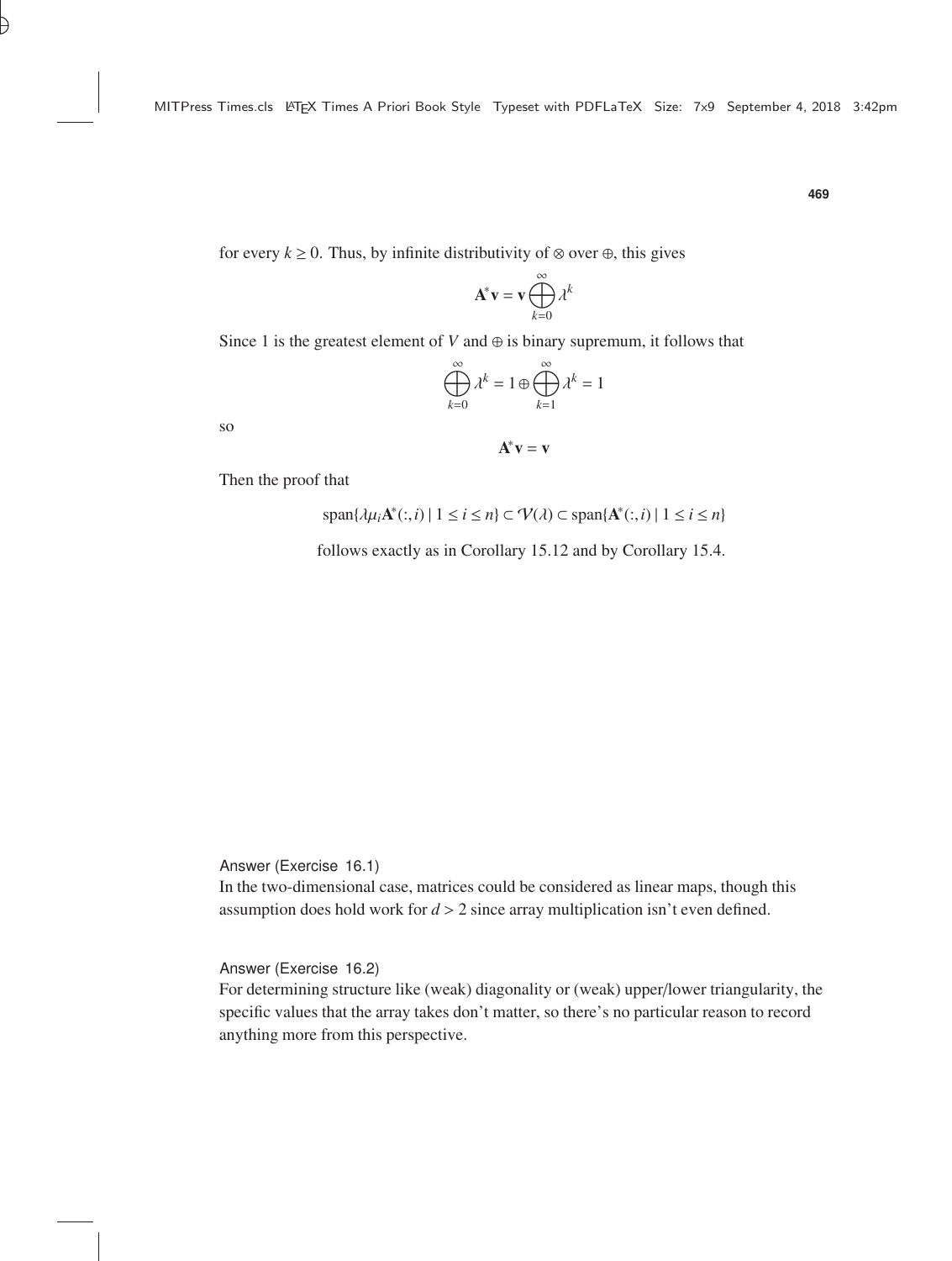Adding or multiplying these terms could potentially lead to their becoming zero, and since the presence of those terms at least needs to be recorded, these operations do not necessarily give a useful construction, at least in terms of structure.

#### Answer (Exercise 16.3)

In the first case, where <sup>R</sup>∪ {−∞,∞} has the max-plus algebra, the two-dimensional projections are given by

$$
\mathbf{A}_{1,2} = \begin{bmatrix} 1 & 2 & 3 \\ 0 & 0 & 0 \\ 0 & 0 & 0 \\ 0 & 0 & 0 \end{bmatrix} \quad \mathbf{A}_{2,3} = \begin{bmatrix} 1 & 2 & 3 \\ 0 & 0 & 0 \\ 0 & 0 & 0 \\ 0 & 0 & 0 \end{bmatrix}
$$

$$
\mathbf{A}_{1,3} = \begin{bmatrix} 1 & 2 & 3 \\ 0 & 0 & 0 \\ 0 & 0 & 0 \\ 3 & 0 & 0 \end{bmatrix}
$$

In the second case, where <sup>R</sup>∪{−∞,∞} hasthe max-min tropical algebra, the two-dimensional projections are the same as in the max-plus case, but with the 0's replaced with  $\infty$ 's. This is because the additive identity is the same in each case, −∞, so the only thing that changes is what is written for the multiplicative identity.

Answer (Exercise 16.5) The key sets become

$$
\mathcal{K}_1 = \{\{1\}, \{2, 3\}\}\
$$
  

$$
\mathcal{K}_2 = \{\{1, 2\}, \{3\}\}\
$$
  

$$
\mathcal{K}_3 = \{\{1, 2\}, \{3\}\}\
$$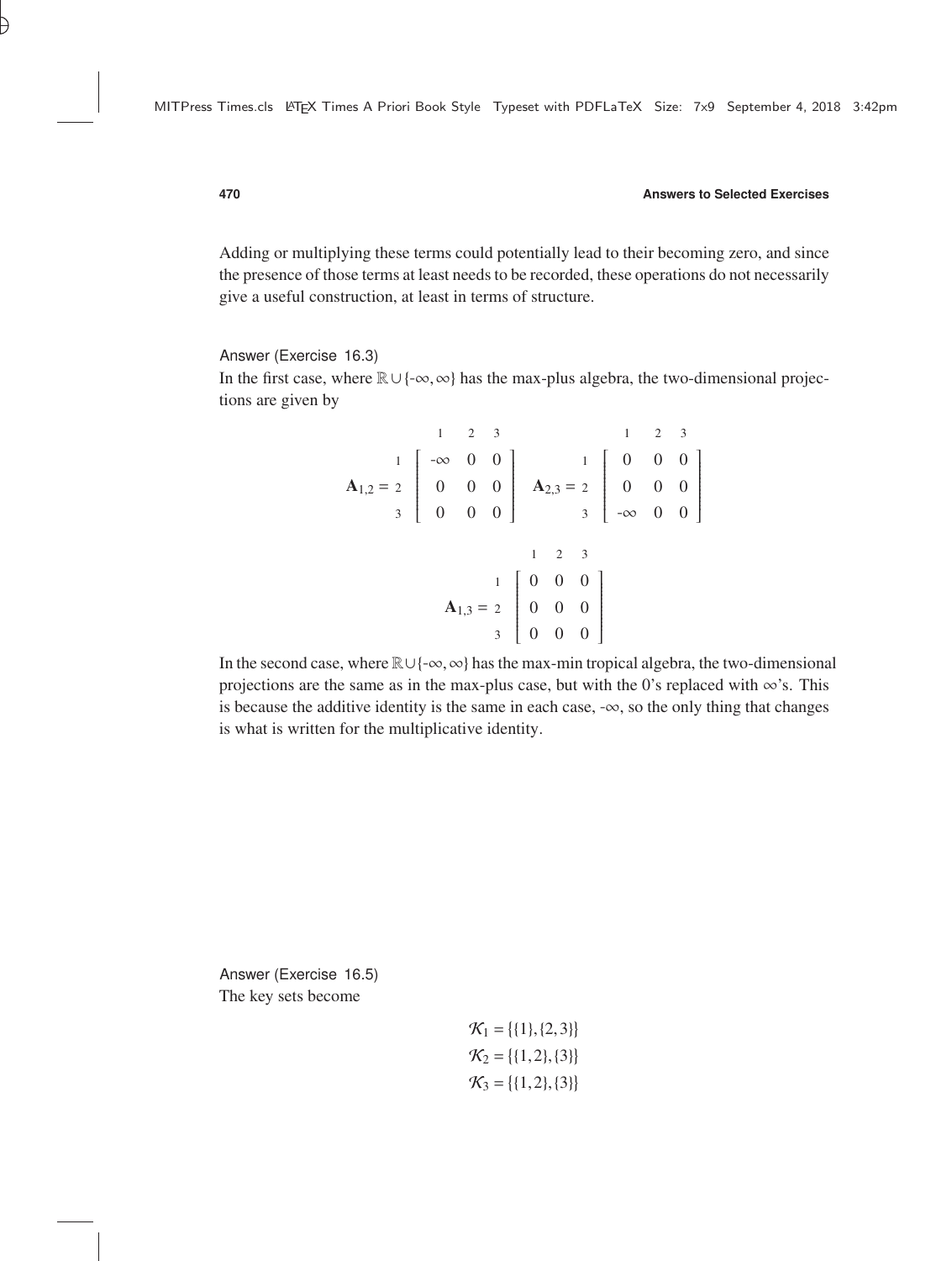Then the associated block structure map is given by

$$
\mathbf{A}':\mathcal{K}_1\!\times\!\mathcal{K}_2\!\times\!\mathcal{K}_3\to\mathbb{A}
$$

with slices

$$
\mathbf{A}'(:,:, \{1,2\}) = \begin{bmatrix} 1.2 \\ 1.3 \end{bmatrix} \begin{bmatrix} pad_{\{1,2,3\}^3} \mathbf{A}|_{\{1\} \times \{1,2\} \times \{1,2\}} & pad_{\{1,2,3\}^3} \mathbf{A}|_{\{2,3\} \times \{1,2\} \times \{1,2\}} \\ pad_{\{1,2,3\}^3} \mathbf{A}|_{\{1\} \times \{3\} \times \{1,2\}} & pad_{\{1,2,3\}^3} \mathbf{A}|_{\{2,3\} \times \{3\} \times \{1,2\}} \end{bmatrix}
$$
\n
$$
\mathbf{A}'(:,:, \{3\}) = \begin{bmatrix} 1.2 \\ 1.3 \end{bmatrix} \begin{bmatrix} pad_{\{1,2,3\}^3} \mathbf{A}|_{\{1\} \times \{1,2\} \times \{3\}} & pad_{\{1,2,3\}^3} \mathbf{A}|_{\{2,3\} \times \{1,2\} \times \{3\}} \\ pad_{\{1,2,3\}^3} \mathbf{A}|_{\{1\} \times \{3\} \times \{3\}} & pad_{\{1,2,3\}^3} \mathbf{A}|_{\{2,3\} \times \{3\} \times \{3\}} \end{bmatrix}
$$

where

$$
(\mathbf{A}|_{\{1\}\times\{1,2\}\times\{1,2\}})(:,;1) = 1 \begin{bmatrix} -\infty & 1 \end{bmatrix} \text{ and } (\mathbf{A}|_{\{1\}\times\{1,2\}\times\{1,2\}})(:,;2) = 1 \begin{bmatrix} -\infty & 0 \end{bmatrix}
$$
  
\n
$$
(\mathbf{A}|_{\{2,3\}\times\{1,2\}\times\{1,2\}})(:,;1) = \frac{2}{3} \begin{bmatrix} \infty & -\infty \\ 1 & 0 \end{bmatrix} \text{ and } (\mathbf{A}|_{\{2,3\}\times\{1,2\}\times\{1,2\}})(:,;2) = \frac{2}{3} \begin{bmatrix} -\infty & 0 \\ 1 & 1 \end{bmatrix}
$$
  
\n
$$
(\mathbf{A}|_{\{1\}\times\{3\}\times\{1,2\}})(:,;1) = 1 \begin{bmatrix} 0 \\ 0 \end{bmatrix} \text{ and } (\mathbf{A}|_{\{1\}\times\{3\}\times\{1,2\}})(:,;2) = 1 \begin{bmatrix} \infty \\ 0 \end{bmatrix}
$$
  
\n
$$
(\mathbf{A}|_{\{2,3\}\times\{1,2\}})(:,;1) = \frac{2}{3} \begin{bmatrix} -1 \\ 3 \end{bmatrix} \text{ and } (\mathbf{A}|_{\{2,3\}\times\{1,2\}})(:,;2) = \frac{2}{3} \begin{bmatrix} 0 \\ 0 \end{bmatrix}
$$
  
\n
$$
(\mathbf{A}|_{\{1\}\times\{1,2\}\times\{3\}})(:,;3) = 1 \begin{bmatrix} 2 & -\infty & -\infty \\ -\infty & -\infty \end{bmatrix}
$$
  
\n
$$
(\mathbf{A}|_{\{2,3\}\times\{1,2\}\times\{3\}})(:,;3) = \frac{2}{3} \begin{bmatrix} 1 & 3 \\ -1 & \infty \end{bmatrix}
$$
  
\n
$$
(\mathbf{A}|_{\{1\}\times\{3\}\times\{3\}})(:,;3) = 1 \begin{bmatrix} -\infty & 1 \end{bmatrix}
$$